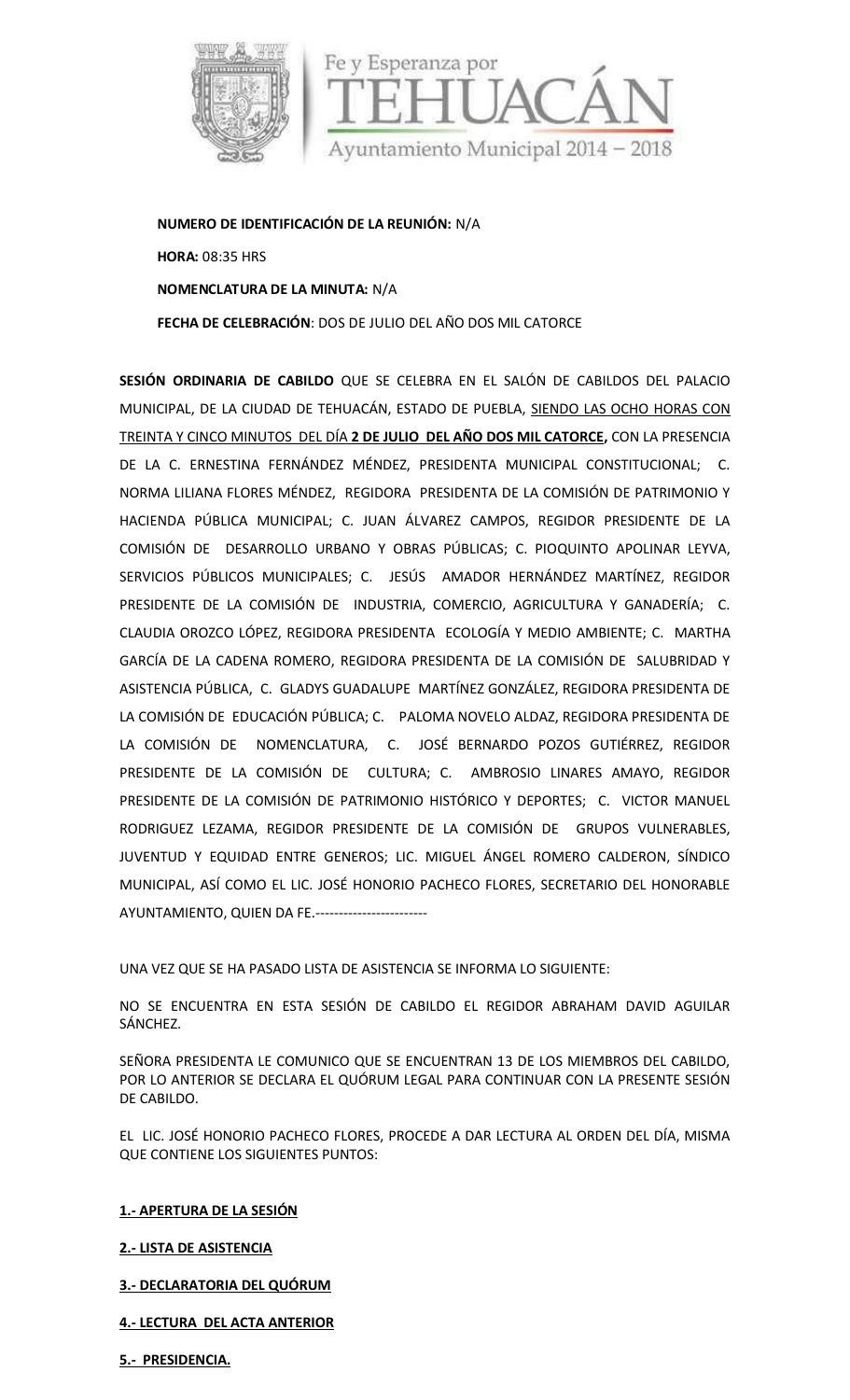ANÁLISIS, DISCUSIÓN Y EN SU CASO APROBACIÓN DE LAS MODIFICACIONES REALIZADAS AL ACUERDO DE CABILDO DE FECHA 7 DE MAYO DEL 2014, EN EL SE AUTORIZÓ QUE LA CIUDADANA PRESIDENTA MUNICIPAL CONSTITUCIONAL PUEDA OTORGAR MANDATO ESPECIAL IRREVOCABLE AL SECRETARIO DE FINANZAS Y ADMINISTRACIÓN DEL GOBIERNO DEL ESTADO, PARA QUE ESTE ÚLTIMO POR CONDUCTO DE LA DIRECCIÓN DE DEUDA PÚBLICA, HAGA EL DESCUENTO CON CARGO A LAS PARTICIPACIONES FEDERALES QUE POR LEY LE CORRESPONDEN A ESTE MUNICIPIO DENTRO DEL PRESENTE EJERCICIO 2014, DEL IMPORTE QUE CORRESPONDA POR EL CONSUMO DE LOS PROGRAMAS DE ASISTENCIA SOCIAL, EN EL MARCO DE LA ESTRATEGIA INTEGRAL DE LA ASISTENCIA SOCIAL ALIMENTARIA, PROGRAMAS IMPLEMENTADOS POR SEDIF, DENOMINADOS: PROGRAMA DE DESAYUNO ESCOLAR MODALIDAD CALIENTE (DEC) Y PROGRAMA DESAYUNO ESCOLAR MODALIDAD FRIO (DEF), QUE SE APLICAN EN EL TERRITORIO DEL MUNICIPIO, CORRESPONDIENTES AL EJERCICIO FISCAL 2014,

# **6.- COMISIÓN DE CULTURA.**

 DICTAMEN QUE VERSA SOBRE LA APROBACIÓN DE LA RESTAURACIÓN DE LAS COLUMNAS DE LA PUERTA DE ENTRADA, MUROS LATERALES Y PUERTA DE MADERA DE ENTRADA DEL PALACIO MUNICIPAL DE TEHUACÁN.

# **7.- COMISIÓN DE PATRIMONIO HISTÓRICO Y DEPORTES.**

 DICTAMEN QUE VERSA SOBRE LA APROBACIÓN Y AUTORIZACIÓN PARA LA DESINCORPORACIÓN DE LOS BIENES MUEBLES, REFERENTE A 4 KITS DEL PROGRAMA NACIONAL DE ACTIVIDAD FÍSICA **"PONTE AL 100",** TODA VEZ QUE LA DIRECCIÓN DEL INSTITUTO POBLANO DE CULTURA FÍSICA Y DEPORTE, SOLICITA LA DEVOLUCIÓN DE LOS MISMOS.

# **8.- COMISIÓN DE GRUPOS VULNERABLES, JUVENTUD Y EQUIDAD ENTRE GÉNEROS.**

- ANÁLISIS, DISCUSIÓN Y EN SU CASO APROBACIÓN DEL DICTAMEN QUE VERSA SOBRE LA COLOCACIÓN DE 2 RAMPAS DE ACCESO PARA PERSONAS CON DISCAPACIDAD EN EL PALACIO MUNICIPAL DE TEHUACÁN, ASÍ COMO LA REUBICACIÓN DEL SEMAFORO O LA RAMPA, COLOCADOS EN CALLE 3 NORTE ESQUINA CON INDEPENDENCIA ORIENTE.
- ANÁLISIS, DISCUSIÓN Y EN SU CASO APROBACIÓN DEL DICTAMEN QUE VERSA SOBRE LA COLOCACIÓN DE CAJONES DE ESTACIONAMIENTO EXCLUSIVOS PARA PERSONAS CON DISCAPACIDAD.

# **ASUNTOS GENERALES.**

# **CLAUSURA.**

EL LIC. JOSÉ HONORIO PACHECO FLORES, INFORMA AL CABILDO DEL MEMORANDUM PRESENTADO ESTE DÍA EN LA SECRETARÍA DEL AYUNTAMIENTO, SIGNADO POR LA SECRETARIA PARTICULAR DEL REGIDOR DE GOBERNACIÓN, POR MEDIO DEL CUAL INFORMA QUE NO PODRÁ HACER ACTO DE PRESENCIA EL REGIDOR DE GOBERNACIÓN LIC. ABRAHAM DAVID AGUILAR SÁNCHEZ, EN LA SESIÓN DE CABILDO ORDINARIO DEL DÍA 2 DE JULIO DEL AÑO EN CURSO, POR CUESTIONES PERSONALES DE SUMA IMPORTANCIA YA QUE SE ENCUENTRA FUERA DE LA CIUDAD, AGRADECE LA COMPRENSIÓN.

# **EL CABILDO SE DA POR ENTERADO.**

**PRESIDENCIA.- ANÁLISIS, DISCUSIÓN Y EN SU CASO APROBACIÓN DE LAS MODIFICACIONES REALIZADAS AL ACUERDO DE CABILDO DE FECHA 7 DE MAYO DEL 2014, EN EL SE AUTORIZÓ QUE LA CIUDADANA PRESIDENTA MUNICIPAL CONSTITUCIONAL PUEDA OTORGAR MANDATO ESPECIAL IRREVOCABLE AL SECRETARIO DE FINANZAS Y ADMINISTRACIÓN DEL GOBIERNO DEL ESTADO, PARA QUE ESTE ÚLTIMO POR CONDUCTO DE LA DIRECCIÓN DE DEUDA PÚBLICA, HAGA EL DESCUENTO CON CARGO A LAS PARTICIPACIONES FEDERALES QUE POR LEY LE CORRESPONDEN A ESTE MUNICIPIO DENTRO DEL PRESENTE EJERCICIO 2014, DEL IMPORTE QUE CORRESPONDA POR EL CONSUMO DE LOS PROGRAMAS DE ASISTENCIA SOCIAL, EN EL MARCO DE LA ESTRATEGIA INTEGRAL DE LA ASISTENCIA SOCIAL ALIMENTARIA, PROGRAMAS IMPLEMENTADOS POR SEDIF, DENOMINADOS: PROGRAMA DE DESAYUNO ESCOLAR MODALIDAD CALIENTE (DEC) Y PROGRAMA DESAYUNO ESCOLAR MODALIDAD FRIO (DEF), QUE SE APLICAN EN EL TERRITORIO DEL MUNICIPIO, CORRESPONDIENTES AL EJERCICIO FISCAL 2014.**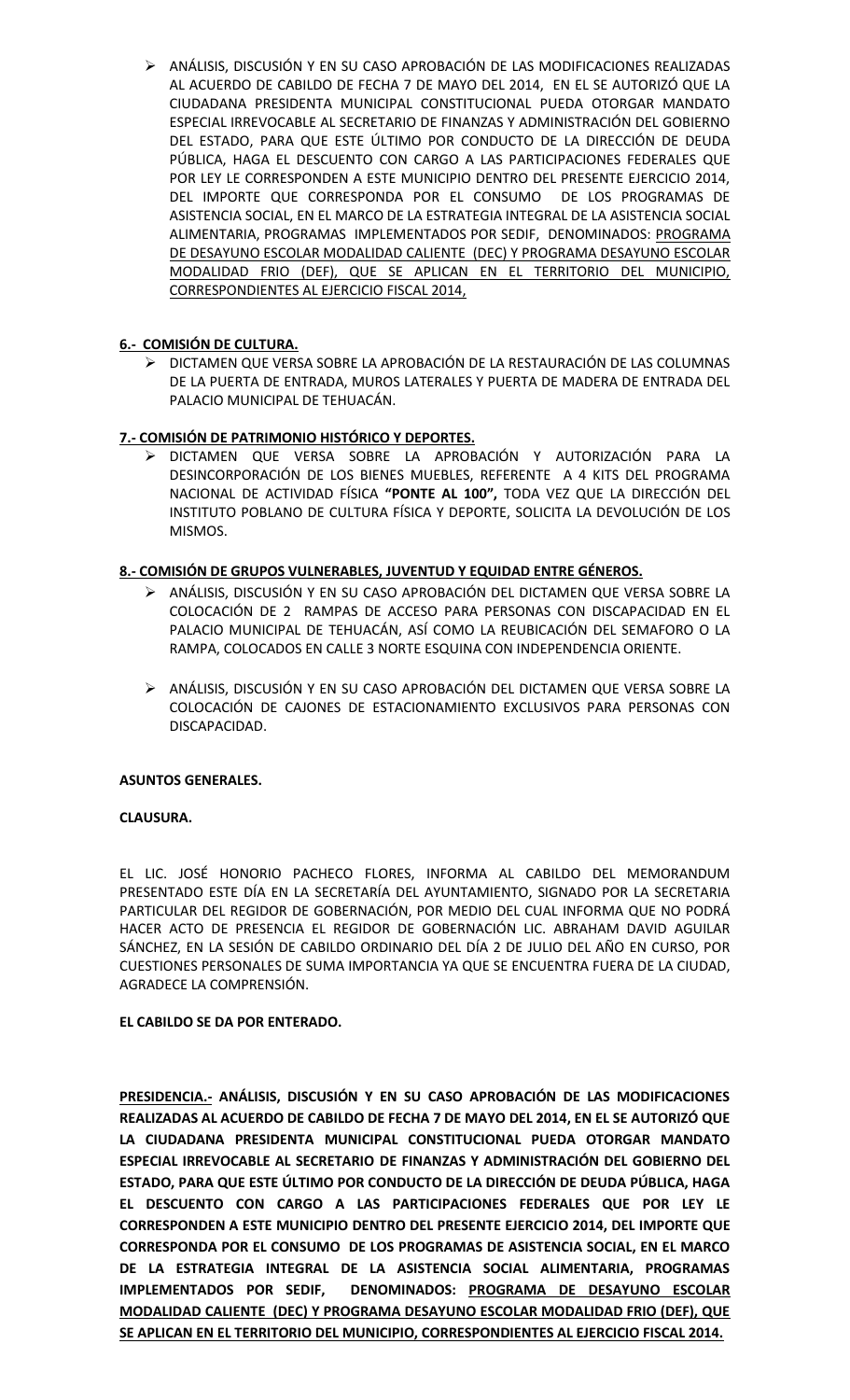EL LIC. JOSÉ HONORIO PACHECO FLORES, PROCEDE A DAR LECTURA AL PETITORIO CORRESPONDIENTE, MISMO QUE A LA LETRA DICE: **"… HONORABLE CABILDO:**

LA SUSCRITA ERNESTINA FERNANDEZ MENDEZ, PRESIDENTE MUNICIPAL CONSTITUCIONAL DE TEHUACÁN, PUEBLA, CON LAS FACULTADES QUE ME CONFIERE LOS ARTÍCULOS 70 A 77, 78 Y 91 DE LA LEY ORGANICA MUNICIPAL DEL ESTADO DE PUEBLA, TOMANDO EN CONSIDERACION LOS ARGUMENTOS DE HECHO Y DE DERECHO QUE EN EL PRESENTE SE VIERTEN SOMETO A USTED EL PRESENTE PETITORIO, BASÁNDOME PARA TAL EFECTO EN LO SIGUIENTE:

#### **A N T E C E D E N T E S**

1. EN SESIÓN ORDINARIA EFECTUADA EL DÍA 7 DE MAYO DEL AÑO EN CURSO, SE AUTORIZÓ QUE LA CIUDADANA PRESIDENTA MUNICIPAL CONSTITUCIONAL PUEDA OTORGAR MANDATO ESPECIAL IRREVOCABLE AL SECRETARIO DEL FINANZAS Y ADMINISTRACIÓN DEL GOBIERNO DEL ESTADO, PARA QUE ESTE ÚLTIMO POR CONDUCTO DE LA DIRECCIÓN DE DEUDA PÚBLICA, HAGA EL DESCUENTO CON CARGO A LAS PARTICIPACIONES FEDERALES QUE POR LEY LE CORRESPONDEN A ESTE MUNICIPIO DENTRO DEL PRESENTE EJERCICIO 2014, DEL IMPORTE QUE CORRESPONDA POR EL CONSUMO DE LOS PROGRAMAS DE ASISTENCIA SOCIAL, EN EL MARCO DE LA ESTRATEGIA INTEGRAL DE LA ASISTENCIA SOCIAL ALIMENTARIA, PROGRAMAS IMPLEMENTADOS POR SEDIF, DENOMINADOS: PROGRAMA DE DESAYUNO ESCOLAR MODALIDAD CALIENTE " (DEC) Y PROGRAMA DESAYUNO ESCOLAR MODALIDAD FRIO (DEF), QUE SE APLICAN EN EL TERRITORIO DEL MUNICIPIO, CORRESPONDIENTES AL EJERCICIO FISCAL 2014, CON EFECTO RETROACTIVO AL DÍA 17 DE FEBRERO DE 2014.

DICHO MANDATO SE FIRMÓ POR LA CANTIDAD DE \$1,796,259.90 (UN MILLON SETECIENTOS NOVENTA Y SEIS MIL DOSCIENTOS CINCUENTA Y NUEVE PESOS 90/100 M.N.).

2. DADO QUE EN DÍAS PASADOS ACUDIÓ A LA SECRETARÍA DEL AYUNTAMIENTO, PERSONAL DEL SISTEMA PARA EL DESARROLLO INTEGRAL DE LA FAMILIA DEL ESTADO DE PUEBLA, SOLICITANDO LA MODIFICACIÓN DEL FORMATO DEL ACTA DE CABILDO, DE ACUERDO AL FORMATO QUE ELLOS PRESENTAN, ASI MISMO INFORMARON QUE EL MONTO DE LA OBLIGACIÓN FINANCIERA CONTRAIDA ES POR LA CANTIDAD DE \$1,641,345.30 (UN MILLÓN SEISCIENTOS CUARENTA Y UN MIL TRESCIENTOS CUARENTA Y CINCO PESOS 30/100 M.N.), TODA VEZ QUE EL PERÍODO DE LOS PROGRAMAS DENOMINADOS: PROGRAMA DE DESAYUNO ESCOLAR MODALIDAD CALIENTE (DEC) Y PROGRAMA DESAYUNO ESCOLAR MODALIDAD FRIO (DEF), ES A PARTIR DEL 17 DE FEBRERO AL 31 DE DICIEMBRE DE 2014. POR LO QUE AL DESCONTAR EL MONTO DEL MES DE ENERO, HUBO UNA REDUCCIÓN EN EL MONTO TOTAL.

POR LO QUE FUE NECESARIO REALIZAR LAS MODIFICACIONES SEÑALADAS, HABIÉNDO QUEDADO EL ACTA DE CABILDO DE LA SIGUIENTE MANERA:

> H. AYUNTAMIENTO DEL MUNICIPIO DE *TEHUACAN,* PUEBLA. 2014-2018 ACTA DE CABILDO

EN EL MUNICIPIO DE **TEHUACAN**, ESTADO DE PUEBLA, SIENDO LAS OCHO HORAS CON VEINTICINCO MINUTOS DEL DÍA 7 DE MAYO DEL AÑO DOS MIL CATORCE, REUNIDOS EN EL SALÓN DE CABILDO DEL PALACIO MUNICIPAL LOS CC. PRESIDENTA MUNICIPAL, REGIDORES, SÍNDICO MUNICIPAL, TESORERA Y SECRETARIO DEL AYUNTAMIENTO QUIEN ACTÚA Y DA FE DE LA PRESENTE, CON FUNDAMENTO EN LOS ARTÍCULOS 70 A 77, 78 Y 91 DE LA LEY ORGÁNICA MUNICIPAL; 11 APARTADO B FRACCIÓN I Y 40 DE LA LEY DE PLANEACIÓN PARA EL DESARROLLO DEL ESTADO DE PUEBLA, UNA VEZ VERIFICADO EL QUÓRUM LEGAL, SE DA INICIO A LA SESIÓN ORDINARIA DE CABILDO CON EL OBJETO DE TOMAR LOS SIGUIENTES:

#### **ACUERDOS**

**PRIMERO.-** EL MUNICIPIO RECONOCE A TRAVÉS DEL PRESENTE DOCUMENTO QUE SOSTIENE UNA OBLIGACIÓN FINANCIERA CON EL SISTEMA PARA EL DESARROLLO INTEGRAL DE LA FAMILIA DEL ESTADO DE PUEBLA ("EL SEDIF"), **HASTA** POR LA CANTIDAD DE **\$1,641,345.30, (UN MILLON SEISCIENTOS CUARENTA Y UN MIL TRESCIENTOS CUARENTA Y CINCO PESOS 30/100 M.N.),** CANTIDAD **ESTIMADA EN TÉRMINOS DE LO ESTABLECIDO EN LA CLÁUSULA TERCERA DEL CONVENIO ESPECÍFICO DE COLABORACIÓN EN EL MARCO DE LA ESTRATEGIA DE LOS PROGRAMAS DE ASISTENCIA ALIMENTARIA EN EL ESTADO DE PUEBLA, CELEBRADO ENTRE "EL SEDIF" Y EL MUNICIPIO DE TEHUACAN,** POR CONCEPTO DE CUOTAS DE RECUPERACIÓN POR LOS APOYOS ALIMENTARIOS CORRESPONDIENTES AL PERÍODO DEL **17 DE FEBRERO AL 31 DE DICIEMBRE DE 2014** DERIVADO DE LOS PROGRAMAS DEL SISTEMA ("EL SEDIF"), DENOMINADOS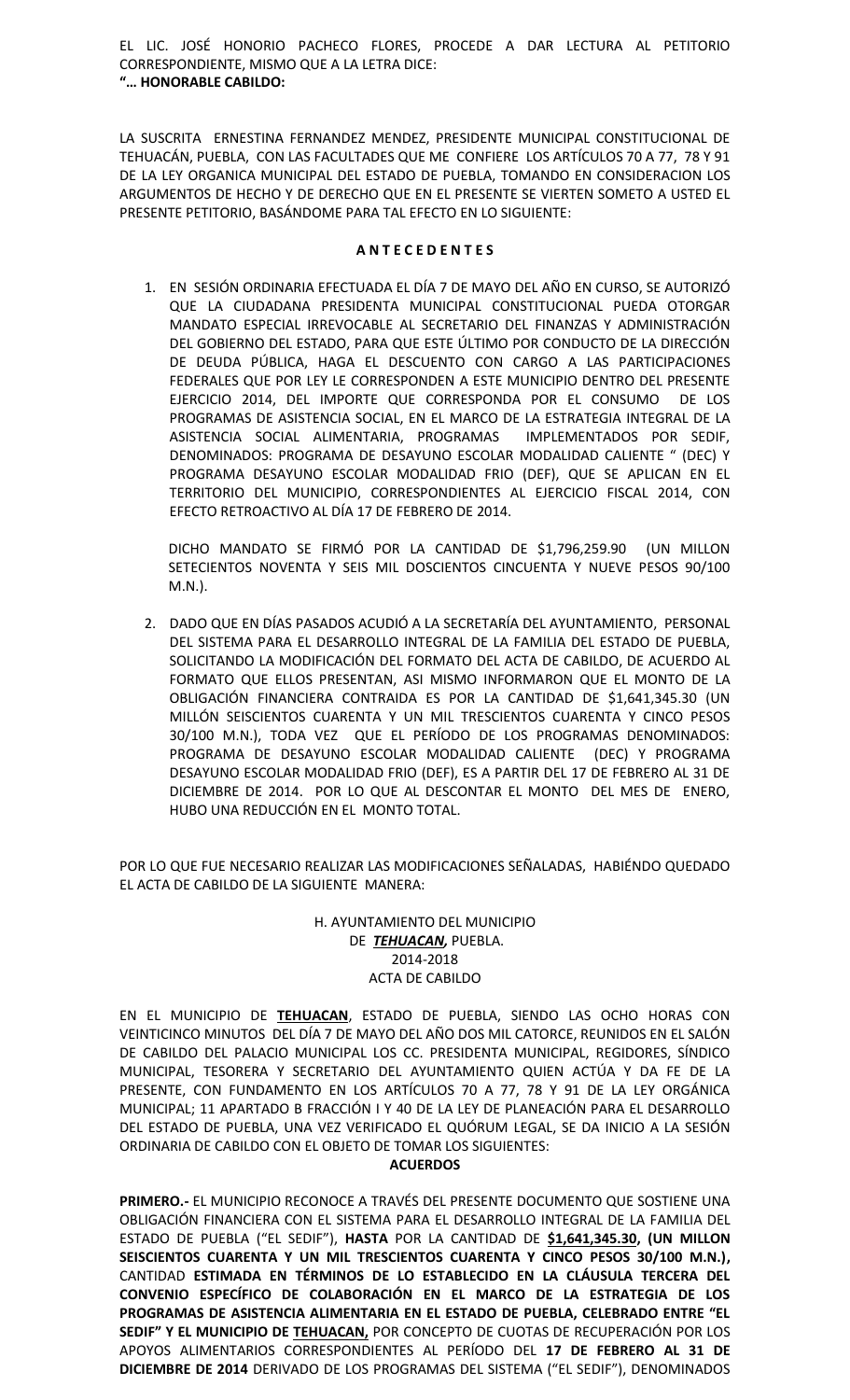"PROGRAMA DESAYUNO ESCOLAR EN SU MODALIDAD CALIENTE" (DEC) Y "PROGRAMA DESAYUNO ESCOLAR EN SU MODALIDAD FRÍA" (DEF). MISMA CANTIDAD QUE PODRÁ INCREMENTARSE HASTA EN UN 10% (DIEZ POR CIENTO), EN VIRTUD DEL AUMENTO DE SUMINISTRO DE DOTACIONES DE ALIMENTOS, EN FUNCIÓN DE LA APERTURA DE ESCUELAS O AUMENTO EN LA POBLACIÓN ESTUDIANTIL O DISMINUIRSE SEGÚN EL NÚMERO DE BENEFICIARIOS DE MANERA TRIMESTRAL, **PREVIO CUMPLIMIENTO DE LO PACTADO EN LA CLÁUSULA NOVENA DEL CONVENIO ANTES MENCIONADO.**

ASIMISMO, EN EL SUPUESTO DE QUE LOS RECURSOS SEÑALADOS PREVIAMENTE NO SEAN SUFICIENTES PARA CUBRIR EL DESTINO ESPECÍFICO MENCIONADO, EL PRESIDENTE MUNICIPAL DEBERÁ CUBRIR LOS FALTANTES RESPECTIVOS CON OTROS RECURSOS QUE FORMAN PARTE DEL PATRIMONIO DE LA HACIENDA PÚBLICA MUNICIPAL.

**SEGUNDO.-** CON ESTA FECHA EL HONORABLE CABILDO AUTORIZA AL PRESIDENTE MUNICIPAL PARA QUE OTORGUE **MANDATO** ESPECIAL IRREVOCABLE A FAVOR DE LA SECRETARÍA DE FINANZAS Y ADMINISTRACIÓN DEL GOBIERNO DEL ESTADO DE PUEBLA, PARA REALIZAR EN NOMBRE Y REPRESENTACIÓN DEL MUNICIPIO DE **TEHUACAN**, EL PAGO POR CONCEPTO DE LOS **PROGRAMAS ALIMENTARIOS 2014 (DEC) Y (DEF)**, **HASTA POR EL IMPORTE ANTES MENCIONADO,** A FAVOR DEL SISTEMA (**"EL SEDIF"**) **CON LAS PARTICIPACIONES QUE LE CORRESPONDE RECIBIR DEL 17 DE FEBRERO DE 2014 HASTA EL 31 DE ENERO DE 2015, RELATIVAS AL EJERCICIO FISCAL 2014,** DEBIENDO QUEDAR CONSIDERADA SU LIQUIDACIÓN DENTRO DEL PRESUPUESTO DE EGRESOS DEL MUNICIPIO PARA EL EJERCICIO FISCAL CORRESPONDIENTE.

NO HABIENDO OTRO ASUNTO QUE TRATAR, SE DA POR FINALIZADA LA SESIÓN DE CABILDO, LEVANTÁNDOSE LA PRESENTE ACTA PARA CONSTANCIA, SIENDO LAS ONCE HORAS DEL MISMO DÍA DE SU INICIO, FIRMANDO DE CONFORMIDAD AL CALCE LOS INTEGRANTES DEL:

### HONORABLE AYUNTAMIENTO "SUFRAGIO EFECTIVO. NO REELECCIÓN" PRESIDENTA MUNICIPAL CONSTITUCIONAL

#### **C. ERNESTINA FERNÁNDEZ MÉNDEZ**

| C. ABRAHAM DAVID AGUILAR SÁNCHEZ<br>REGIDOR PRESIDENTE DE LA COMISIÓN<br>DF.<br>GOBERNACIÓN,<br><b>JUSTICIA</b><br>Y -<br><b>SEGURIDAD</b><br>PÚBLICA. | <b>FLORES</b><br><b>NORMA</b><br><b>LILIANA</b><br>$\mathsf{C}$<br><b>MENDEZ</b><br>REGIDORA PRESIDENTA DE LA COMISIÓN DE<br>PÚBLICA<br><b>PATRIMONIO</b><br>Y -<br><b>HACIENDA</b><br>MUNICIPAL. |
|--------------------------------------------------------------------------------------------------------------------------------------------------------|---------------------------------------------------------------------------------------------------------------------------------------------------------------------------------------------------|
| <b>C. JUAN ALVAREZ CAMPOS</b><br><b>REGIDOR</b><br>PRESIDENTE DE LA COMISIÓN DE DESARROLLO<br>URBANO Y OBRAS PÚBLICAS.                                 | $\mathsf{C}$ .<br><b>PIOQUINTO</b><br><b>APOLINAR</b><br><b>LFYVA</b><br>REGIDOR PRESIDENTE DE LA COMISIÓN DE<br>SERVICIOS PUBLICOS MUNICIPALES                                                   |
| C. JESUS AMADOR HERNANDEZ MARTINEZ,<br>REGIDOR PRESIDENTE DE LA COMISIÓN DE<br>INDUSTRIA,<br>COMERCIO, AGRICULTURA<br>Y<br><b>GANADERIA</b>            | C. CLAUDIA OROZCO LÓPEZ,<br>REGIDOR PRESIDENTA DE LA COMISIÓN DE<br><b>ECOLOGIA Y MEDIO AMBIENTE</b>                                                                                              |
| C. MARTHA GARCIA DE LA CADENA ROMERO<br>REGIDOR PRESIDENTA DE LA COMISIÓN DE<br>SALUBRIDAD Y ASISTENCIA PÚBLICA                                        | <b>GLADYS GUADALUPE</b><br><b>MARTINEZ GONZALEZ</b><br>REGIDOR PRESIDENTA DE LA COMISIÓN DE:<br>EDUCACIÓN PÚBLICA                                                                                 |
|                                                                                                                                                        |                                                                                                                                                                                                   |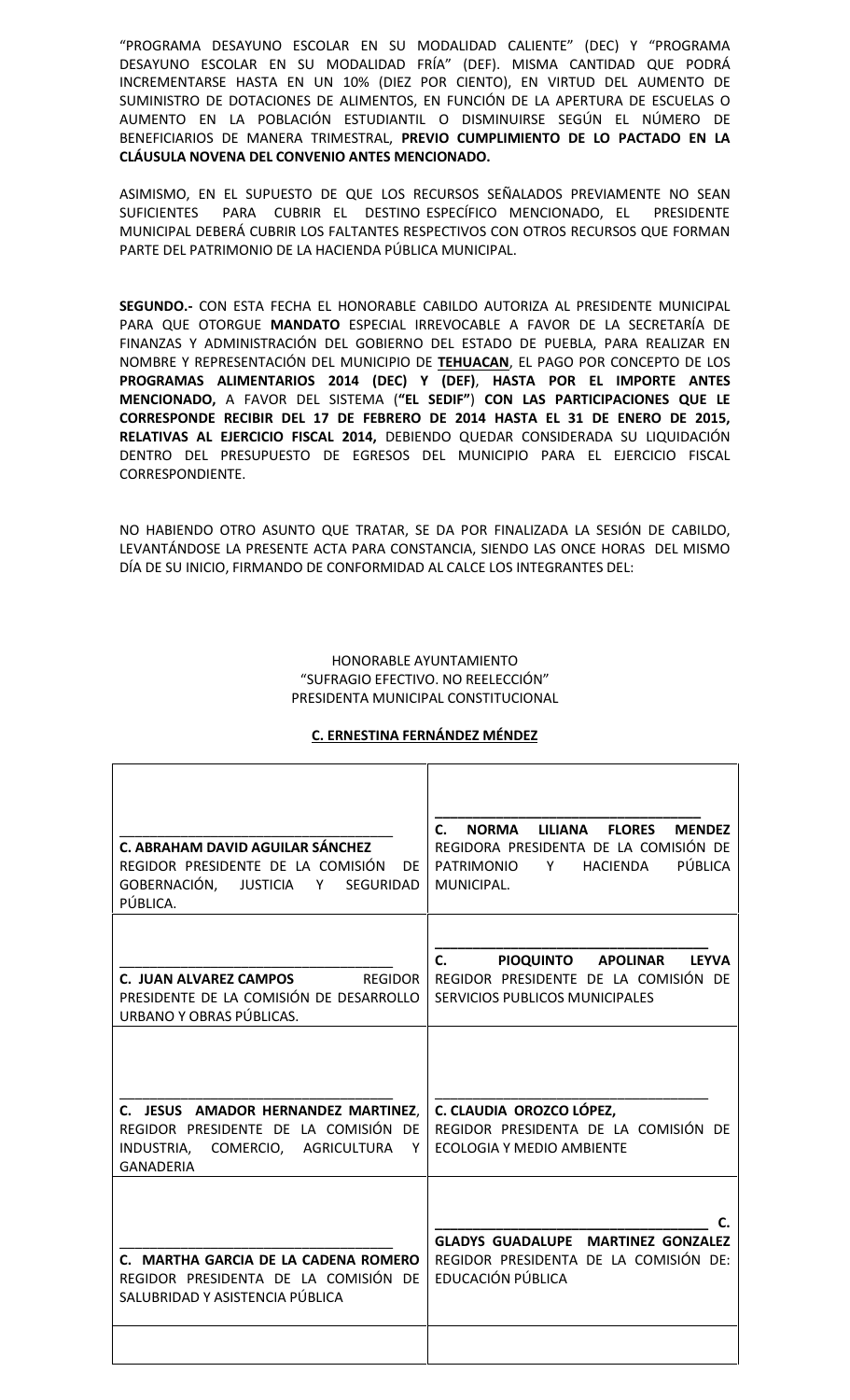| <b>ALDAZ</b><br>C.<br><b>PALOMA</b><br><b>NOVELO</b><br>REGIDOR PRESIDENTA DE LA COMISIÓN DE:<br><b>NOMENCLATURA</b>                               | JOSÉ BERNARDO POZOS GUTIERREZ<br>$\mathsf{C}$<br>REGIDOR PRESIDENTE DE LA COMISIÓN DE:<br>CULTURA.                                                   |
|----------------------------------------------------------------------------------------------------------------------------------------------------|------------------------------------------------------------------------------------------------------------------------------------------------------|
| <b>REGIDOR</b><br><b>C. AMBROSIO LINARES AMAYO</b><br><b>COMISIÓN</b><br>DF:<br><b>PRESIDENTE</b><br>DF -<br>LA<br>PATRIMONIO HISTÓRICO Y DEPORTES | <b>C. VICTOR MANUEL RODRIGUEZ LEZAMA</b><br>REGIDOR PRESIDENTE DE LA COMISIÓN DE:<br>GRUPOS VULNERABLES, JUVENTUD Y EQUIDAD<br><b>ENTRE GENEROS.</b> |
| LIC.<br><b>MIGUEL ANGEL</b><br><b>ROMERO</b><br><b>CALDERON</b><br>SÍNDICO MUNICIPAL.                                                              | C. MARÍA ELENA PÉREZ SIMÓN<br><b>TESORERA MUNICIPAL</b>                                                                                              |
| LIC. JOSÉ HONORIO PACHECO FLORES,<br>SECRETARIO DEL AYUNTAMIENTO                                                                                   |                                                                                                                                                      |

CON FUNDAMENTO EN LA LEY ORGÁNICA MUNICIPAL VIGENTE EN EL ESTADO Y LA FACULTAD QUE ME CONFIERE EL ARTÍCULO 138 FRACCIONES VII Y XII INCISO a), EXPIDO **CERTIFICACIÓN DEL ACTA DE SESIÓN DEL AYUNTAMIENTO.**

RUBRICO LA PRESENTE A LOS SIETE DÍAS DEL MES DE MAYO DEL AÑO DOS MIL CATORCE. EL SECRETARIO DEL AYUNTAMIENTO DE **TEHUACÁN,** PUEBLA.----------------------------------------------------

------------------------------------------------------------

#### \_\_\_\_\_\_\_\_\_\_\_\_\_\_\_\_\_\_\_\_\_\_\_\_\_\_\_\_\_\_\_\_\_\_\_ **LIC. JOSÉ HONORIO PACHECO FLORES SECRETARIO DEL AYUNTAMIENTO**

### **C O N S I D E R A N D O S**

- I. QUE EL PÁRRAFO PRIMERO DE LA FRACCIÓN II DEL ARTÍCULO 115 DE LA CONSTITUCIÓN POLÍTICA DE LOS ESTADOS UNIDOS MEXICANOS, DETERMINA QUE LOS AYUNTAMIENTOS TENDRÁN FACULTADES PARA APROBAR, DE ACUERDO CON LAS LEYES EN MATERIA MUNICIPAL QUE DEBERÁN EXPEDIR LAS LEGISLATURAS DE LOS ESTADOS, LOS BANDOS DE POLICÍA Y GOBIERNO, LOS REGLAMENTOS, CIRCULARES Y DISPOSICIONES ADMINISTRATIVAS DE OBSERVANCIA GENERAL DENTRO DE SUS RESPECTIVAS JURISDICCIONES, QUE ORGANICEN LA ADMINISTRACIÓN PÚBLICA MUNICIPAL, REGULEN LAS MATERIAS, PROCEDIMIENTOS, FUNCIONES Y SERVICIOS PÚBLICOS DE SU COMPETENCIA Y ASEGUREN LA PARTICIPACIÓN CIUDADANA Y VECINAL; MISMA DISPOSICIÓN QUE ES TRASLADADA A LA FRACCIÓN III DEL ARTÍCULO 105 DE LA CONSTITUCIÓN POLÍTICA DEL ESTADO LIBRE Y SOBERANO DE PUEBLA;
- II. QUE EL ARTÍCULO 103 DE LA CONSTITUCIÓN POLÍTICA DEL ESTADO LIBRE Y SOBERANO DE PUEBLA, REFIERE A QUE LOS MUNICIPIOS TIENEN PERSONALIDAD JURÍDICA Y PATRIMONIO PROPIO, Y QUE LOS AYUNTAMIENTOS MANEJARAN CONFORME A LA LEY Y ADMINISTRARAN LIBREMENTE SU HACIENDA;
- III. QUE EL ARTÍCULO 76 PRIMER PÁRRAFO DE LA LEY ORGÁNICA MUNICIPAL DETERMINA QUE EL AYUNTAMIENTO SESIONARÁ VÁLIDAMENTE CON LA ASISTENCIA DE LA MAYORÍA DE SUS MIEMBROS Y DEL SECRETARIO DEL AYUNTAMIENTO O LA PERSONA QUE LEGALMENTE LO SUSTITUYA;
- IV. QUE EL ARTÍCULO 77 DE LA MISMA LEY EN CITA DETERMINA QUE LOS ACUERDOS DE LOS AYUNTAMIENTOS SE TOMARÁN POR MAYORÍA DE VOTOS DEL PRESIDENTE MUNICIPAL, REGIDORES Y SÍNDICO, Y EN CASO DE EMPATE, EL PRESIDENTE MUNICIPAL TENDRÁ VOTO DE CALIDAD;
- V. QUE LA FRACCIÓN XVIII DEL ARTÍCULO 78 DE LA LEY ORGÁNICA MUNICIPAL DETERMINA EN SU PARTE CONDUCENTE QUE SON ATRIBUCIONES DE LOS AYUNTAMIENTOS EL DE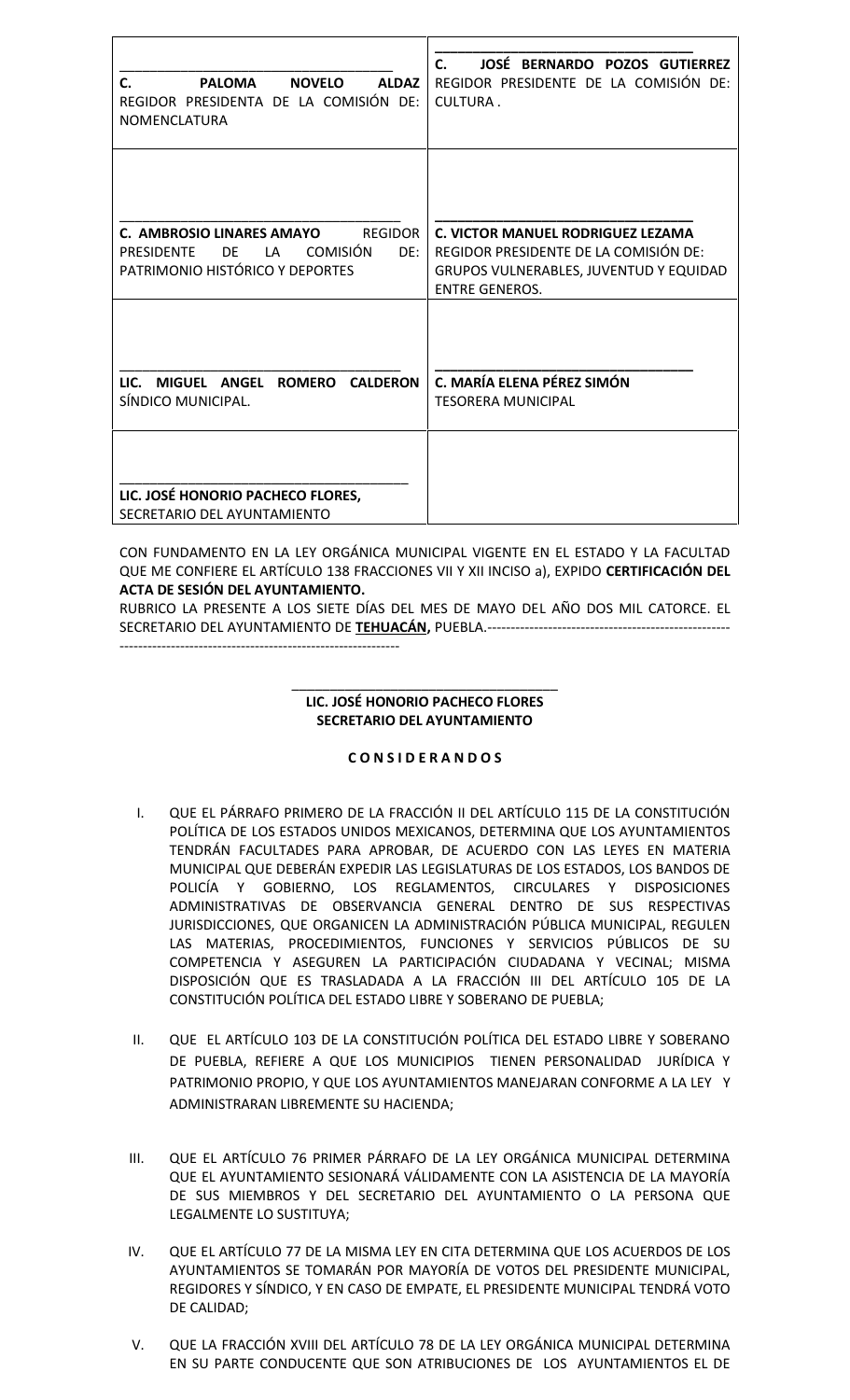PROMOVER CUANTO SE ESTIME CONVENIENTE PARA EL PROGRESO ECONÓMICO, SOCIAL Y CULTURAL DEL MUNICIPIO;

- VI. QUE DE CONFORMIDAD CON EL ARTÍCULO 143 DE LA LEY ORGÁNICA MUNICIPAL LOS AYUNTAMIENTOS DEBERÁN, DENTRO DE LOS LÍMITES LEGALES CORRESPONDIENTES Y DE ACUERDO CON EL PRESUPUESTO DE EGRESOS Y EL PLAN DE DESARROLLO MUNICIPAL VIGENTES, ATENDER EFICAZMENTE LOS DIFERENTES RAMOS DE LA ADMINISTRACIÓN PÚBLICA MUNICIPAL;
- VII. QUE EL ARTÍCULO 148 DE LA MISMA LEY ORGÁNICA MUNICIPAL ESTATUYE QUE EL PRESUPUESTO DE EGRESOS DEBERÁ CONTENER LAS PREVISIONES DE GASTO PÚBLICO QUE HABRÁN DE REALIZAR LOS MUNICIPIOS, SIENDO QUE EL GASTO PÚBLICO COMPRENDE LAS EROGACIONES QUE POR CONCEPTO DE GASTO CORRIENTE, INVERSIÓN FÍSICA, INVERSIÓN FINANCIERA, O CUALQUIER OTRA EROGACIÓN, ASÍ COMO LA CANCELACIÓN DE PASIVO REALICEN LOS AYUNTAMIENTOS EN EL EJERCICIO DE SUS FACULTADES.

POR LO ANTERIORMENTE EXPUESTO, SE SOLICITA DE ESTE HONORABLE CABILDO, TENGA A BIEN APROBAR LO SIGUIENTE:

PRIMERO.- SE APRUEBEN LAS MODIFICACIONES REALIZADAS AL ACUERDO DE CABILDO DE FECHA 7 DE MAYO DEL 2014, LAS CUALES HAN QUEDADO SEÑALADAS EN EL CUERPO DEL PRESENTE.

SEGUNDO.- EL PRESENTE ACUERDO PASE A FORMAR PARTE INTEGRANTE DEL ACUERDO DE CABILDO DE FECHA 7 DE MAYO DEL 2014.- A T E N T A M E N T E.- TEHUACÁN, PUEBLA, A 2 DE JULIO DE 2014.- PRESIDENTA MUNICIPAL CONSTITUCIONAL.- C. ERNESTINA FERNÁNDEZ MÉNDEZ.- FIRMA ILEGIBLE".

SEÑORES REGIDORES Y SINDICO MUNICIPAL, EN VOTACIÓN SE LES CONSULTA SI SE APRUEBA LA PROPUESTA PRESENTADA EN CUESTIÓN, LOS QUE ESTÉN POR LA AFIRMATIVA SÍRVANSE MANIFESTARLO LEVANTANDO LA MANO.

HABIÉNDOSE ANALIZADO AMPLIAMENTE EL CONTENIDO DEL PETITORIO DE REFERENCIA, POR UNANIMIDAD DE VOTOS A FAVOR, POR PARTE DE LOS INTEGRANTES DEL HONORABLE CABILDO, SE DETERMINA EL SIGUIENTE:

#### **A C U E R D O**

**PRIMERO.-** SE APRUEBAN LAS MODIFICACIONES REALIZADAS AL ACUERDO DE CABILDO DE FECHA 7 DE MAYO DEL 2014, LAS CUALES HAN QUEDADO SEÑALADAS EN EL CUERPO DEL PRESENTE.

**SEGUNDO.-** EL PRESENTE ACUERDO PASA A FORMAR PARTE INTEGRANTE DEL ACUERDO DE CABILDO DE FECHA 7 DE MAYO DEL 2014.

LO ANTERIOR CON FUNDAMENTO EN LOS DISPOSITIVOS LEGALES INVOCADOS EN EL PETITORIO DE REFERENCIA.

**COMISIÓN DE CULTURA.-** DICTAMEN QUE VERSA SOBRE LA APROBACIÓN DE LA RESTAURACIÓN DE LAS COLUMNAS DE LA PUERTA DE ENTRADA, MUROS LATERALES Y PUERTA DE MADERA DE ENTRADA DEL PALACIO MUNICIPAL DE TEHUACÁN.

SEÑOR REGIDOR TIENE USTED EL USO DE LA PALABRA.

EL REGIDOR JOSÉ BERNARDO POZOS GUTIÉRREZ, PROCEDE A DAR LECTURA AL DICTAMEN CORRESPONDIENTE, MISMO QUE A LA LETRA DICE:

**"… HONORABLE AYUNTAMIENTO DE TEHUACAN, PUEBLA.**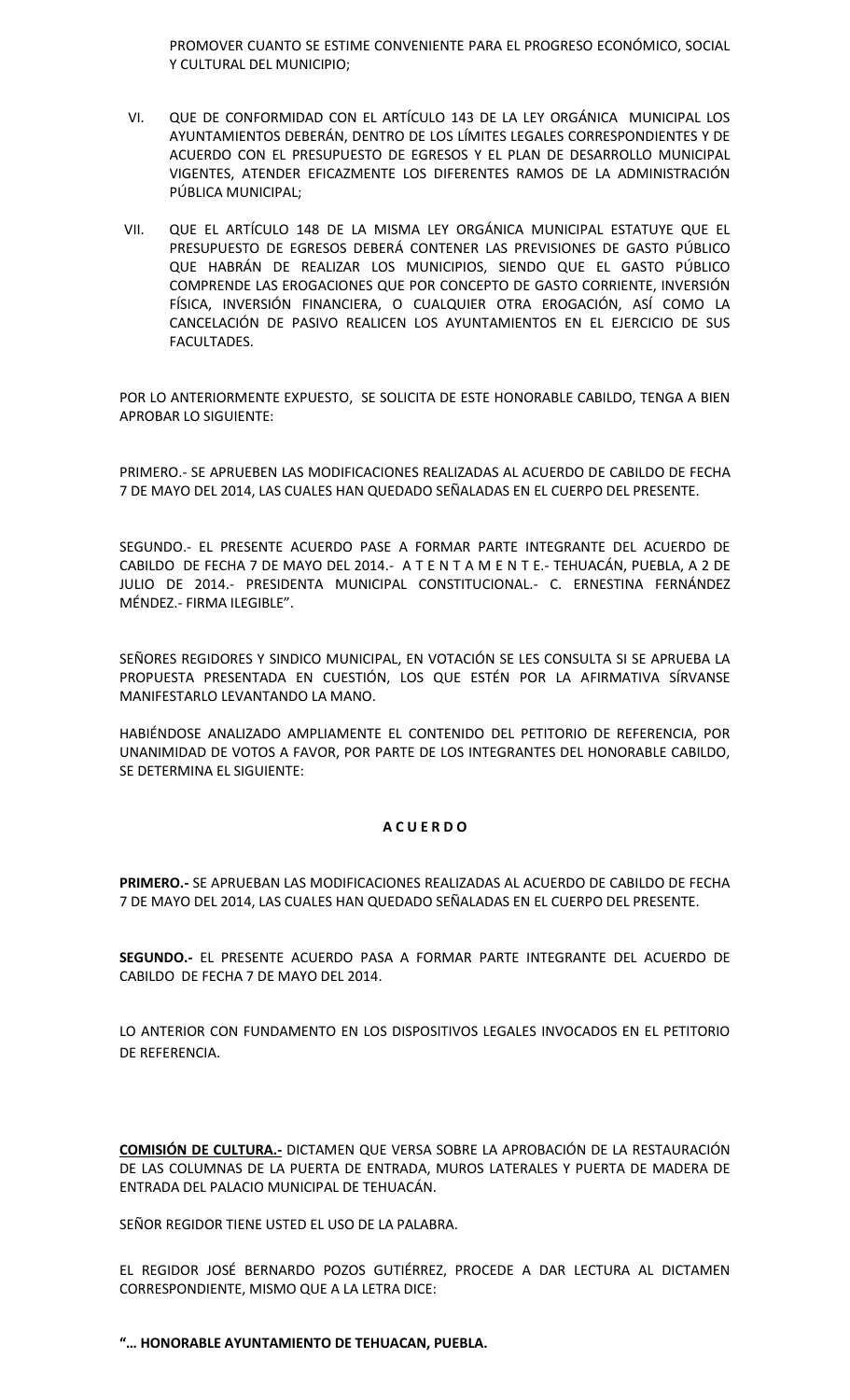LOS QUE SUSCRIBIMOS **JOSÉ BERNARDO POZOS GUTIÉRREZ, PALOMA NOVELO ALDAZ, VÍCTOR MANUEL RODRÍGUEZ LEZAMA, AMBROSIO LINARES AMAYO Y MARTHA GARCÍA DE LA CADENA ROMERO**, INTEGRANTES DE LA COMISIÓN DE CULTURADE ESTE HONORABLE AYUNTAMIENTO DE TEHUACÁN, POR EL PERIODO 2014 -2018, EN EJERCICIO DE LAS FACULTADES QUE NOS CONFIEREN LOS ARTÍCULOS 90, 91 FRACCIONES III, XLVI, XLIX, LXI Y DEMÁS RELATIVOS Y APLICABLES DE LA LEY ORGÁNICA MUNICIPAL, SOMETEMOS A SU APROBACIÓN EL DICTAMEN QUE CONTIENE: **APROBACIÓN DELA RESTAURACIÓN DE LAS COLUMNAS DE LA PUERTA DE ENTRADA, MUROS LATERALES Y PUERTA DE MADERA DE ENTRADA DEL PALACIO MUNICIPAL DE TEHUACÁN EN BASE AL PRESUPUESTO CONTENIDO EN EL PRESENTE DOCUMENTO**. CON BASE EN LOS SIGUIENTES:

#### **A N T E C E D E N T E S**

I.- QUE EN TÉRMINOS DE LO DISPUESTO POR EL ARTÍCULO 115 FRACCIONES I PRIMER PÁRRAFO, II Y IV DE LA CONSTITUCIÓN POLÍTICA DE LOS ESTADOS UNIDOS MEXICANOS, DETERMINA QUE CADA MUNICIPIO SERÁ GOBERNADO POR UN AYUNTAMIENTO DE ELECCIÓN POPULAR DIRECTA, INTEGRADO POR UN PRESIDENTE MUNICIPAL Y EL NÚMERO DE REGIDORES Y SÍNDICOS QUE LA LEY DETERMINE. LA COMPETENCIA QUE ESTA CONSTITUCIÓN OTORGA AL GOBIERNO MUNICIPAL SE EJERCERÁ POR EL AYUNTAMIENTO DE MANERA EXCLUSIVA Y NO HABRÁ AUTORIDAD INTERMEDIA ALGUNA ENTRE ÉSTE Y EL GOBIERNO DEL ESTADO, ASIMISMO ESTABLECE QUE LOS AYUNTAMIENTOS TENDRÁN FACULTADES PARA APROBAR, DE ACUERDO CON LAS LEYES EN MATERIA MUNICIPAL QUE DEBERÁN EXPEDIR LAS LEGISLATURAS DE LOS ESTADOS, LOS BANDOS DE POLICÍA Y GOBIERNO, LOS REGLAMENTOS, CIRCULARES Y DISPOSICIONES ADMINISTRATIVAS DE OBSERVANCIA GENERAL DENTRO DE SUS RESPECTIVAS JURISDICCIONES, QUE ORGANICEN LA ADMINISTRACIÓN PÚBLICA MUNICIPAL, REGULEN LAS MATERIAS, PROCEDIMIENTOS, FUNCIONES Y SERVICIOS PÚBLICOS DE SU COMPETENCIA Y ASEGUREN LA PARTICIPACIÓN CIUDADANA Y VECINAL;EL OBJETO DE LAS LEYES A QUE SE REFIERE EL PÁRRAFO ANTERIOR SERÁ ESTABLECER: A) LAS BASES GENERALES DE LA ADMINISTRACIÓN PÚBLICA MUNICIPAL Y DEL PROCEDIMIENTO ADMINISTRATIVO, INCLUYENDO LOS MEDIOS DE IMPUGNACIÓN Y LOS ÓRGANOS PARA DIRIMIR LAS CONTROVERSIAS ENTRE DICHA ADMINISTRACIÓN Y LOS PARTICULARES, CON SUJECIÓN A LOS PRINCIPIOS DE IGUALDAD, PUBLICIDAD, AUDIENCIA Y LEGALIDAD;

QUE LA CONSTITUCIÓN ESTABLECE TAMBIÉN EN SU ARTÍCULO 115 FRACCIÓN IV. LOS MUNICIPIOS ADMINISTRARÁN LIBREMENTE SU HACIENDA, LA CUAL SE FORMARÁ DE LOS RENDIMIENTOS DE LOS BIENES QUE LES PERTENEZCAN, ASÍ COMO DE LAS CONTRIBUCIONES Y OTROS INGRESOS QUE LAS LEGISLATURAS ESTABLEZCAN A SU FAVOR, Y EN TODO CASO:

C) LOS INGRESOS DERIVADOS DE LA PRESTACIÓN DE SERVICIOS PÚBLICOS A SU CARGO. CUARTO PÁRRAFO QUE DICE:LOS RECURSOS QUE INTEGRAN LA HACIENDA MUNICIPAL SERÁN EJERCIDOS EN FORMA DIRECTA POR LOS AYUNTAMIENTOS, O BIEN, POR QUIEN ELLOS AUTORICEN, CONFORME A LA LEY;

QUE LA MISMA DISPOSICIÓN FUNDAMENTAL ESTABLECE EN SU ARTÍCULO 4O. PÁRRAFO ONCEAVO: TODA PERSONA TIENE DERECHO AL ACCESO A LA CULTURA Y AL DISFRUTE DE LOS BIENES Y SERVICIOS QUE PRESTA EL ESTADO EN LA MATERIA, ASÍ COMO EL EJERCICIO DE SUS DERECHOS CULTURALES. EL ESTADO PROMOVERÁ LOS MEDIOS PARA LA DIFUSIÓN Y DESARROLLO DE LA CULTURA, ATENDIENDO A LA DIVERSIDAD CULTURAL EN TODAS SUS MANIFESTACIONES Y EXPRESIONES CON PLENO RESPETO A LA LIBERTAD CREATIVA. LA LEY ESTABLECERÁ LOS MECANISMOS PARA EL ACCESO Y PARTICIPACIÓN A CUALQUIER MANIFESTACIÓN CULTURAL.

II.- QUE LA FRACCIÓN III DEL ARTÍCULO 105 DE LA CONSTITUCIÓN POLÍTICA DEL ESTADO LIBRE Y SOBERANO DE PUEBLA QUE MENCIONA: III.- LOS AYUNTAMIENTOS TENDRÁN FACULTADES PARA EXPEDIR DE ACUERDO CON LAS LEYES EN MATERIA MUNICIPAL QUE EMITA EL CONGRESO DEL ESTADO, LOS BANDOS DE POLICÍA Y GOBIERNO, LOS REGLAMENTOS, CIRCULARES Y DISPOSICIONES ADMINISTRATIVAS DE OBSERVANCIA GENERAL DENTRO DE SUS RESPECTIVAS JURISDICCIONES, QUE ORGANICEN LA ADMINISTRACIÓN PÚBLICA MUNICIPAL, REGULEN LAS MATERIAS, PROCEDIMIENTOS, FUNCIONES Y SERVICIOS PÚBLICOS DE SU COMPETENCIA Y ASEGUREN LA PARTICIPACIÓN CIUDADANA Y VECINAL.

III.- QUE LA CULTURA: ES PRODUCTO DE LA ACTIVIDAD HUMANA QUE FAVORECE EL DESARROLLO DE LA IDENTIDAD DE LAS PERSONAS CON SU LUGAR DE ORIGEN Y SU ENTORNO, QUE POR LO MISMO LA AUTORIDAD PENDIENTE DEL DESARROLLO Y PRESERVACIÓN DE LAS EXPRESIONES CULTURALES Y ARTÍSTICAS, SE AVOCA AL CUIDADO DE LAS MANIFESTACIONES CULTURALES QUE HAN QUEDADO PLASMADAS EN DISTINTAS OBRAS DEL MUNICIPIO DE TEHUACÁN.

IV.- QUE LAS MANIFESTACIONES ARTÍSTICAS QUE SE ENCUENTRAN EN NUESTRO PALACIO MUNICIPAL, INCLUYEN, NO SÓLO LOS MURALES, SINO TAMBIÉN EL ACCESO PRINCIPAL AL PALACIO ASÍ COMO SUS MUROS LATERALES, QUE SON PRODUCTO DEL TRABAJO ARTÍSTICO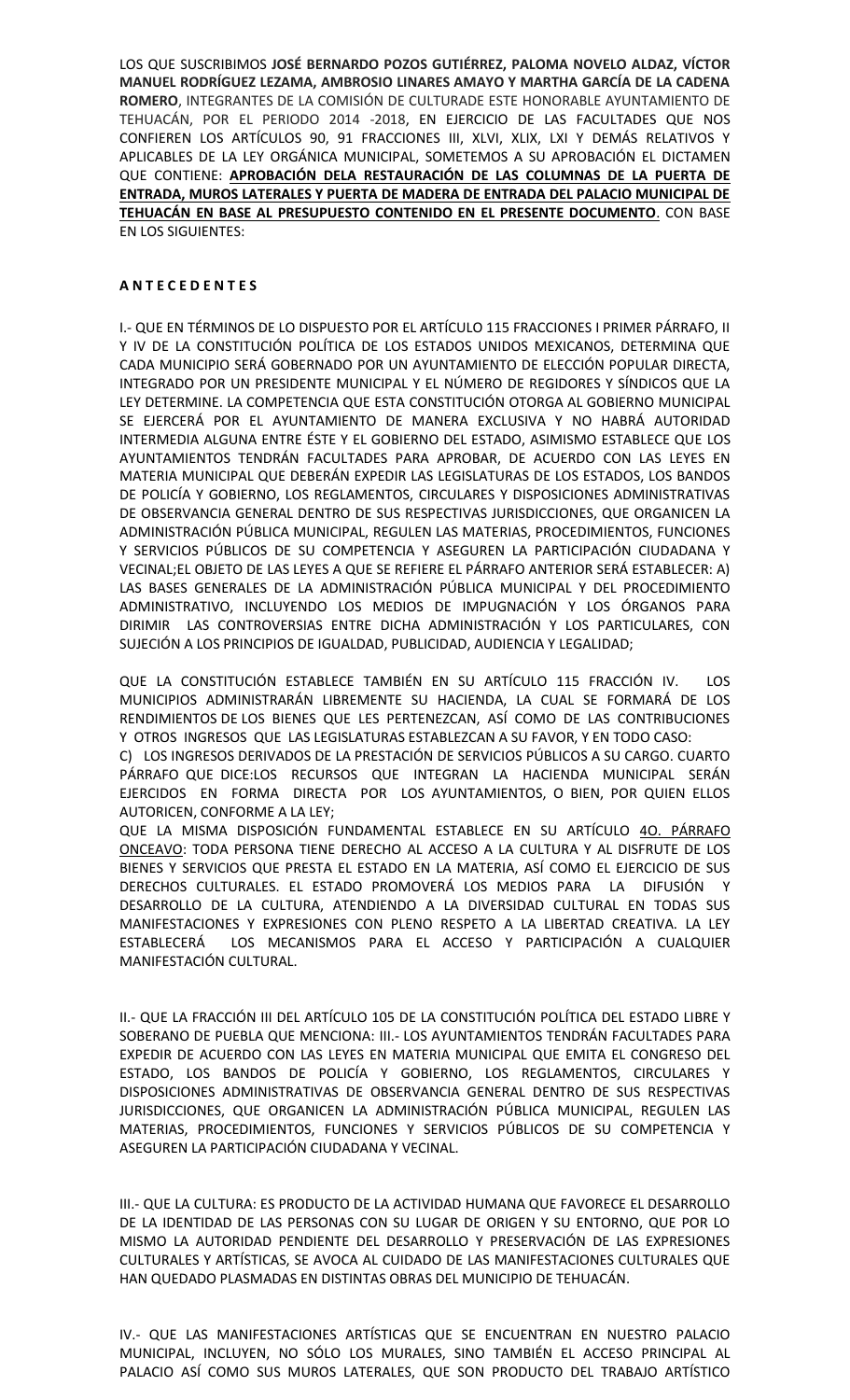HUMANO QUE HACE QUE RESALTEN AÚN MÁS NUESTRAS COSTUMBRES, TRADICIONES Y BAGAJE **CULTURAL** 

V.- QUE EL INTEMPERISMO, LOS FACTORES DE LA CONDUCTA HUMANA QUE HAN UTILIZADO LAS COLUMNAS TANTO EN SU BASE COMO EN SU PARTE SUPERIOR PARA EL TENDIDO DE LONAS, POR LO QUE NO SE LE HA DADO EL CUIDADO DEBIDO A LOS BIENES ANTES MENCIONADOS POR LOS FACTORES ENUNCIADOS, HACIENDO MENCIÓN QUE YA QUE SE ENCUENTRAN EN FASE DE RESTAURACIÓN LOS MURALES DEL PALACIO MUNICIPAL, SE PUEDE TOMAR LA OPORTUNIDAD Y QUE SEAN LOS MISMOS ARTISTAS QUE YA SE ENCUENTRAN TRABAJANDO, LOS QUE SE ENCARGUEN DE CONTINUAR CON LOS TRABAJOS DE RESTAURACIÓN, POR LO QUE SE SOMETE A CONSIDERACIÓN DE ESTE CUERPO COLEGIADO LA CONTINUACIÓN DE LOS TRABAJOS DE RESTAURACIÓN CON LOS MISMOS ARTISTAS.

### C O N S I D E R A N D O

I. QUE EL PÁRRAFO PRIMERO DE LA FRACCIÓN II DEL ARTÍCULO 115 DE LA CONSTITUCIÓN

POLÍTICA DE LOS ESTADOS UNIDOS MEXICANOS, DETERMINA QUE LOS AYUNTAMIENTOS

TENDRÁN FACULTADES PARA APROBAR, DE ACUERDO CON LAS LEYES EN MATERIA MUNICIPAL

QUE DEBERÁN EXPEDIR LAS LEGISLATURAS DE LOS ESTADOS, LOS BANDOS DE POLICÍA Y

GOBIERNO, LOS REGLAMENTOS, CIRCULARES Y DISPOSICIONES ADMINISTRATIVAS DE

OBSERVANCIA GENERAL DENTRO DE SUS RESPECTIVAS JURISDICCIONES, QUE ORGANICEN LA

ADMINISTRACIÓN PÚBLICA MUNICIPAL, REGULEN LAS MATERIAS, PROCEDIMIENTOS, FUNCIONES

Y SERVICIOS PÚBLICOS DE SU COMPETENCIA Y ASEGUREN LA PARTICIPACIÓN CIUDADANA Y

VECINAL; MISMA DISPOSICIÓN QUE ES TRASLADADA A LA FRACCIÓN III DEL ARTÍCULO 105 DE LA

CONSTITUCIÓN POLÍTICA DEL ESTADO LIBRE Y SOBERANO DE PUEBLA;

II. QUE EL ARTÍCULO 78 DE LA LEY ORGÁNICA MUNICIPAL DENTRO DE LAS ATRIBUCIONES DE LOS AYUNTAMIENTOS DETERMINA EN SUS FRACCIONES XVII. FOMENTAR LAS ACTIVIDADES DEPORTIVAS, CULTURALES Y EDUCATIVAS, ESTANDO OBLIGADOS A SEGUIR LOS PROGRAMAS QUE EN ESTA MATERIA ESTABLEZCAN LAS AUTORIDADES COMPETENTES; XVIII. PROMOVER CUANTO ESTIME CONVENIENTE PARA EL PROGRESO ECONÓMICO, SOCIAL Y CULTURAL DEL MUNICIPIO Y ACORDAR LA REALIZACIÓN DE LAS OBRAS PÚBLICAS QUE FUEREN NECESARIAS; LXVI. LAS DEMÁS QUE LE CONFIERAN LAS LEYES Y ORDENAMIENTOS VIGENTES EN EL MUNICIPIO.

III. QUE EL ARTÍCULO 92 DE LA MISMA LEY ARRIBA INVOCADA ESTIPULA EN SUS FRACCIONES III, IV Y V QUE SON FACULTADES Y OBLIGACIONES DE LOS REGIDORES EL EJERCER LAS FACULTADES DE DELIBERACIÓN Y DECISIÓN DE LOS ASUNTOS QUE LE COMPETEN AL AYUNTAMIENTO, FORMAR PARTE DE LAS COMISIONES PARA LAS QUE FUEREN DESIGNADOS POR ESTE Y DICTAMINAR E INFORMAR SOBRE LOS ASUNTOS QUE SE LES ENCOMIENDE;

IV. QUE LA LEY ORGÁNICA MUNICIPAL ESTABLECE EN SU ARTÍCULO 150 FRACCIÓN XII. CONSERVACIÓN Y PROMOCIÓN DE LA IDENTIDAD Y CULTURA DE LOS PUEBLOS Y POBLACIONES INDÍGENAS.

V. QUE LA LEY DE CULTURA DEL ESTADO DE PUEBLA ESTABLECE EN SU ARTÍCULO 1 EN SUS FRACCIONESI, III, Y IV; RECONOCER EL DERECHO DE TODO HABITANTE DE LA ENTIDAD A LA VALORACIÓN DE SUS MANIFESTACIONES CULTURALES Y A LA CREACIÓN, ASÍ COMO A LA PARTICIPACIÓN Y DISFRUTE DE LA VIDA CULTURAL; REGULAR LAS ACCIONES DE LAS AUTORIDADES ESTATALES Y MUNICIPALES QUE TIENDAN A FACILITAR, Y EN SU CASO A GARANTIZAR, EL DISFRUTE, PRESERVACIÓN, PROMOCIÓN, DIFUSIÓN Y RECREACIÓN DE LA CULTURA EN SUS MANIFESTACIONES ARTÍSTICAS, ARTESANALES, COSTUMBRES Y TRADICIONES POPULARES; Y PROMOVER LA PARTICIPACIÓN DE LOS INDIVIDUOS, GRUPOS Y ORGANIZACIONES PRIVADAS EN LA PRESERVACIÓN, PROMOCIÓN, FOMENTO, DIFUSIÓN E INVESTIGACIÓN DE LA CULTURA, ASÍ COMO EN APOYO A LA PRODUCCIÓN, FINANCIAMIENTO Y DISTRIBUCIÓN DE BIENES CULTURALES O A LA PRESTACIÓN DE SERVICIOS RELACIONADOS.QUE ADEMÁS ESTABLECE COMO AUTORIDADES COMPETENTES PARA LA APLICACIÓN DE LA LEY EN SU ARÍCULO 4º. SON AUTORIDADES COMPETENTES PARA APLICAR LA PRESENTE LEY: EN SU FRACCIÓN **III**.- LOS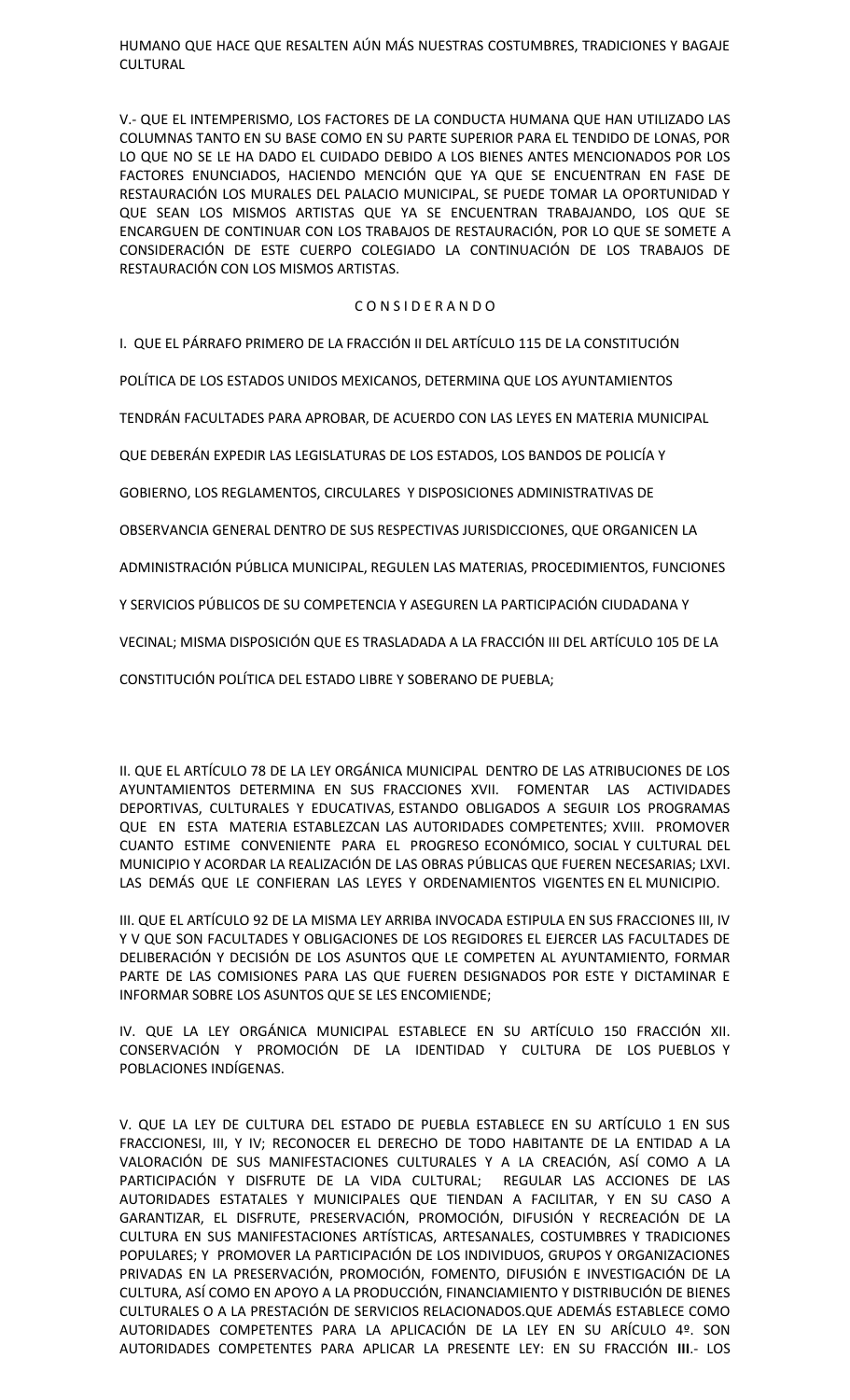AYUNTAMIENTOS Y EN SU FRACCIÓN IV.- LOS ORGANISMOS ESTATALES Y MUNICIPALES CUYA NATURALEZA SEA EMINENTEMENTE CULTURAL.

VI.- QUE LA MISMA LEY DE CULTURA DEL ESTADO DE PUEBLA ESTABLECE EN SUS ARTÍCULOS 6 Y 9 FRACCIONES II Y VIII: LA PROMOCIÓN Y FOMENTO DE LA CULTURA SERÁN DEMOCRÁTICOS, POPULARES Y PLURALES Y LA ACTUACIÓN DE LAS AUTORIDADES ESTATALES Y MUNICIPALES COMPETENTES, SE REGIRÁ CON SUJECIÓN A DICHOS PRINCIPIOS. YSIN PERJUICIO DE LO ESTABLECIDO EN LA LEY ORGÁNICA MUNICIPAL, ES OBLIGACIÓN DE LOS AYUNTAMIENTOS A TRAVÉS DE SUS PRESIDENTES MUNICIPALES: PRESERVAR EL PATRIMONIO CULTURAL, ASÍ COMO FOMENTAR E IMPULSAR LAS MANIFESTACIONES Y ACTIVIDADES ARTÍSTICAS Y CULTURALES PROPIAS DEL MUNICIPIO, SUS FERIAS, TRADICIONES, REALIZANDO EL CENSO CULTURAL DE LOS MISMOS; PROMOVER Y ORGANIZAR, DIRECTA O COORDINADAMENTE CON LAS DEPENDENCIAS O ENTIDADES COMPETENTES E INSTANCIAS PRIVADAS O SOCIALES, LA REALIZACIÓN DE EXPOSICIONES, FERIAS, FESTIVALES, CERTÁMENES, CURSOS Y REPRESENTACIONES DE CARÁCTER CULTURAL Y ARTÍSTICO, QUE FOMENTEN EL DESARROLLO DE LAS MANIFESTACIONES ARTÍSTICAS EN TODAS SUS DISCIPLINAS;

VII. QUE TAL COMO QUEDÓ EXPUESTO EN LOS ANTECEDENTES IV, V Y VI DEL PRESENTE DOCUMENTO LA ACCIÓN HUMANA ASÍ COMO EL INTEMPERISMO SE HAN OCASIONADO DETERIOROS EN LAS COLUMNAS DE LA PUERTA DE ENTRADA, ASÍ COMO LOS MUROS LATERALES Y LA PUERTA, SE PRESENTA LA PRESENTE PROPUESTA DE PRESUPUESTO PARA QUE SE DÉ MANTENIMIENTO A LOS BIENES MENCIONADOS, EN ATENCIÓN A QUE SE HA CONSEGUIDO QUE SE CONSIDEREN PRECIOS ECONÓMICOS PARA HACER FRENTE AL PAGO DE LOS TRABAJOS.

| <b>RESUMEN GENERAL DEL PRESUPUESTO</b> |              |  |
|----------------------------------------|--------------|--|
| <b>CONCEPTO</b>                        | <b>MONTO</b> |  |
| <b>MATERIALES</b>                      | \$12,500.00  |  |
| <b>MANO DE OBRA</b>                    | \$11,000.00  |  |
| EQUIPO DE ALTURA                       | \$4,500.00   |  |
| <b>SUBTOTAL</b>                        | \$28,000.00  |  |
| 16% IVA                                | \$4,480.00   |  |
| <b>TOTAL GENERAL</b>                   | \$32,480.00  |  |

A CONTINUACIÓN SE PRESENTA UN RESUMEN DEL PRESUPUESTO.

POR LO ANTERIORMENTE EXPUESTO Y FUNDADO EN LOS CONSIDERANDOS QUE ANTECEDEN, Y EN USO DE LAS FACULTADES CONFERIDAS SE PROPONE A CONSIDERACIÓN DE ESTE HONORABLE CUERPO COLEGIADO EL SIGUIENTE:

#### D I C T A M E N

**ÚNICO.- SE APRUEBE LA RESTAURACIÓN DE LAS COLUMNAS DE LA PUERTA DE ENTRADA, MUROS LATERALES Y PUERTA DE MADERA DE ENTRADA DEL PALACIO MUNICIPAL DE TEHUACÁN EN BASE AL PRESUPUESTO CONTENIDO EN EL PRESENTE DOCUMENTO SEGÚN LA RELACION CONTENIDA EN EL CONSIDERANDO VII DEL DICTAMEN QUE HA SIDO PRESENTADO.-** ATENTAMENTE.- COMISIÓN DE CULTURA.- TEHUACAN, PUEBLA, A 01 DE JULIO DEL 2014.- **JOSÉ BERNARDO POZOS GUTIÉRREZ .- PRESIDENTE DE LA COMISIÓN.- PALOMA NOVELO ALDAZ.- MIEMBRO DE LA COMISIÓN.- MARTHA GARCÍA DE LA CADENA ROMERO.- MIEMBRO DE LA COMISIÓN.- VÍCTOR MANUEL RODRÍGUEZ LEZAMA.- MIEMBRO DE LA COMISIÓN.- AMBROSIO LINARES AMAYO.- MIEMBRO DE LA COMISIÓN.- FIRMAS ILEGIBLES".**

EL REGIDOR VÍCTOR MANUEL RODRÍGUEZ LEZAMA, COMENTA QUE COMO MIEMBRO DE LA COMISIÓN CUENTAN CON SU VOTO Y FELICITA AL REGIDOR JOSÉ BERNARDO POZOS GUTIÉRREZ, POR ESTA INICIATIVA.

EL REGIDOR JUAN ALVAREZ CAMPOS, RECONOCE EL TRABAJO DEL REGIDOR JOSÉ BERNARDO POZOS GUTIÉRREZ, PORQUE ES EL CORAZÓN DE LA CIUDAD Y ES IMPORTANTE VERIFICAR QUE EL TRABAJO QUE ESTAN REALIZANDO DE LA RESTAURACIÓN DURE POR MUCHO TIEMPO.

EL LIC. MIGUEL ANGEL CALDERON ROMERO, TAMBIEN FELICITA AL REGIDOR JOSÉ BERNARDO POZOS, POR LOS DETALLES TAN IMPORTANTES, YA QUE ESTE EDIFICIO ES UNA JOYA.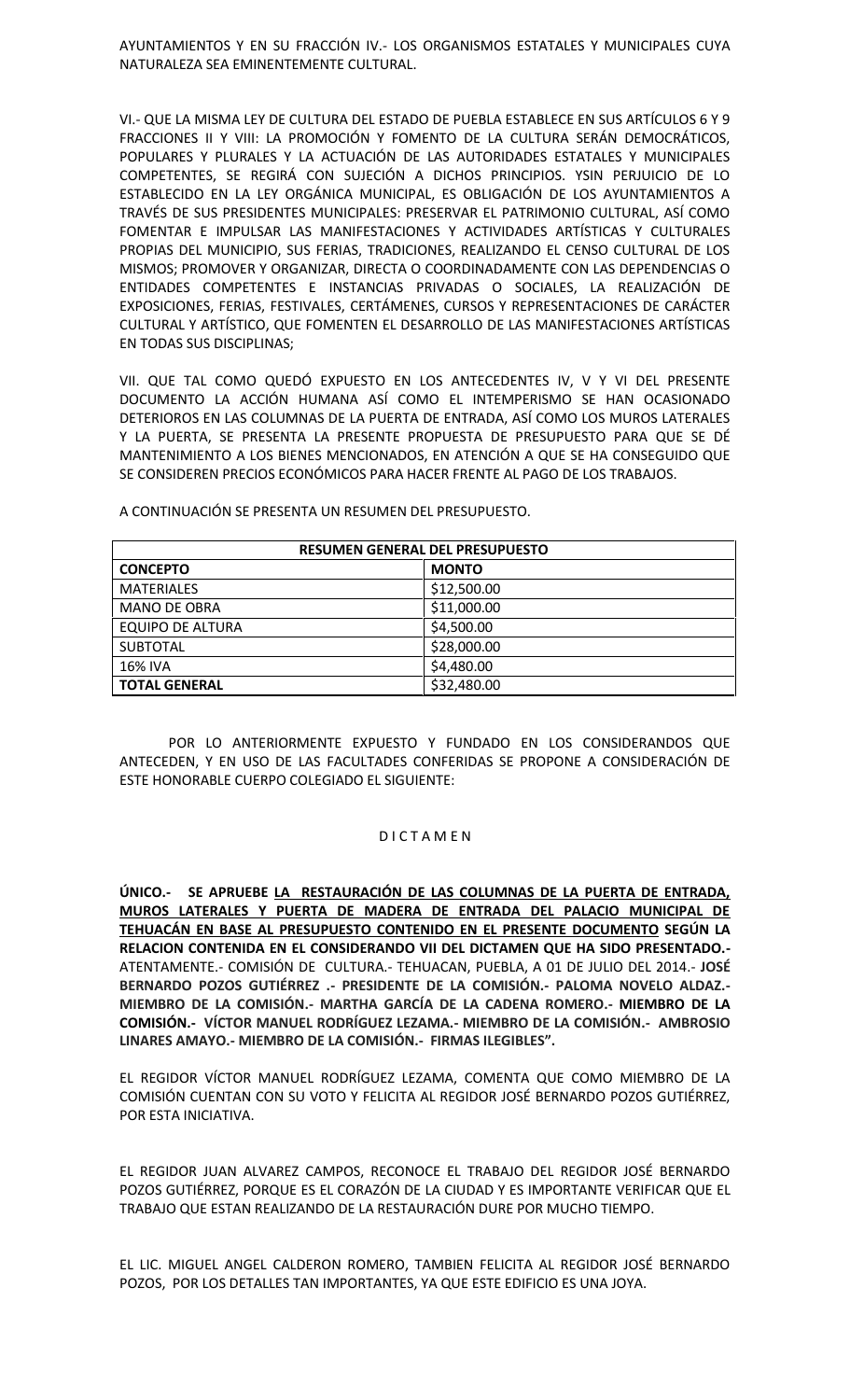SEÑORA PRESIDENTA MUNICIPAL, REGIDORES Y SINDICO MUNICIPAL, EN VOTACIÓN SE LES CONSULTA SI SE APRUEBA LA PROPUESTA PRESENTADA EN CUESTIÓN, LOS QUE ESTÉN POR LA AFIRMATIVA SÍRVANSE MANIFESTARLO LEVANTANDO LA MANO.

HABIÉNDOSE ANALIZADO AMPLIAMENTE EL CONTENIDO DEL DICTAMEN DE REFERENCIA, POR UNANIMIDAD DE VOTOS A FAVOR, POR PARTE DE LOS INTEGRANTES DEL HONORABLE CABILDO, SE DETERMINA EL SIGUIENTE:

#### **A C U E R D O**

### **ÚNICO.- SE APRUEBA LA RESTAURACIÓN DE LAS COLUMNAS DE LA PUERTA DE ENTRADA, MUROS LATERALES Y PUERTA DE MADERA DE ENTRADA DEL PALACIO MUNICIPAL DE TEHUACÁN EN BASE AL PRESUPUESTO CONTENIDO EN EL PRESENTE DOCUMENTO SEGÚN LA RELACION CONTENIDA EN EL CONSIDERANDO VII DEL DICTAMEN QUE HA SIDO PRESENTADO.**

LO ANTERIOR CON FUNDAMENTO EN LOS DISPOSITIVOS LEGALES INVOCADOS EN EL DICTAMEN DE REFERENCIA.

**ASUNTOS GENERALES.- REGIDURÍA DE PATRIMONIO HISTÓRICO Y DEPORTES.-** DICTAMEN QUE VERSA SOBRE LA APROBACIÓN Y AUTORIZACIÓN PARA LA DESINCORPORACIÓN DE LOS BIENES MUEBLES, REFERENTE A 4 KITS DEL PROGRAMA NACIONAL DE ACTIVIDAD FÍSICA **"PONTE AL 100",** TODA VEZ QUE LA DIRECCIÓN DEL INSTITUTO POBLANO DE CULTURA FÍSICA Y DEPORTE, SOLICITA LA DEVOLUCIÓN DE LOS MISMOS.

EL REGIDOR AMBROSIO LINARES AMAYO, PROCEDE A DAR LECTURA AL DICTAMEN CORRESPONDIENTE, MISMO QUE A LA LETRA DICE:

#### **"… HONORABLE CABILDO DEL AYUNTAMIENTO CONSTITUCIONAL DE TEHUACAN PUEBLA.**

Los suscritos C. AMBROSIO LINARES AMAYO en mi carácter de Presidente de la Comisión de Patrimonio Histórico y Deportes, C. PROF. JOSE BERNARDO POZOS GUTIERREZ Regidor de la Comisión de Cultura, C. Licenciada PALOMA NOVELO ALDAZRegidora de la Comisión de Nomenclatura, Licenciada CLAUDIA OROZCO LOPEZ Regidora de la Comisión de Ecología y Medio Ambiente, nos constituimos en la Comisión Interna del Ayuntamiento de Patrimonio Histórico y Deportes, sometemos a Aprobación y Autorización del Honorable Cabildo "**LA DESINCORPORACIÓN DE LOS BIENES MUEBLES REFERENTE A 4 KITS DEL PROGRAMA NACIONAL DE ACTIVIDAD FÍSICA "PONTE AL 100" TODA VEZ QUE LA DIRECCIÓN DEL INSTITUTO POBLANO DE CULTURA FÍSICA Y DEPORTE, SOLICITA SU DEVOLUCIÓN DE LOS MISMOS.** En base a los siguientes:

#### **C O N S I DE R A N D O S**

- I. Que en términos de lo dispuesto por el articulo 115 fracciones II y IV de la constitución política de los estados unidos mexicanos, determina que los ayuntamientos tendrán facultades para aprobar de acuerdo con las leyes en materia municipal que deberán expedir las legislaturas de los estados, los bandos de policía y gobierno, los reglamentos, circulares y disposiciones administrativas de observancia general dentro de sus respectivas jurisdicciones, que organicen la administración pública municipal, regulen las materias, procedimientos, funciones y servicios públicos de su competencia y aseguren la participación ciudadana y vecinal; misma disposición que es trasladada a la fracción III del artículo 105 de la constitución política del estado libre y soberano de puebla, de igual forma el artículo 104 dispone los municipios tendrán a su cargo las funciones y servicios públicos entre otros el de parques y jardines y su equipamiento, en donde los ayuntamientos podrán concesionar la prestación de los servicios y funciones a que se refiere este articulo;
- II. Que el articulo 76 segundo párrafo de la ley orgánica municipal determina que las sesiones del honorable ayuntamiento serán presididas por el presidente municipal o por quien legalmente lo represente ;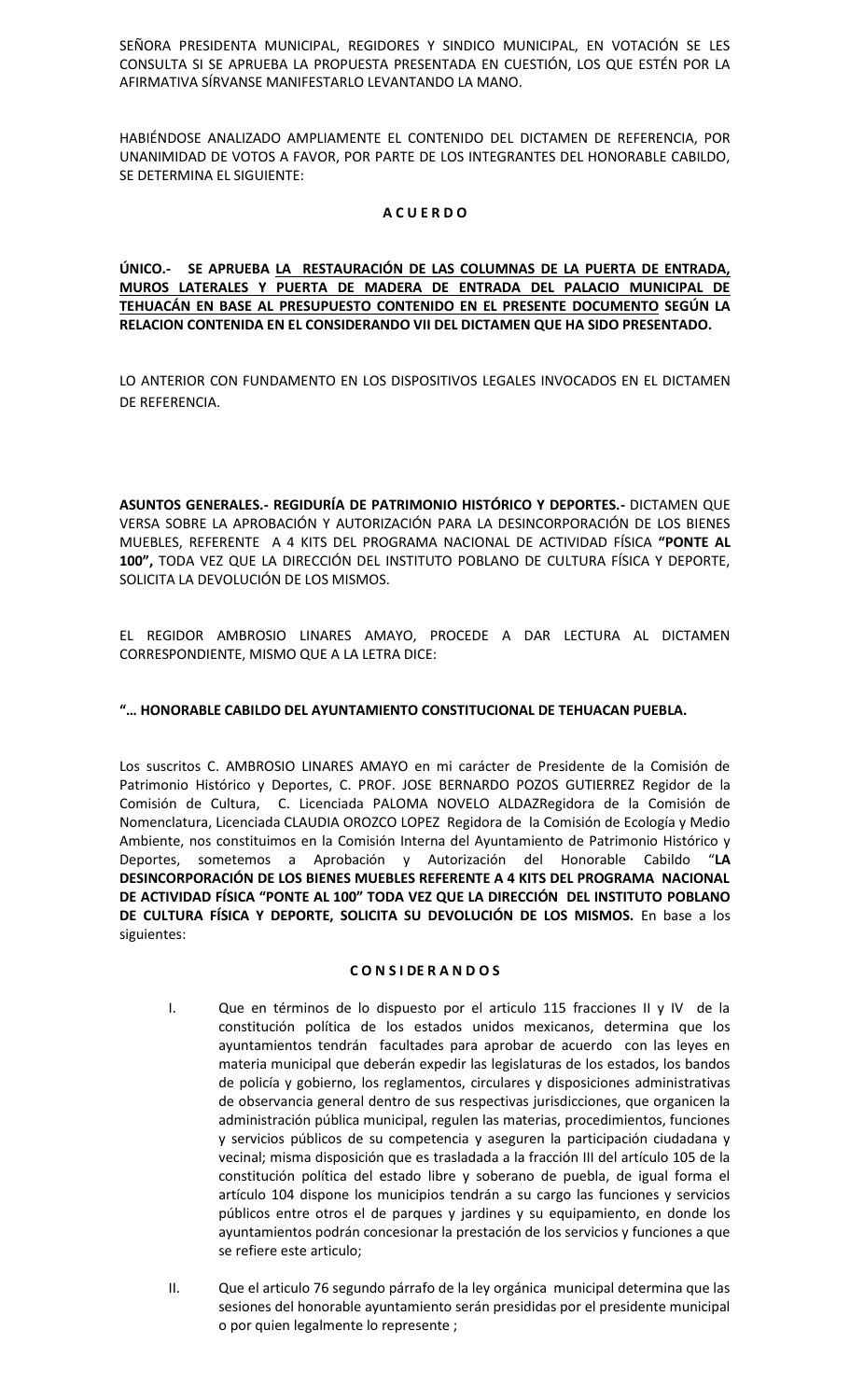- III. Que el artículo 78 de la ley orgánica municipal en su fracción primera determina que dentro de las facultades y obligaciones del honorable ayuntamiento están las de cumplir y hacer cumplir, en los asuntos de su competencia, las leyes, decretos y disposiciones de observancia general de la federación y el estado, así como los ordenamientos municipales, asimismo establece la fracción IV de la misma ley: expedir y actualizar bandos de policía y gobierno, reglamentos, circulares y disposiciones administrativas de observancia general, referente a su organización, funcionamiento, servicios públicos que deberán prestar y demás asuntos de su competencia , sujetándose a las bases normativas establecidas por la constitución política del estado libre y soberano de puebla, vigilando su observancia y aplicación; con pleno respeto a los derechos humanos que reconoce el orden jurídico nacional;
- IV. Que el artículo 92 de la ley orgánica municipal establece las facultades y obligaciones de los regidores, entre las que se encuentran las de formar parte de las comisiones para las que fueron designados, y la de formular al ayuntamiento las propuestas de ordenamientos en asuntos municipales, y promover todo lo que crean conveniente al buen servicio público;
- V. Que de igual forma el artículo 94 de la Ley Orgánica Municipal establece que el ayuntamiento para facilitar el despacho de los asuntos que le competen, nombrara comisiones permanentes o transitorias, que los examinen e instruyan hasta ponerlos en estado de resolución.

**TENEMOS A BIEN SOLICITAR A SU CONSIDERACIÓN Y EN SU CASO APROBACIÓN "LA DESINCORPORACIÓN DE LOS BIENES MUEBLES REFERENTE A 4 KITS DEL PROGRAMA NACIONAL DE ACTIVIDAD FÍSICA "PONTE AL CIEN" CONFORME AL LISTADO ANEXO AL PRESENTE DICTAMEN, TODA VEZ QUE LA DIRECCIÓN DEL INSTITUTO POBLANO DE CULTURA FÍSICA Y DEPORTE, SOLICITA SU DEVOLUCIÓN DE LOS MISMOS".** EN BASE A LOS SIGUIENTES:

Presento a la sesión de cabildo el listado de bienes propuestos a la desincorporación del activo fijo, a fin de tener la resolución definitiva de la baja y a su vez realizar la desincorporación del Patrimonio Municipal.

Se anexan los siguientes documentos:

- Copia simple del memorándum No. 003 para el trámite de desincorporación signado por la C. Ernestina Fernández Méndez.
- Copia simple del memorándum 189/2014 contestación de OPINION al Síndico Municipal.
- Copia simple del memorándum 307/2014 contestación de la opinión del Síndico Municipal.
- Copia simple del oficio SEP-7/IPCFD/296/13 suscrito por el Director General del Instituto Poblano de Cultura Física y Deporte Ciudadano José Manuel Youshimatz Sotomayor.
- Copia simple del listado de bienes muebles en trámite de desincorporación patrimonial.
- Copia simple de fotografías impresas de los bienes muebles a desincorporar.
- 4 copias simples donde se encuentra enlistados cada uno de los kits en mención.

Presento a la sesión de cabildo que la Dirección de Fomento Deportivo, solicito erróneamente que los bienes le fueran dado de alta en su inventario de bienes muebles en la modalidad de donación, y cuya devolución es solicitada por la Dirección del Instituto Poblano de la Cultura Física y Deporte, encabezada por el C. José Manuel Youshimatz Sotomayor, mediante el cual informa que dicho instituto proporciono en calidad de préstamo al municipio de Tehuacán, 4 kits de evaluación de la capacidad funcional, correspondiente al **Programa Nacional de Actividad Física "Ponte al100**".

En base a lo anterior someto a consideración de este Honorable Cuerpo Colegiado el

siguiente:

#### **P E T I T O R I O**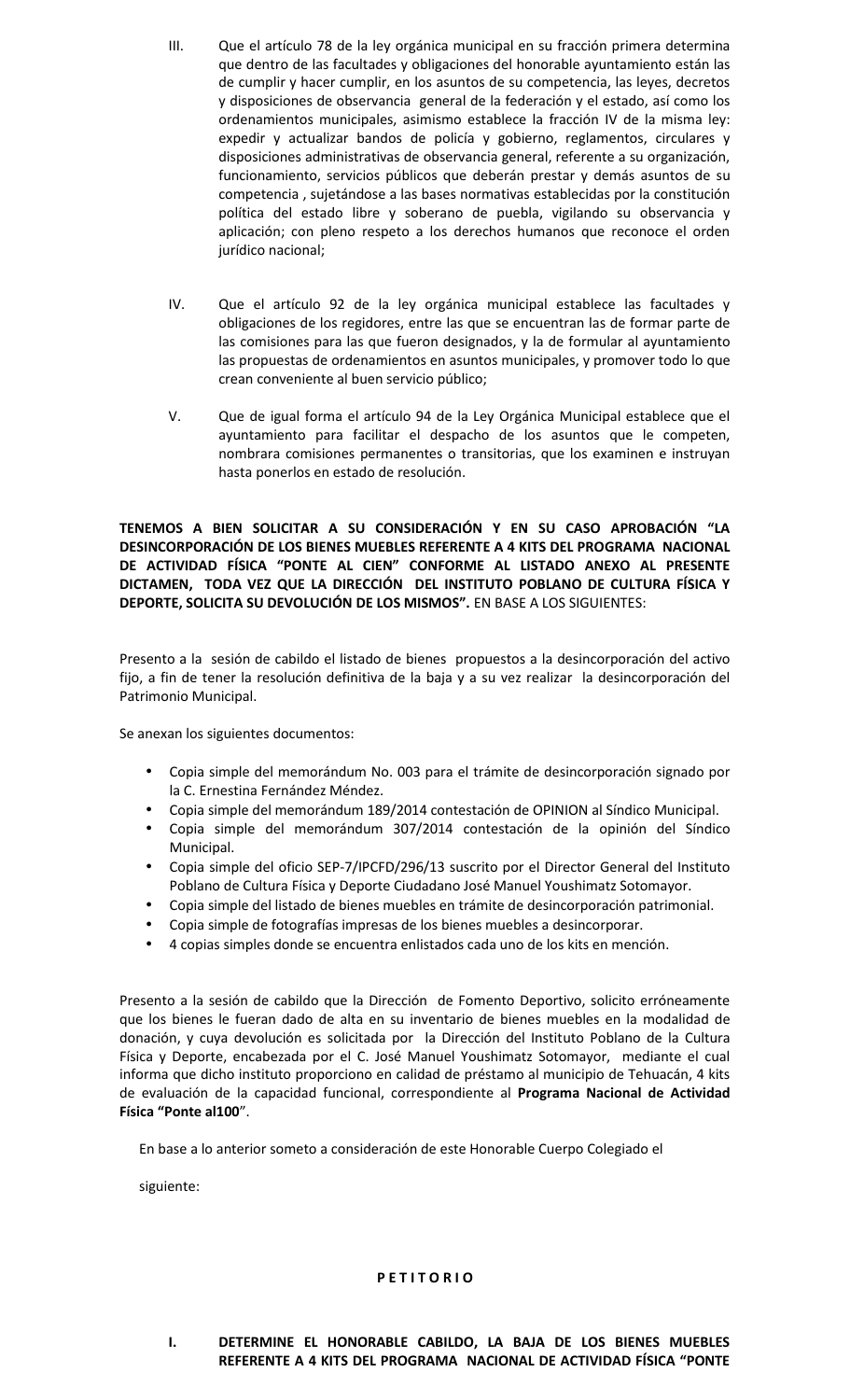**AL 100" CONFORME AL LISTADO ANEXO AL PRESENTE DICTAMEN, TODA VEZ QUE LA DIRECCIÓN DEL INSTITUTO POBLANO DE CULTURA FÍSICA Y DEPORTE, SOLICITA SU DEVOLUCIÓN DE LOS MISMOS.**

II. **SE FACULTE A LA DIRECTORA DE FOMENTO DEPORTIVO, A LA DEVOLUCIÓN DE LOS 4 KITS DEL PROGRAMA NACIONAL DE ACTIVIDAD FÍSICA "PONTE AL CIEN" SEÑALANDO DÍA Y HORA PARA LA ENTREGA DE LOS MISMOS.- ATENTAMENTE.- Tehuacán, Puebla, a dos de Julio del año dos mil catorce.- COMISIÓN DE PATRIMONIO HISTÓRICO Y DEPORTES.-** C. AMBROSIO LINARES AMAYO.- Presidente de la Comisión de Patrimonio Histórico y Deportes.- PROF.BERNARDO POZOS GUTIERREZ.- Regidor de la Comisión de Cultura.- LIC. PALOMA NOVELO ALDAZ Regidor de la Comisión de Nomenclatura.- LIC. CLAUDIA OROZCO LOPEZ.- Regidor de la Comisión de Ecología y Medio Ambiente.- FIRMAS ILEGIBLES".

SEÑORA PRESIDENTA MUNICIPAL, REGIDORES Y SINDICO MUNICIPAL, EN VOTACIÓN SE LES CONSULTA SI SE APRUEBA LA PROPUESTA PRESENTADA EN CUESTIÓN, LOS QUE ESTÉN POR LA AFIRMATIVA SÍRVANSE MANIFESTARLO LEVANTANDO LA MANO.

HABIÉNDOSE ANALIZADO AMPLIAMENTE EL CONTENIDO DEL DICTAMEN DE REFERENCIA, POR UNANIMIDAD DE VOTOS A FAVOR, POR PARTE DE LOS INTEGRANTES DEL HONORABLE CABILDO, SE DETERMINA EL SIGUIENTE:

#### **A C U E R D O**

**PRIMERO.-** SE APRUEBA LA BAJA DE LOS BIENES MUEBLES QUE SE ENCUENTRAN REGISTRADOS EN EL INVENTARIO DE LA DIRECCIÓN DE FOMENTO DEPORTIVO, REFERENTE A 4 KITS DEL PROGRAMA NACIONAL DE ACTIVIDAD FÍSICA "PONTE AL 100" CONFORME AL LISTADO ANEXO AL PRESENTE DICTAMEN, TODA VEZ QUE LA DIRECCIÓN DEL INSTITUTO POBLANO DE CULTURA FÍSICA Y DEPORTE, SOLICITA SU DEVOLUCIÓN DE LOS MISMOS.

**SEGUNDO.-** SE FACULTA A LA DIRECTORA DE FOMENTO DEPORTIVO, A LA DEVOLUCIÓN DE LOS 4 KITS DEL PROGRAMA NACIONAL DE ACTIVIDAD FÍSICA "PONTE AL CIEN" SEÑALANDO DÍA Y HORA PARA LA ENTREGA DE LOS MISMOS.

LO ANTERIOR CON FUNDAMENTO EN LOS DISPOSITIVOS LEGALES INVOCADOS EN EL DICTAMEN DE REFERENCIA.

**COMISIÓN DE GRUPOS VULNERABLES, JUVENTUD Y EQUIDAD ENTRE GÉNEROS.- ANÁLISIS, DISCUSIÓN Y EN SU CASO APROBACIÓN DEL DICTAMEN QUE VERSA SOBRE LA COLOCACIÓN DE 2 RAMPAS DE ACCESO PARA PERSONAS CON DISCAPACIDAD EN EL PALACIO MUNICIPAL DE TEHUACÁN, ASÍ COMO LA REUBICACIÓN DEL SEMAFORO O LA RAMPA, COLOCADOS EN CALLE 3 NORTE ESQUINA CON INDEPENDENCIA ORIENTE.**

SEÑOR REGIDOR TIENE USTED EL USO DE LA PALABRA.

EL C. VÍCTOR MANUEL RODRÍGUEZ LEZAMA, PROCEDE A DAR LECTURA AL DICTAMEN CORRESPONDIENTE, MISMO QUE A LA LETRA DICE:

#### **"…HONORABLE AYUNTAMIENTO DE TEHUACAN, PUEBLA.**

**EL QUE SUSCRIBE VICTOR MANUEL RODRIGUEZ LEZAMA,** REGIDOR DE GRUPOS VULNERABLES, JUVENTUD Y EQUIDAD DE GÉNERO, ASI COMO LOS INTEGRANTES DE LA MISMA **BERNARDO POZOS GUTIERREZ, GLADYS GUADALUPE MARTINEZ GONZALEZ, CLAUDIA OROZCO LOPEZ Y PALOMA NOVELO ALDAZ,** EN TÉRMINOS DE LOS QUE ESTABLECEN LOS ARTÍCULOS115 FRACCIONES I, II, IV Y V DE LA CONSTITUCIÓN POLÍTICA DE LOS ESTADOS UNIDOS MEXICANOS, SIENDO APLICABLE PARA ESTA SITUACIÓN LOS ARTÍCULOS 1RO. Y 8VO. DEL MISMO ORDENAMIENTO LEGAL ANTES CITADO; 2, 103, 103 FRACCION IV, 105 FRACCIÓN III INICSO D Y 108 DE LA CONSTITUCION POLITICA DEL RESTADO LIBRE Y SOBERANO DE PUEBLA; 1, 2, 3, 37 FRACCIONES II, V Y VI, 38, 70, 72, 73, 74, 75, 76, 77, 78 FRACCIONES I, IV, V XVIII, XXIII, XLVIII,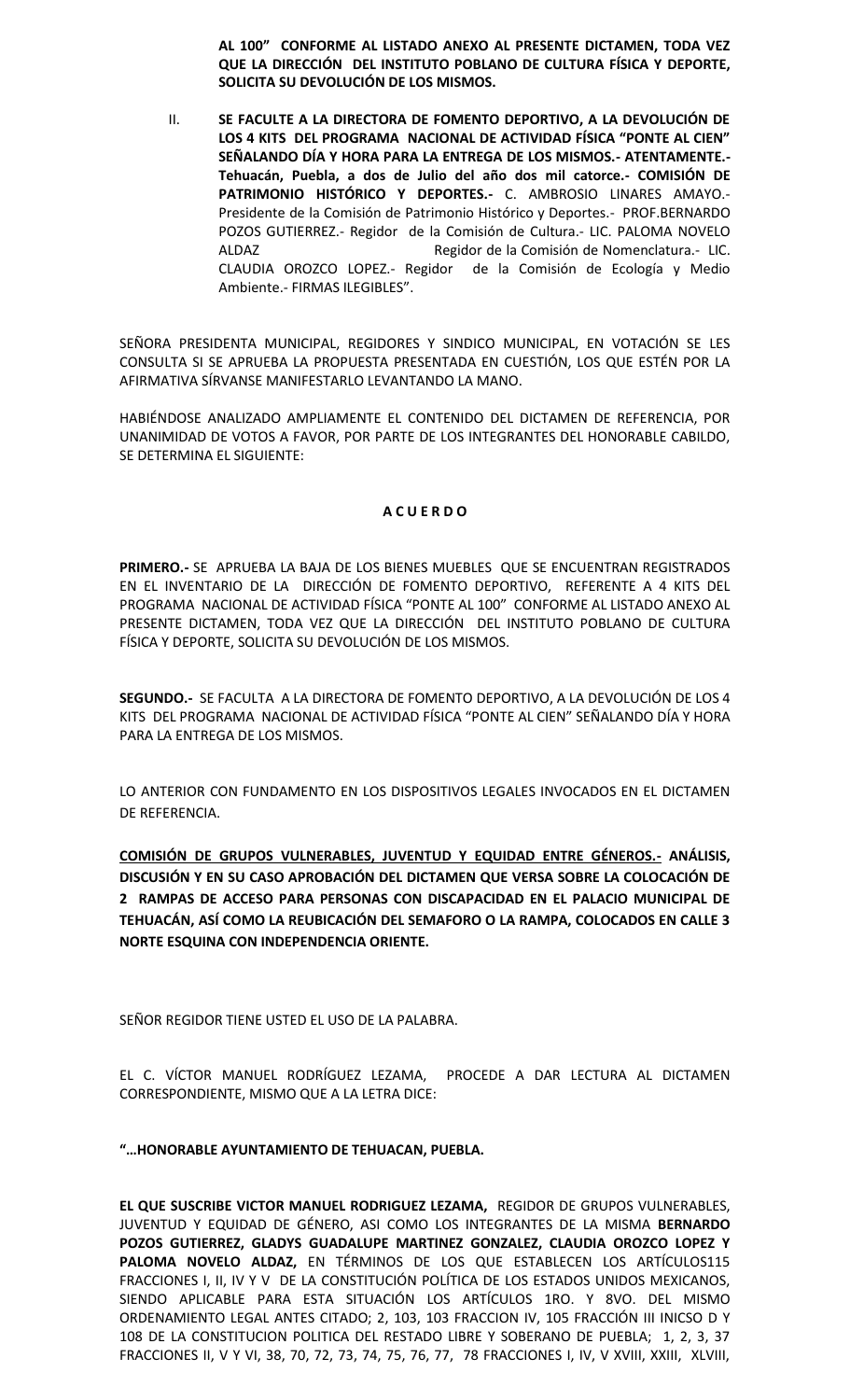LXVII, 79, 82, 85, 86, 87, 92, 93, 94 Y 96 FRACCIÓN VII DE LA LEY ORGÁNICAMUNICIPAL; 8, 9 DE LA LEY PARA PERSONAS CON DISCPACIDAD PARA EL ESTADO DE PUEBLA; Y DEMÁS RELATIVOS Y APLICABLES DEL MISMO ORDENAMIENTO LEGAL ANTES CITADO; **PRESENTO A ANÁLISIS, DISCUSIÓN Y EN SU CASO APROBACIÓN DEL PETITORIO QUE CONTIENE LA SOLICITUD DE FECHA 06 DE MAYO DE 2014.**

#### **C O N S I D E R A N D O**

- I. QUE LA CONSTITUCIÓN POLÍTICA DE LOS ESTADOS UNIDOS MEXICANOS ESTABLECE EN LOS SIGUIENTES NUMERALES LEGALES EL FUNDAMENTO:
	- a. ARTÍCULO 115 FRACCION I PARRAFO PRIMERO Y CUARTO, FRACCIÓN II PARRAFOS PRIMERO, SEGUNDO Y TERCERO INCISO A), FRACCIÓN IV PARRAFO PRIMERO E INCISO C) PARRAFO QUINTO, DE LA CONSTITUCIÓN POLÍTICA DE LOS ESTADOS UNIDOS MEXICANOS, MISMO QUE A LA LETRA DICE: **FRACCIÓN I PARRAFO PRIMERO** "CADA MUNICIPIO SERÁ GOBERNADO POR UN AYUNTAMIENTO DE ELECCIÓN POPULAR DIRECTA, INTEGRADO POR UN PRESIDENTE MUNICIPAL Y EL NÚMERO DE REGIDORES Y SÍNDICOS QUE LA LEY DETERMINE. LA COMPETENCIA QUE ESTA CONSTITUCIÓN OTORGA AL GOBIERNO MUNICIPAL SE EJERCERÁ POR EL AYUNTAMIENTO DE MANERA EXCLUSIVA Y NO HABRÁ AUTORIDAD INTERMEDIA ALGUNA ENTRE ÉSTE Y EL GOBIERNO DEL ESTADO"; **PARRAFO CUARTO** "SI ALGUNO DE LOS MIEMBROS DEJARE DE DESEMPEÑAR SU CARGO, SERÁ SUSTITUIDO POR SU SUPLENTE, O SE PROCEDERÁ SEGÚN LO DISPONGA LA LEY"; **FRACCIÓN II PARRAFO PRIMERO**: "LOS MUNICIPIOS ESTARÁN INVESTIDOS DE PERSONALIDAD JURÍDICA Y MANEJARÁN SU PATRIMONIO CONFORME A LA LEY"; **PARRAFO SEGUNDO** "LOS AYUNTAMIENTOS TENDRÁN FACULTADES PARA APROBAR, DE ACUERDO CON LAS LEYES EN MATERIA MUNICIPAL QUE DEBERÁN EXPEDIR LAS LEGISLATURAS DE LOS ESTADOS, LOS BANDOS DE POLICÍA Y GOBIERNO, LOS REGLAMENTOS, CIRCULARES Y DISPOSICIONES ADMINISTRATIVAS DE OBSERVANCIA GENERAL DENTRO DE SUS RESPECTIVAS JURISDICCIONES, QUE ORGANICEN LA ADMINISTRACIÓN PÚBLICA MUNICIPAL, REGULEN LAS MATERIAS, PROCEDIMIENTOS, FUNCIONES Y SERVICIOS PÚBLICOS DE SU COMPETENCIA Y ASEGUREN LA PARTICIPACIÓN CIUDADANA Y VECINAL"; **PARRAFO TERCERO INCISO A)** "LAS BASES GENERALES DE LA ADMINISTRACIÓN PÚBLICA MUNICIPAL Y DEL PROCEDIMIENTO ADMINISTRATIVO, INCLUYENDO LOS MEDIOS DE IMPUGNACIÓN Y LOS ÓRGANOS PARA DIRIMIR LAS CONTROVERSIAS ENTRE DICHA ADMINISTRACIÓN Y LOS PARTICULARES, CON SUJECIÓN A LOS PRINCIPIOS DE IGUALDAD, PUBLICIDAD, AUDIENCIA Y LEGALIDAD" **FRACCIÓN IV** "LOS MUNICIPIOS ADMINISTRARAN LIBREMENTE SU HACIENDA, LA CUAL SE FORMARÁ DE LOS RENDIMIENTOS DE LOS BIENES QUE LES PERTENEZCAN, ASÍ COMO DE LAS CONTRIBUCIONES Y OTROS INGRESOS QUE LAS LEGISLATURAS ESTABLEZCAN A SU FAVOR, Y EN TODO CASO", **INCISO C) PARRAFO QUINTO** "LOS RECURSOS QUE INTEGRAN LA HACIENDA MUNICIPAL SERÁN EJERCIDOS EN FORMA DIRECTA POR LOS AYUNTAMIENTOS, O BIEN, POR QUIEN ELLOS AUTORICEN, CONFORME A LA LEY".
	- b. ARTÍCULO 8.LOS FUNCIONARIOS Y EMPLEADOS PÚBLICOS RESPETARÁN EL EJERCICIO DEL DERECHO DE PETICIÓN, SIEMPRE QUE ÉSTA SE FORMULE POR ESCRITO, DE MANERA PACÍFICA Y RESPETUOSA; PERO EN MATERIA POLÍTICA SÓLO PODRÁN HACER USO DE ESE DERECHO LOS CIUDADANOS DE LA REPÚBLICA.

A TODA PETICIÓN DEBERÁ RECAER UN ACUERDO ESCRITO DE LA AUTORIDAD A QUIEN SE HAYA DIRIGIDO, LA CUAL TIENE OBLIGACIÓN DE HACERLO CONOCER EN BREVE TÉRMINO AL PETICIONARIO.

- c. ARTÍCULO 1 PARRAFO QUINTO.- …Queda prohibida toda discriminación motivada por origen étnico o nacional, el género, la edad, las discapacidades, la condición social, las condiciones de salud, la religión, las opiniones, las preferencias sexuales, el estado civil o cualquier otra que atente contra la dignidad humana y tenga por objeto anular o menoscabar los derechos y libertades de las personas.
- II. QUE LA CONSTITUCIÓN POLÍTICA DEL ESTADO LIBRE Y SOBERANO DE PUEBLA ESTABLECE EN LOS SIGUIENTES NUMERALES LEGALES EL FUNDAMENTO: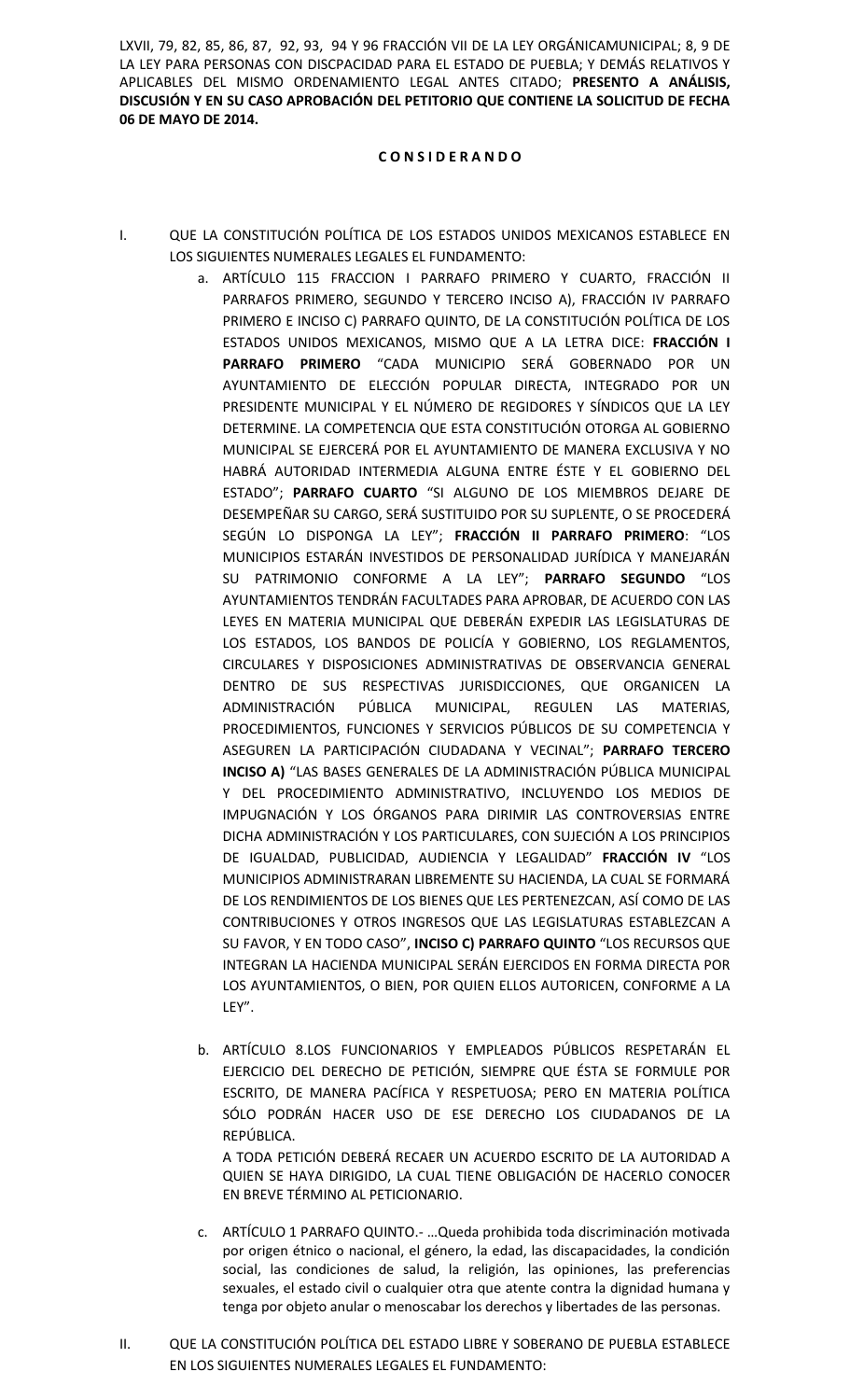- a. EL ARTÍCULO 2°: EL ESTADO ADOPTA PARA SU RÉGIMEN INTERIOR LA FORMA DE GOBIERNO REPUBLICANO, REPRESENTATIVO Y POPULAR, TENIENDO COMO BASE DE SU ORGANIZACIÓN POLÍTICA Y ADMINISTRATIVA EL MUNICIPIO LIBRE,
- b. ARTÍCULO 102: EL MUNICIPIO LIBRE CONSTITUYE LA BASE DE LA DIVISIÓN TERRITORIAL Y DE LA ORGANIZACIÓN POLÍTICA Y ADMINISTRATIVA DEL ESTADO; CADA MUNICIPIO SERÁ GOBERNADO POR UN AYUNTAMIENTO DE ELECCIÓN POPULAR DIRECTA, INTEGRADO POR UN PRESIDENTE MUNICIPAL Y EL NÚMERO DE REGIDORES Y SÍNDICOS QUE LA LEY DETERMINE. LAS ATRIBUCIONES QUE ESTA CONSTITUCIÓN OTORGA AL GOBIERNO MUNICIPAL, SE EJERCERÁN POR EL AYUNTAMIENTO DE MANERA EXCLUSIVA Y NO HABRÁ AUTORIDAD INTERMEDIA ALGUNA, ENTRE ÉSTE Y EL GOBIERNO DEL ESTADO.
- c. ARTÍCULO 103 FRACCIÓN IV: LOS MUNICIPIOS TIENEN PERSONALIDAD JURÍDICA, PATRIMONIO PROPIO QUE LOS AYUNTAMIENTOS MANEJARÁN CONFORME A LA LEY, Y ADMINISTRARÁN LIBREMENTE SU HACIENDA, LA CUAL SE FORMARÁ DE LOS RENDIMIENTOS DE LOS BIENES QUE LES PERTENEZCAN, ASÍ COMO DE LAS CONTRIBUCIONES Y OTROS INGRESOS QUE LA LEGISLATURA DEL ESTADO ESTABLEZCA A FAVOR DE AQUÉLLOS Y QUE, ENTRE OTROS, SERÁN: …IV: LOS RECURSOS QUE INTEGRAN LA HACIENDA MUNICIPAL SERÁN EJERCIDOS EN FORMA DIRECTA POR LOS AYUNTAMIENTOS, O BIEN, POR QUIENES ELLOS AUTORICEN, CONFORME A LA LEY.
- d. ARTÍCULO 105 FRACCIÓN III INCISO D: LA ADMINISTRACIÓN PÚBLICA MUNICIPAL SERÁ CENTRALIZADA Y DESCENTRALIZADA, CON SUJECIÓN A LAS SIGUIENTES DISPOSICIONES:… LOS AYUNTAMIENTOS TENDRÁN FACULTADES PARA EXPEDIR DE ACUERDO CON LAS LEYES EN MATERIA MUNICIPAL QUE EMITA EL CONGRESO DEL ESTADO, LOS BANDOS DE POLICÍA Y GOBIERNO, LOS REGLAMENTOS, CIRCULARES Y DISPOSICIONES ADMINISTRATIVAS DE OBSERVANCIA GENERAL DENTRO DE SUS RESPECTIVAS JURISDICCIONES, QUE ORGANICEN LA ADMINISTRACIÓN PÚBLICA MUNICIPAL, REGULEN LAS MATERIAS, PROCEDIMIENTOS, FUNCIONES Y SERVICIOS PÚBLICOS DE SU COMPETENCIA Y ASEGUREN LA PARTICIPACIÓN CIUDADANA Y VECINAL….EL PROCEDIMIENTO Y CONDICIONES PARA QUE EL GOBIERNO DEL ESTADO ASUMA UNA FUNCIÓN O SERVICIO MUNICIPAL CUANDO, AL NO EXISTIR EL CONVENIO CORRESPONDIENTE, EL CONGRESO DEL ESTADO CONSIDERE QUE EL MUNICIPIO DE QUE SE TRATE ESTÉ IMPOSIBILITADO PARA EJERCERLOS O PRESTARLOS; EN ESTE CASO, SERÁ NECESARIA SOLICITUD PREVIA DEL AYUNTAMIENTO RESPECTIVO, APROBADA POR CUANDO MENOS LAS DOS TERCERAS PARTES DE SUS INTEGRANTES…
- e. ARTÍCULO 108: LOS RECURSOS ECONÓMICOS DE QUE DISPONGAN EL ESTADO, LOS MUNICIPIOS Y SUS ENTIDADES, ASÍ COMO LOS ORGANISMOS AUTÓNOMOS, SE ADMINISTRARÁN CON EFICIENCIA, EFICACIA Y HONRADEZ, PARA SATISFACER LOS OBJETIVOS A QUE ESTÉN DESTINADOS. LAS ADQUISICIONES, ARRENDAMIENTOS Y ENAJENACIONES DE TODO TIPO DE BIENES, LA PRESTACIÓN DE SERVICIOS DE CUALQUIER NATURALEZA Y LA CONTRATACIÓN DE OBRA QUE REALICEN, SE ADJUDICARÁN O LLEVARÁN A CABO, POR REGLA GENERAL, A TRAVÉS DE LICITACIONES PÚBLICAS MEDIANTE CONVOCATORIA ABIERTA, PARA QUE LIBREMENTE SE PRESENTEN PROPOSICIONES SOLVENTES EN PLIEGO O SOBRE CERRADO, QUE SERÁ ABIERTO PÚBLICAMENTE, CON EL FIN DE PROCURAR IMPARCIALIDAD A LOS LICITANTES Y ASEGURAR AL ESTADO Y A LOS MUNICIPIOS LAS MEJORES CONDICIONES DISPONIBLES EN CUANTO A OFERTA, PRECIO, CALIDAD, FINANCIAMIENTO, OPORTUNIDAD Y DEMÁS CIRCUNSTANCIAS PERTINENTES. LAS LEYES LIMITARÁN LOS SUPUESTOS DE EXCEPCIÓN A LAS LICITACIONES PÚBLICAS, ESTABLECERÁN LAS BASES, PROCEDIMIENTOS, REGLAS, REQUISITOS Y DEMÁS ELEMENTOS IDÓNEOS PARA ACREDITAR LA ECONOMÍA, EFICACIA, EFICIENCIA, IMPARCIALIDAD Y HONRADEZ QUE ASEGUREN LAS MEJORES CONDICIONES PARA EL ESTADO Y LOS MUNICIPIOS, Y DETERMINARÁN LA RESPONSABILIDAD DE LOS SERVIDORES PÚBLICOS QUE INTERVENGAN EN CUALQUIER ACTO DE ADJUDICACIÓN Y CONTRATACIÓN.
- III. QUE DE LA LEY ORGÁNICA MUNICIPAL ESTABLECE EN LOS SIGUIENTES ARTÍCULOS EL FUNDAMENTO Y SUSTENTO JURÍDICO MISMO QUE A LA LETRA DICE.
	- a. ARTÍCULO 1°: LA PRESENTE LEY ES DE ORDEN PÚBLICO Y DE OBSERVANCIA GENERAL EN LOS MUNICIPIOS QUE CONFORMAN EL ESTADO LIBRE Y SOBERANO DE PUEBLA, Y TIENE POR OBJETO REGULAR LAS BASES PARA LA INTEGRACIÓN Y ORGANIZACIÓN EN EL ÁMBITO MUNICIPAL DEL TERRITORIO, LA POBLACIÓN Y EL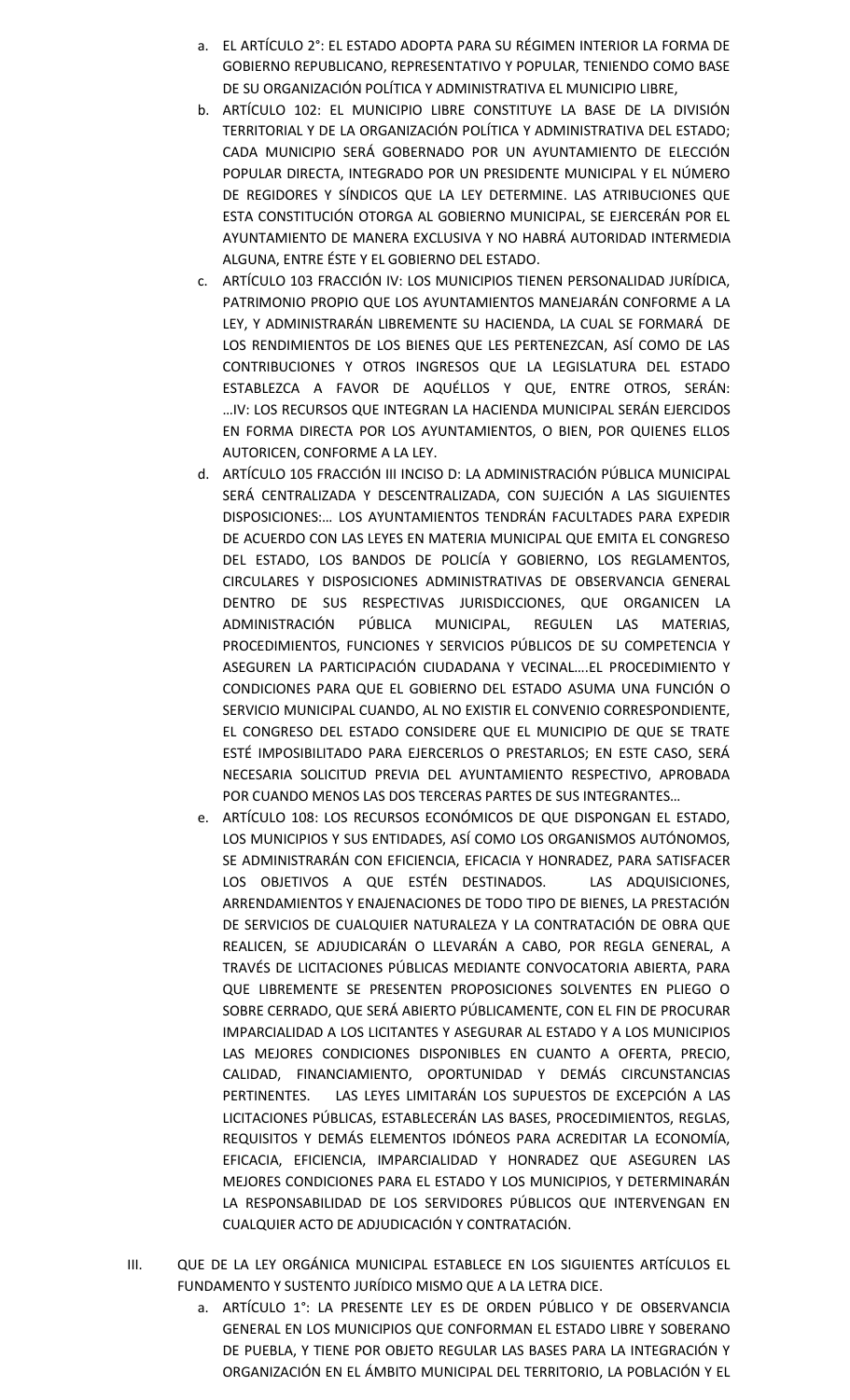GOBIERNO, ASÍ COMO DOTAR DE LINEAMIENTOS BÁSICOS A LA ADMINISTRACIÓN PÚBLICA MUNICIPAL, DESARROLLANDO LAS DISPOSICIONES CONTENIDAS EN LA CONSTITUCIÓN POLÍTICA DE LOS ESTADOS UNIDOS MEXICANOS Y LA DEL ESTADO.

- b. ARTÍCULO 2°: EL MUNICIPIO LIBRE ES UNA ENTIDAD DE DERECHO PÚBLICO, BASE DE LA DIVISIÓN TERRITORIAL Y DE LA ORGANIZACIÓN POLÍTICA Y ADMINISTRATIVA DEL ESTADO DE PUEBLA, INTEGRADO POR UNA COMUNIDAD ESTABLECIDA EN UN TERRITORIO, CON UN GOBIERNO DE ELECCIÓN POPULAR DIRECTA, EL CUAL TIENE COMO PROPÓSITO SATISFACER, EN EL ÁMBITO DE SU COMPETENCIA, LAS NECESIDADES COLECTIVAS DE LA POBLACIÓN QUE SE ENCUENTRA ASENTADA EN SU CIRCUNSCRIPCIÓN TERRITORIAL; ASÍ COMO INDUCIR Y ORGANIZAR LA PARTICIPACIÓN DE LOS CIUDADANOS EN LA PROMOCIÓN DEL DESARROLLO INTEGRAL DE SUS COMUNIDADES.
- c. ARTÍCULO 3°: EL MUNICIPIO SE ENCUENTRA INVESTIDO DE PERSONALIDAD JURÍDICA Y DE PATRIMONIO PROPIOS, SU AYUNTAMIENTO ADMINISTRARÁ LIBREMENTE SU HACIENDA Y NO TENDRÁ SUPERIOR JERÁRQUICO. NO HABRÁ AUTORIDAD INTERMEDIA ENTRE EL MUNICIPIO Y EL GOBIERNO DEL ESTADO.
- d. ARTÍCULO 37 FRACCIÓN II: SON OBLIGACIONES DE LOS HABITANTES DEL MUNICIPIO:… II RECIBIR LA EDUCACIÓN BÁSICA EN LA FORMA PREVISTA POR LAS LEYES Y CONFORME A LOS REGLAMENTOS Y PROGRAMAS APLICABLES
- e. ARTÍCULO 37 FRACCIÓN V: REALIZAR SUS ACTIVIDADES Y USAR Y DISPONER DE SUS BIENES, EN FORMA QUE NO PERJUDIQUEN A LA COLECTIVIDAD;
- f. ARTÍCULO 37 FRACCIÓNVI: LAS DEMÁS QUE LES IMPONGAN LAS LEYES Y OTROS ORDENAMIENTOS APLICABLES.
- g. ARTÍCULO 38: LOS HABITANTES DE UN MUNICIPIO TENDRÁN DERECHO A USAR, CON LOS REQUISITOS QUE ESTABLEZCA LA LEY, LOS SERVICIOS PÚBLICOS QUE PRESTE EL AYUNTAMIENTO, Y EN SU CASO AQUELLOS PROPORCIONADOS POR EL GOBIERNO ESTATAL, Y A QUE SEAN RESPETADOS LOS DERECHOS QUE LES CORRESPONDEN COMO GOBERNADOS
- h. ARTÍCULO 70: EL AYUNTAMIENTO CELEBRARÁ POR LO MENOS UNA SESIÓN ORDINARIA MENSUALMENTE, Y LAS EXTRAORDINARIAS QUE SEAN NECESARIAS CUANDO EXISTAN MOTIVOS QUE LAS JUSTIFIQUEN.
- i. ARTÍCULO 71: EN LA PRIMERA SESIÓN DEL AYUNTAMIENTO, SE DETERMINARÁ EL DÍA Y HORA DE CADA MES EN QUE SE CELEBRARÁ LA SESIÓN ORDINARIA.
- j. ARTÍCULO 72: SI SE ACUERDA REALIZAR DURANTE CADA MES DOS O MÁS SESIONES, SE SEÑALARÁN LOS DÍAS Y HORAS EN QUE DEBAN CELEBRARSE.
- k. ARTÍCULO 73: LOS AYUNTAMIENTOS PODRÁN CELEBRAR SESIONES EXTRAORDINARIAS MEDIANTE CONVOCATORIA QUE PARA EL EFECTO HAGAN EL PRESIDENTE MUNICIPAL O LA MAYORÍA DE LOS REGIDORES, EN LA QUE SE EXPRESARÁN LOS ASUNTOS QUE LAS MOTIVEN Y SERÁN LOS ÚNICOS QUE DEBERÁN TRATARSE EN LAS MISMAS.
- l. ARTÍCULO 74: LAS SESIONES DE LOS AYUNTAMIENTOS SE CELEBRARÁN EN LAS OFICINAS MUNICIPALES O, CUANDO EL CASO LO REQUIERA, EN EL RECINTO PREVIAMENTE DECLARADO OFICIAL PARA TAL EFECTO. EL RECINTO DEL AYUNTAMIENTO ES INVIOLABLE. TODA FUERZA PÚBLICA QUE NO ESTÉ A CARGO DEL PROPIO AYUNTAMIENTO, ESTÁ IMPEDIDA DE TENER ACCESO AL MISMO, SALVO EN LOS CASOS DE EXCEPCIÓN ESTABLECIDOS EN LA CONSTITUCIÓN POLÍTICA DE LOS ESTADOS UNIDOS MEXICANOS, LA PARTICULAR DEL ESTADO, POR INSTRUCCIÓN DEL GOBERNADOR EN AQUELLOS CASOS EN QUE ÉSTE JUZGUE COMO DE FUERZA MAYOR O ALTERACIÓN GRAVE DEL ORDEN PÚBLICO, O QUE SE CUENTE CON PERMISO DEL PRESIDENTE MUNICIPAL.
- m. ARTÍCULO 75: LAS SESIONES DEL AYUNTAMIENTO SERÁN PÚBLICAS, CON EXCEPCIÓN DE AQUÉLLAS EN QUE EL ORDEN DEL DÍA INCLUYA ALGÚN ASUNTO POR CUYA ÍNDOLE SE CONSIDERE QUE DEBA TRATARSE CON RESERVA Y CONSECUENTEMENTE ESTOS ASUNTOS SERÁN TRATADOS EN SESIÓN PRIVADA. SERÁN SESIONES SOLEMNES LAS QUE DETERMINE EL REGLAMENTO RESPECTIVO. EL AYUNTAMIENTO PODRÁ CELEBRAR SESIONES DE CABILDO ABIERTO PARA REALIZAR AUDIENCIAS PÚBLICAS, FOROS DE CONSULTA, CURSOS DE CAPACITACIÓN MUNICIPAL, REUNIONES DE INSTRUCCIÓN CÍVICA O ACTOS POLÍTICOS, CUYA IMPORTANCIA COADYUVE AL DESARROLLO SOCIAL, ECONÓMICO Y CULTURAL Y FOMENTE LA PARTICIPACIÓN DE LOS HABITANTES DEL MUNICIPIO.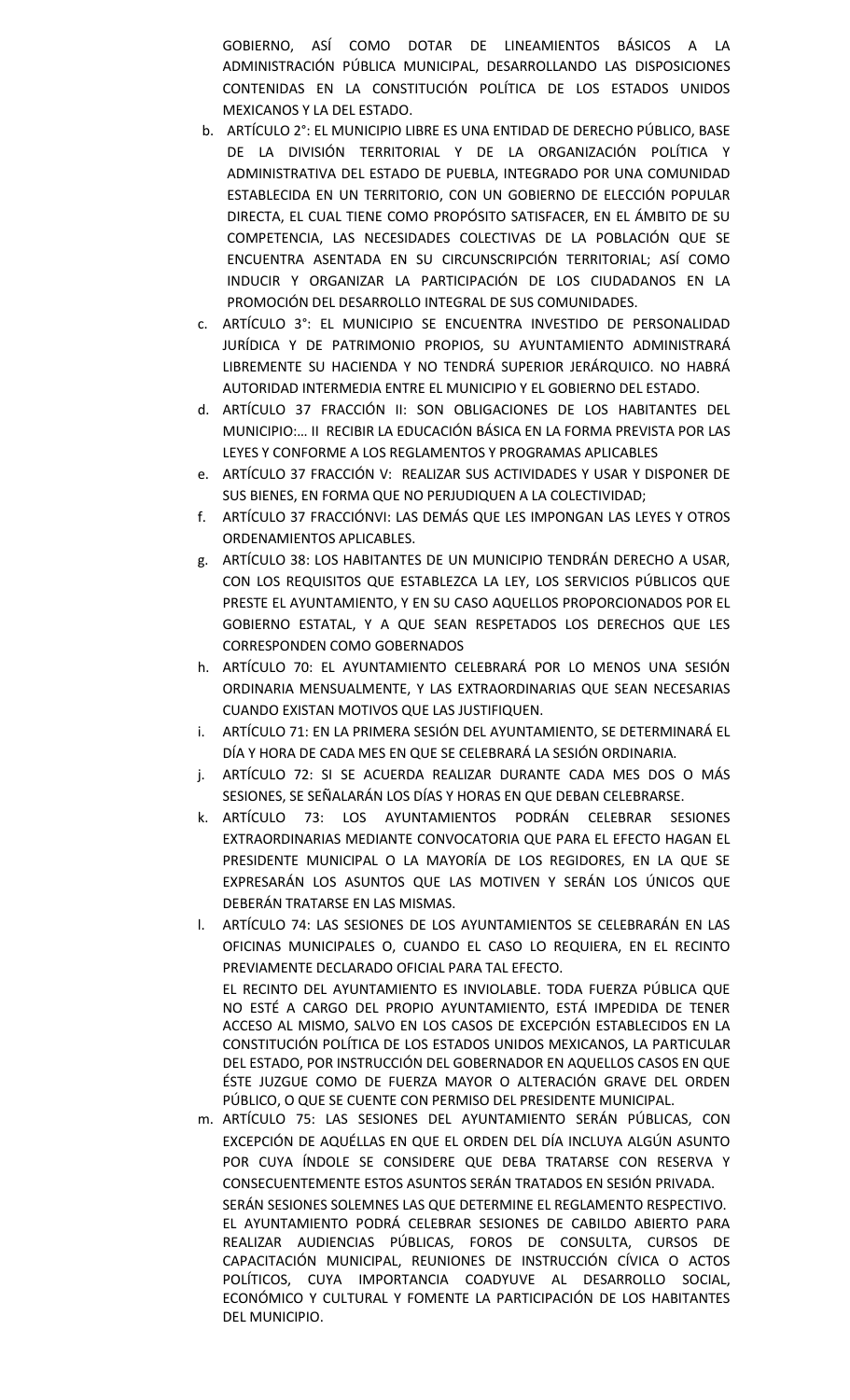- n. ARTÍCULO 76: EL AYUNTAMIENTO SESIONARÁ VÁLIDAMENTE CON LA ASISTENCIA DE LA MAYORÍA DE SUS MIEMBROS Y DEL SECRETARIO DEL AYUNTAMIENTO O LA PERSONA QUE LEGALMENTE LO SUSTITUYA. LAS SESIONES SERÁN PRESIDIDAS POR EL PRESIDENTE MUNICIPAL O POR QUIEN LEGALMENTE LO SUSTITUYA.
- o. ARTÍCULO 77: LOS ACUERDOS DE LOS AYUNTAMIENTOS SE TOMARÁN POR MAYORÍA DE VOTOS DEL PRESIDENTE MUNICIPAL, REGIDORES Y SÍNDICO, Y EN CASO DE EMPATE, EL PRESIDENTE MUNICIPAL TENDRÁ VOTO DE CALIDAD.
- p. ARTÍCULO 78 SON ATRIBUCIONES DE LOS AYUNTAMIENTOS:
	- i. IV.- EXPEDIR Y ACTUALIZAR BANDOS DE POLICÍA Y GOBIERNO, REGLAMENTOS, CIRCULARES Y DISPOSICIONES ADMINISTRATIVAS DE OBSERVANCIA GENERAL, REFERENTES A SU ORGANIZACIÓN, FUNCIONAMIENTO, SERVICIOS PÚBLICOS QUE DEBAN PRESTAR Y DEMÁS ASUNTOS DE SU COMPETENCIA, SUJETÁNDOSE A LAS BASES NORMATIVAS ESTABLECIDAS POR LA CONSTITUCIÓN POLÍTICA DEL ESTADO LIBRE Y SOBERANO DE PUEBLA, VIGILANDO SU OBSERVANCIA Y APLICACIÓN; CON PLENO RESPETO A LOS DERECHOS HUMANOS QUE RECONOCE EL ORDEN JURÍDICO NACIONAL;
	- ii. V.- INDUCIR Y ORGANIZAR LA PARTICIPACIÓN DE LOS CIUDADANOS EN LA PROMOCIÓN DEL DESARROLLO INTEGRAL DE SUS COMUNIDADES;
	- iii. XVIII.- PROMOVER CUANTO ESTIME CONVENIENTE PARA EL PROGRESO ECONÓMICO, SOCIAL Y CULTURAL DEL MUNICIPIO Y ACORDAR LA REALIZACIÓN DE LAS OBRAS PÚBLICAS QUE FUEREN NECESARIAS;
	- iv. XXIII.- CREAR Y SUPRIMIR EMPLEOS MUNICIPALES SEGÚN LO EXIJAN LAS NECESIDADES PÚBLICAS Y SEÑALAR, AUMENTAR O DISMINUIR LAS RESPECTIVAS EROGACIONES, TENIENDO EN CUENTA LAS POSIBILIDADES DEL ERARIO Y LAS DISPOSICIONES DE LA PRESENTE LEY;
	- v. XLVIII.- ESTABLECER EL SISTEMA MUNICIPAL DE PROTECCIÓN CIVIL;
	- vi. LXIII.- ACTUALIZAR SUS MARCOS NORMATIVOS DE CONFORMIDAD CON SUS ATRIBUCIONES; Y
	- vii. LXVII.- LAS DEMÁS QUE LE CONFIERAN LAS LEYES Y ORDENAMIENTOS VIGENTES EN EL MUNICIPIO.
- q. ARTÍCULO 79: LOS BANDOS DE POLICÍA Y GOBIERNO, LOS REGLAMENTOS, CIRCULARES Y DEMÁS DISPOSICIONES DE OBSERVANCIA GENERAL CONSTITUYEN LOS DIVERSOS CUERPOS NORMATIVOS TENDIENTES A REGULAR, EJECUTAR Y HACER CUMPLIR EL EJERCICIO DE LAS FACULTADES Y OBLIGACIONES QUE ESTA LEY CONFIERE A LOS AYUNTAMIENTOS EN EL ÁMBITO DE SU COMPETENCIA; Y DEBERÁN RESPETAR LOS DERECHOS HUMANOS CONSAGRADOS EN EL ORDEN JURÍDICO MEXICANO. EN AQUELLOS MUNICIPIOS CON POBLACIÓN MAYORITARIAMENTE INDÍGENA LA NORMATIVIDAD OBSERVARÁ LOS USOS Y COSTUMBRES EN LA MEDIDA DE LO POSIBLE, SIN QUE CONTRAVENGAN LOS DERECHOS HUMANOS RECONOCIDOS EN EL ORDEN JURÍDICO NACIONAL.
- r. ARTÍCULO 82: LAS DISPOSICIONES ADMINISTRATIVAS DE OBSERVANCIA GENERAL, SERÁN AQUELLAS QUE TENGAN POR OBJETO LA APLICACIÓN DE LOS ACUERDOS Y RESOLUCIONES DEL AYUNTAMIENTO HACIA LOS PARTICULARES, HABITANTES Y VECINOS DE SUS JURISDICCIONES. LOS AYUNTAMIENTOS TIENEN EL DEBER DE EXPEDIR LAS DISPOSICIONES DE OBSERVANCIA GENERAL QUE SEÑALE ESTA LEY.
- s. ARTÍCULO 85: PARA LA ELABORACIÓN DEL DICTAMEN QUE HABRÁ DE PRESENTARSE AL CABILDO, SE APLICARÁN LAS REGLAS Y DISPOSICIONES SIGUIENTES:
	- i. REUNIR LOS ANTECEDENTES NECESARIOS;
	- ii. CONSULTAR Y SOLICITAR ASESORÍA E INFORMES;
	- iii. CELEBRAR REUNIONES DE CONSULTA PARA FUNDAMENTAR Y REGULAR LOS CRITERIOS DEL DICTAMEN; Y
	- iv. INTEGRAR EL DICTAMEN DEBIDAMENTE SUSCRITO PARA DARLE LECTURA ANTE LA ASAMBLEA, EN EL TÉRMINO Y FORMA QUE DETERMINE EL AYUNTAMIENTO, ENTREGANDO LOS EXPEDIENTES RESPECTIVOS A CADA UNO DE LOS MIEMBROS DEL CABILDO, EN UN PLAZO NO MENOR DE SETENTA Y DOS HORAS ANTES DE LA CELEBRACIÓN DE LA SESIÓN RESPECTIVA.
- t. ARTÍCULO 86: LA DISCUSIÓN DEL PROYECTO SE HARÁ INDISTINTAMENTE EN LO GENERAL Y EN LO PARTICULAR, ESCUCHÁNDOSE LAS ARGUMENTACIONES QUE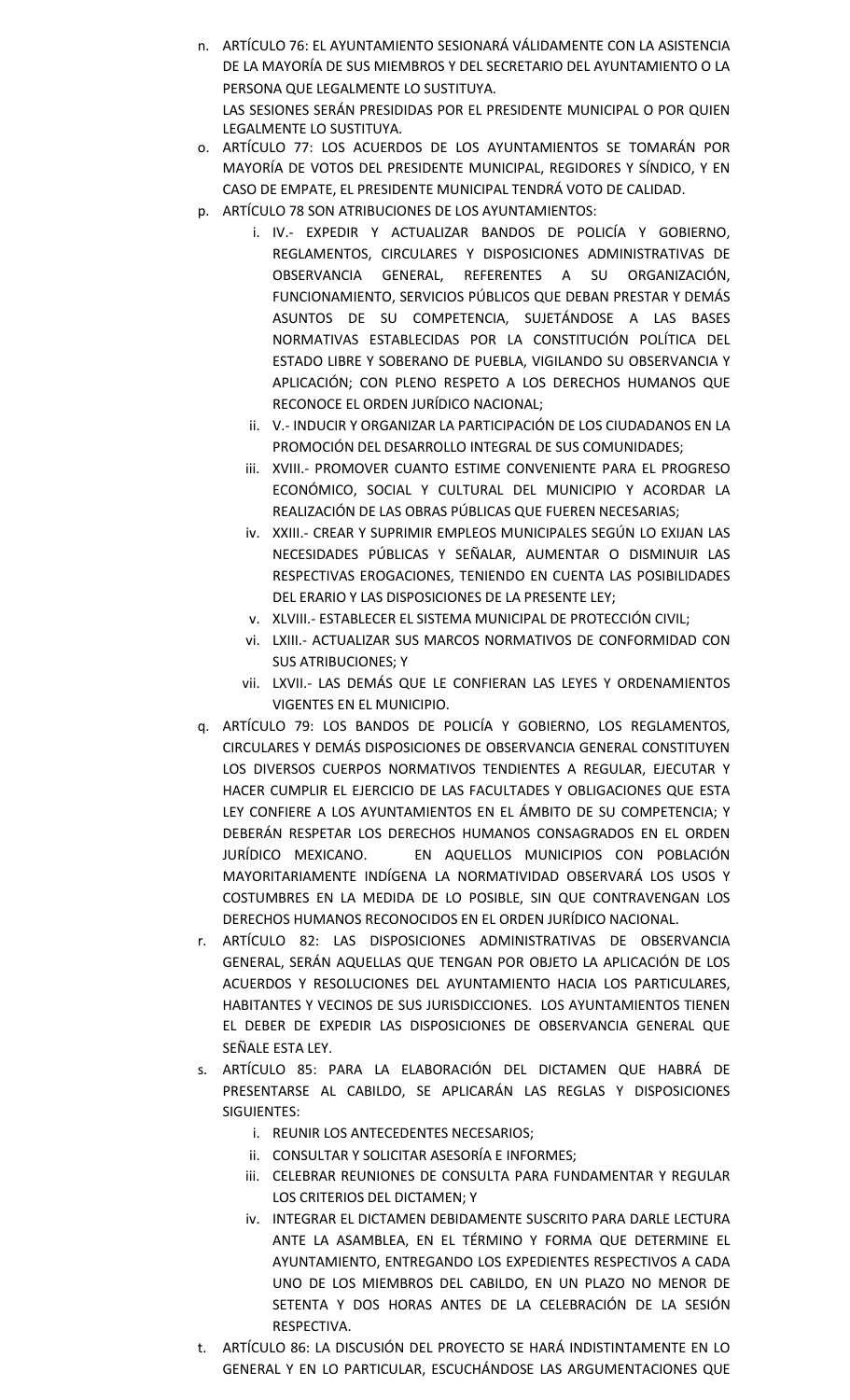SEAN A FAVOR Y EN CONTRA, EN IGUALDAD DE CONDICIONES. EL PRESIDENTE MUNICIPAL DIRIGIRÁ EL PROCEDIMIENTO A QUE SE SUJETARÁ LA DISCUSIÓN.

- u. ARTÍCULO 87: DURANTE LA VOTACIÓN NO SE ADMITIRÁ DISCUSIÓN ALGUNA, SALVO PARA LA ACLARACIÓN DE ERROR O INTERPRETACIÓN QUE SEA NECESARIA.
- v. ARTÍCULO 92: SON FACULTADES Y OBLIGACIONES DE LOS REGIDORES:
	- i. EJERCER LA DEBIDA INSPECCIÓN Y VIGILANCIA, EN LOS RAMOS A SU CARGO;
	- ii. ASISTIR CON PUNTUALIDAD A LAS SESIONES ORDINARIAS Y EXTRAORDINARIAS DEL AYUNTAMIENTO;
	- iii. EJERCER LAS FACULTADES DE DELIBERACIÓN Y DECISIÓN DE LOS ASUNTOS QUE LE COMPETEN AL AYUNTAMIENTO, Y COLABORAR EN LA ELABORACIÓN DE LOS PRESUPUESTOS DE INGRESOS Y EGRESOS DEL MUNICIPIO;
	- iv. FORMAR PARTE DE LAS COMISIONES, PARA LAS QUE FUEREN DESIGNADOS POR EL AYUNTAMIENTO
	- v. DICTAMINAR E INFORMAR SOBRE LOS ASUNTOS QUE LES ENCOMIENDE EL AYUNTAMIENTO;
	- vi. SOLICITAR LOS INFORMES NECESARIOS PARA EL BUEN DESARROLLO DE SUS FUNCIONES, A LOS DIVERSOS TITULARES DE LA ADMINISTRACIÓN PÚBLICA MUNICIPAL, QUIENES ESTÁN OBLIGADOS A PROPORCIONAR TODOS LOS DATOS E INFORMES QUE SE LES PIDIEREN EN UN TÉRMINO NO MAYOR DE VEINTE DÍAS HÁBILES;
	- vii. FORMULAR AL AYUNTAMIENTO LAS PROPUESTAS DE ORDENAMIENTOS EN ASUNTOS MUNICIPALES, Y PROMOVER TODO LO QUE CREAN CONVENIENTE AL BUEN SERVICIO PÚBLICO;
	- viii. CONCURRIR A LOS ACTOS OFICIALES PARA LOS CUALES SE LES CITE; Y
		- ix. LAS QUE LE DETERMINE EL CABILDO Y LAS QUE LE OTORGUEN OTRAS DISPOSICIONES APLICABLES.
- w. ARTÍCULO 93: LOS REGIDORES NO PODRÁN SER RECONVENIDOS POR LAS OPINIONES QUE MANIFIESTEN EN EL DESEMPEÑO DE SU CARGO, DISFRUTARÁN DE LAS RETRIBUCIONES QUE ACUERDE EL AYUNTAMIENTO Y CONTARÁN CON LOS APOYOS QUE LES CORRESPONDA PARA REALIZAR LAS GESTORÍAS DE AUXILIO A LOS HABITANTES DEL MUNICIPIO. ESTÁN IMPEDIDOS PARA REALIZAR GESTIONES ADMINISTRATIVAS ANTE AUTORIDADES FEDERALES, ESTATALES O MUNICIPALES, RESPECTO DE ASUNTOS QUE AFECTEN LOS INTERESES DEL AYUNTAMIENTO DE QUE FORMAN PARTE SIN LA PREVIA AUTORIZACIÓN DEL CABILDO O PRESIDENTE MUNICIPAL CORRESPONDIENTE.
- x. ARTÍCULO 94: EL AYUNTAMIENTO, PARA FACILITAR EL DESPACHO DE LOS ASUNTOS QUE LE COMPETEN, NOMBRARÁ COMISIONES PERMANENTES O TRANSITORIAS, QUE LOS EXAMINEN E INSTRUYAN HASTA PONERLOS EN ESTADO DE RESOLUCIÓN. ESTAS COMISIONES SESIONARÁN DE FORMA MENSUAL, SIENDO CONVOCADAS POR EL REGIDOR QUE PRESIDA LA MISMA, CONFORME AL REGLAMENTO RESPECTIVO. LOS REGIDORES DEBERÁN ASISTIR CON PUNTUALIDAD A LAS SESIONES DE LAS COMISIONES QUE EL HONORABLE AYUNTAMIENTO LES HA ENCOMENDADO.
- y. ARTÍCULO 96 FRACCIÓN VII: LAS COMISIONES PERMANENTES SERÁN LAS SIGUIENTES: …
	- i. VII.- DE GRUPOS VULNERABLES, JUVENTUD Y EQUIDAD ENTRE GÉNEROS;
- IV. QUE DE LA LEY PARA PERSONAS CON DISCAPACIDAD SE DESPRENDE:
	- a. ARTÍCULO 8 CORRESPONDE A LOS AYUNTAMIENTOS LAS ATRIBUCIONES SIGUIENTES:
		- i. SUSCRIBIR CONVENIOS Y ACUERDOS PARA EL CUMPLIMIENTO DEL OBJETO DE ESTA LEY;
		- ii. EMITIR Y REVISAR LOS REGLAMENTOS Y DISPOSICIONES ADMINISTRATIVAS DE OBSERVANCIA GENERAL,QUE POSIBILITEN LA PLENA INCLUSIÓN E INTEGRACIÓN DE LAS PERSONAS CON DISCAPACIDAD A LA VIDA EN COMUNIDAD, DE CONFORMIDAD A LO ESTABLECIDO EN LA PRESENTE LEY;
		- iii. CONTEMPLAR EN SUS PLANES Y PROGRAMAS ACCIONES EN FAVOR DE LAS PERSONAS CON DISCAPACIDAD; Y
		- iv. LAS DEMÁS QUE LES CONFIERA LA PRESENTE LEY U OTRAS DISPOSICIONES LEGALES APLICABLES.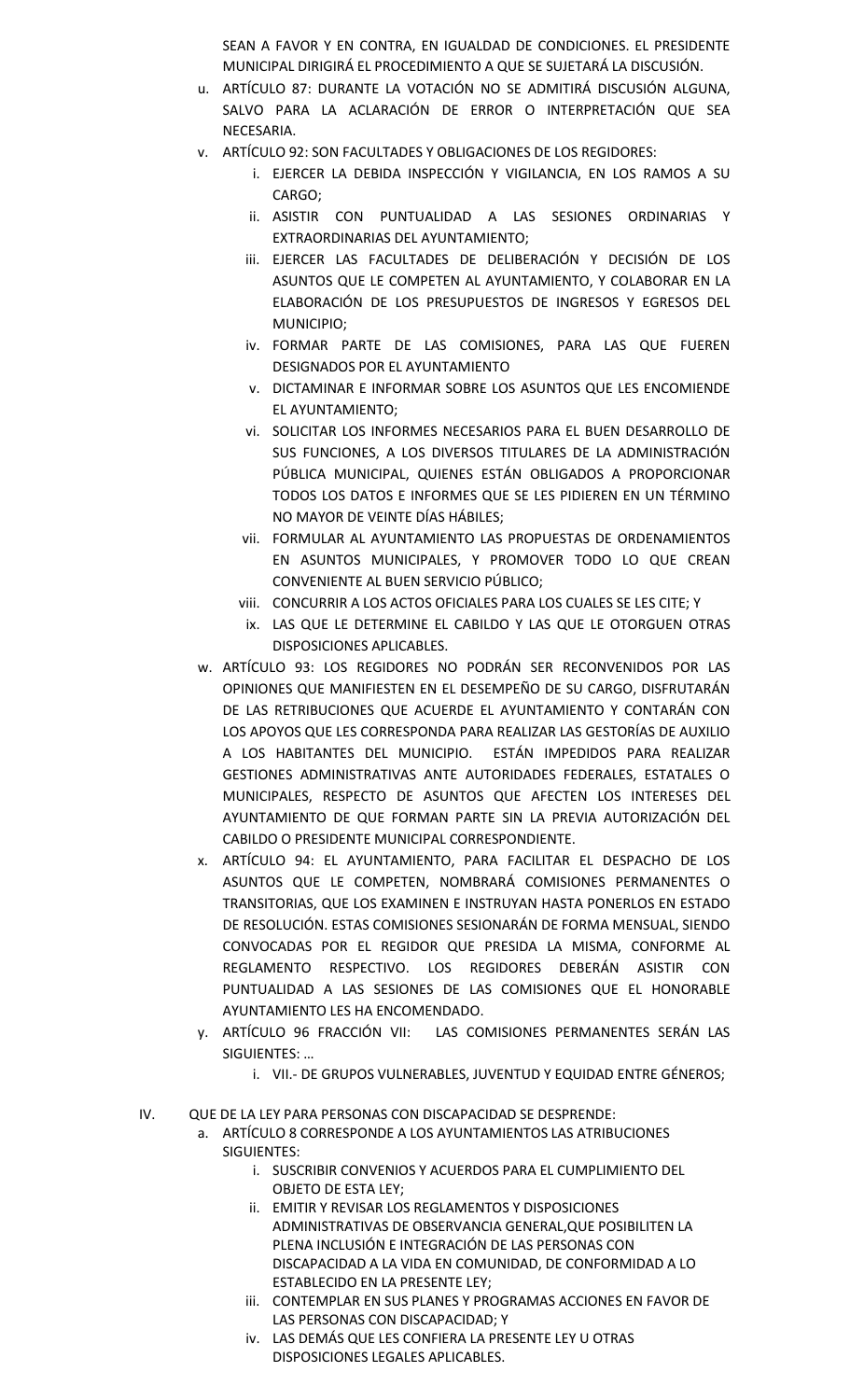- b. ARTÍCULO 9 SERÁ MATERIA DE COORDINACIÓN ENTRE EL ESTADO Y LOS MUNICIPIOS:
	- i. EL PLENO RESPETO Y EJERCICIO DE LOS DERECHOS HUMANOS;
	- ii. LA IGUALDAD DE OPORTUNIDADES Y LA EQUIDAD EN EL ACCESO A LOS SERVICIOS DE SALUD, EDUCACIÓN, EMPLEO, CAPACITACIÓN Y READAPTACIÓN LABORAL, CULTURA, RECREACIÓN Y DEPORTE A LAS PERSONAS CON DISCAPACIDAD;
	- iii. LA GESTIÓN PARA QUE EL TRANSPORTE E INFRAESTRUCTURA URBANA PERMITA LA MOVILIDAD, LIBRE TRÁNSITO, USO Y ACCESO DE LAS PERSONAS CON DISCAPACIDAD, POR SÍ O CON AYUDA DE CUALQUIER FORMA DE ASISTENCIA HUMANA, ANIMAL O CUALQUIER OTRO MEDIO TÉCNICO O ELECTRÓNICO QUE LA CIENCIA APORTE, CON SEGURIDAD A LOS ESPACIOS PÚBLICOS Y PRIVADOS.

POR LO ANTERIORMENTE EXPUESTO Y FUNDADO, SE SOLICITA A ESTE HONORABLE CABILDO QUE POR SU CONDUCTO SE APRUEBEN LOS POSTERIORES PETITORIOS, CON BASE EN LOS SIGUIENTES:

### **ANTECEDENTES**

- I. QUE MEDIANTE ESCRITO DIRIGIDO A LA C. ERNESTINA FERNANDEZ MENDEZ DONDE SE HACE LA ATENTA SOLICITUD:
	- a. PARA LA COLOCACIÓN DE 2 RAMPAS DE ACCESO PARA SILLA DE RUEDAS EN EL PALACIO MUNICIPAL DE TEHUACÁN, YA QUE EL EDIFICIO NO CUENTA CON ELLAS Y AL SER UN EDIFICIO PÚBLICO AL CUAL ASISTEN PERSONAS EN SILLAS DE RUEDAS A HACER SUS TRÁMITES LEGALES, LE ES DIFÍCIL ENTRAR. MISMAS QUE SOLICITAN SEAN COLOCADAS EN LA CALLE PEATONAL IGNACIO LÓPEZ RAYON SITUÁNDOLA EN LA ENTRADA PRINCIPAL DEL PALACIO MUNICIPAL Y LA SEGUNDA RAMPA SE UBICADA EN LA CALLE 1 ORIENTE AL COSTADO DEL PALACIO MUNICIPAL.
	- b. SOLICITAN LA REUBICACIÓN DEL SEMÁFORO O LA RAMPA COLOCADOS EN LA CALLE 3 NORTE ESQUINA CON INDEPENDENCIA ORIENTE, YA QUE EL SEMAFORO INVADE, DIFICULTA E IMPOSIBILITA EL ACCESO DE LA BANQUETA A LAS PERSONAS QUE UTILIZAN SILLAS DE RUEDAS; DEL MISMO MODO SE INSTRUYA A LA DEPENDENCIA CORRESPONDIENTE, REVISE DE FORMA MINUCIOSA TODOS LOS CASOS SIMILARES A FIN DE GARANTIZAR EL LIBRE ACCESO A TODAS LAS BANQUETAS DE LAS PERSONAS CON DISCAPACIDAD MOTRIZ.

EN VIRTUD DE LO ANTERIORMENTE EXPUESTO EN LOS CONSIDERANDOS Y ANTECEDENTES Y CON LAS YA MENCIONADAS FACULTADES Y ATRIBUCIONES QUE LA LEY OTORGA A ESTE CUERPO COLEGIADO, ES PROCEDENTE HACER EL SIGUIENTE ANÁLISIS

# **D I C T A M E N**

**UNICO**.- LOS INTEGRANTES DE ESTA COMISIÓN, SOMETEN LA PRESENTE SOLICITUD A SU APROBACIÓN Y PIDEN QUE SEA APOYADA DE MANERA FAVORABLE YA QUE NO CONTRAVIENE A NINGUNA DISPOSICIÓN LEGAL Y ES EN BENEFICIO DE LOS CIUDADANOS CON DISCAPACIDAD BUSCANDO SER UN GOBIERNO SOCIALMENTE RESPONSABLE E INCLUYENTE.- ATENTAMENTE.- COMISION DE GRUPOS VULNERABLES JUVENTUD Y EQUIDAD ENTRE GENEROS.- TEHUACAN, PUE A 16 DE JULIO DE 2014.- VICTOR MANUEL RODRIGUEZ LEZAMA.- **PRESIDENTE DE LA COMISION.-** BERNARDO POZOS GUTIERREZ.- **REGIDOR DE CULTURA.-** GLADYS GUADALUPE MARTINEZ GONZALEZ.- **REGIDORA DE EDUCACION.-** CLAUDIA OROZCO LOPEZ.- **REGIDORA DE ECOLOGIA Y MEDIO AMBIENTE.-** PALOMA NOVELO ALDAZ.- **REGIDORA DE NOMENCLATURA.- FIRMAS ILEGIBLES".**

SEÑORA PRESIDENTA MUNICIPAL, REGIDORES Y SINDICO MUNICIPAL, EN VOTACIÓN SE LES CONSULTA SI SE APRUEBA LA PROPUESTA PRESENTADA EN CUESTIÓN, LOS QUE ESTÉN POR LA AFIRMATIVA SÍRVANSE MANIFESTARLO LEVANTANDO LA MANO.

HABIÉNDOSE ANALIZADO AMPLIAMENTE EL CONTENIDO DEL DICTAMEN DE REFERENCIA, POR UNANIMIDAD DE VOTOS A FAVOR, POR PARTE DE LOS INTEGRANTES DEL HONORABLE CABILDO, SE DETERMINA EL SIGUIENTE:

### **A C U E R D O**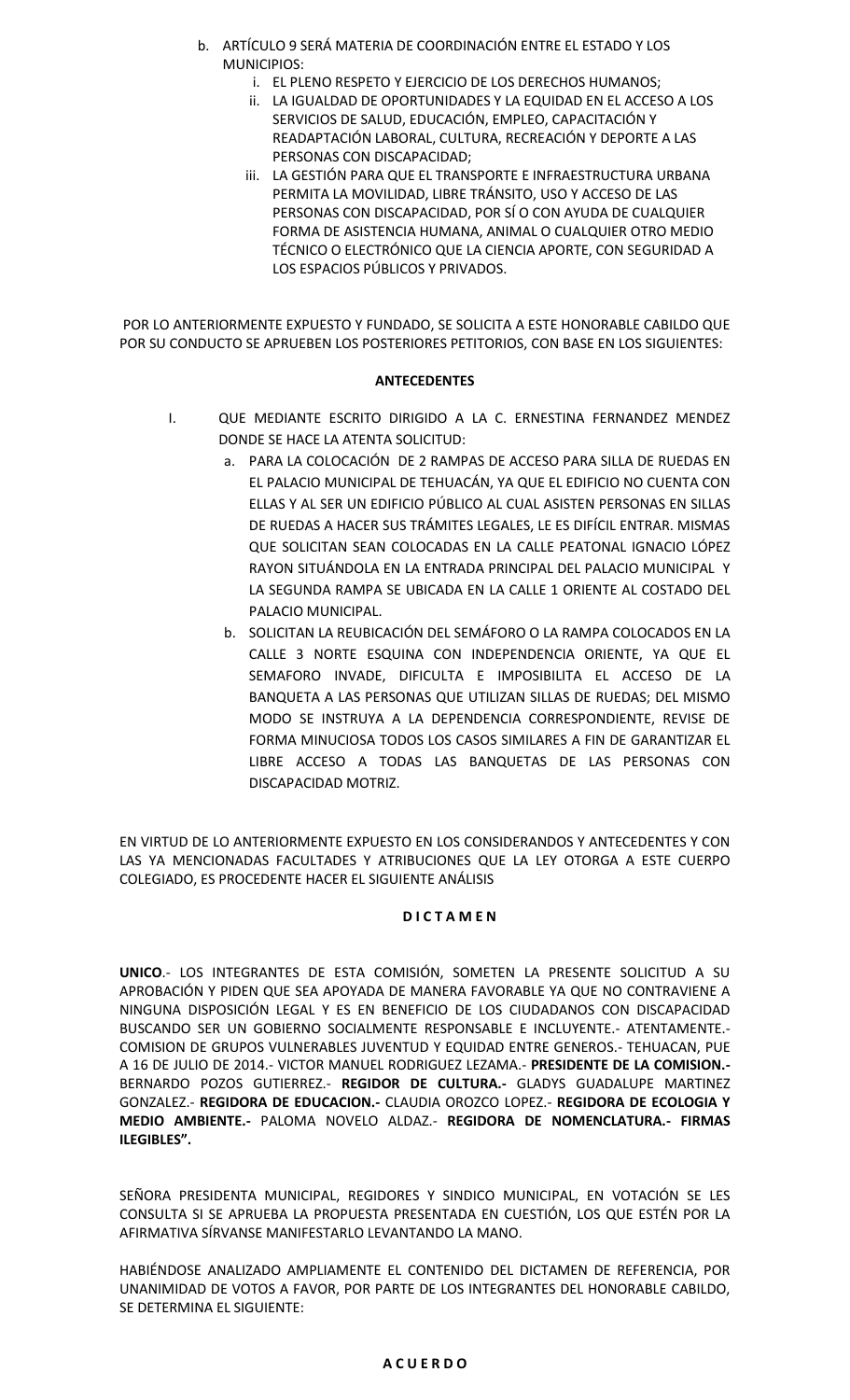**PRIMERO.-** SE APRUEBA Y AUTORIZA LA COLOCACIÓN DE 2 RAMPAS DE ACCESO PARA SILLAS DE RUEDAS EN EL PALACIO MUNICIPAL DE TEHUACÁN, YA QUE EL EDIFICIO NO CUENTA CON ELLAS Y AL SER UN EDIFICIO PÚBLICO AL CUAL ASISTEN PERSONAS EN SILLAS DE RUEDAS A REALIZAR SUS TRÁMITES LEGALES, LE ES DIFÍCIL ENTRAR. MISMAS QUE DEBERÁN SER COLOCADAS: LA PRIMERA EN CALLE PEATONAL IGNACIO LÓPEZ RAYON SITUÁNDOLA EN LA ENTRADA PRINCIPAL DEL PALACIO MUNICIPAL Y LA SEGUNDA UBICADA EN LA CALLE 1 ORIENTE AL COSTADO DEL PALACIO MUNICIPAL, PARA LO CUAL SE FACULTA A LA DIRECCIÓN DE OBRAS PÚBLICAS, LLEVAR A CABO LOS TRABAJOS NECESARIOS PARA DICHAS RAMPAS.

**SEGUNDO.-** SE APRUEBA LA REUBICACIÓN DE LA RAMPA UBICADA EN LA CALLE 3 NORTE ESQUINA CON INDEPENDENCIA ORIENTE, YA QUE EL SEMAFORO INVADE, DIFICULTA E IMPOSIBILITA EL ACCESO DE LA BANQUETA A LAS PERSONAS QUE UTILIZAN SILLAS DE RUEDAS; PARA LO CUAL DEBERÁN COORDINARSE LAS DIRECCIONES DE OBRAS PÚBLICAS Y TRÁNSITO MUNICIPAL PARA EL ESTUDIO Y TRÁMITE CORRESPONDIENTE, DEL MISMO MODO SE INSTRUYE A LA DIRECCIÓN DE TRÁNSITO MUNICIPAL, A FIN DE QUE REVISE DE FORMA MINUCIOSA TODOS LOS CASOS SIMILARES A FIN DE GARANTIZAR EL LIBRE ACCESO A TODAS LAS BANQUETAS DE LAS PERSONAS CON DISCAPACIDAD MÓTRIZ.

LO ANTERIOR CON FUNDAMENTO EN LOS DISPOSITIVOS LEGALES INVOCADOS EN EL DICTAMEN DE REFERENCIA.

**COMISIÓN DE GRUPOS VULNERABLES, JUVENTUD Y EQUIDAD ENTRE GÉNEROS.- ANÁLISIS, DISCUSIÓN Y EN SU CASO APROBACIÓN DEL DICTAMEN QUE VERSA SOBRE LA COLOCACIÓN DE CAJONES DE ESTACIONAMIENTO EXCLUSIVOS PARA PERSONAS CON DISCAPACIDAD.**

SEÑOR REGIDOR TIENE USTED EL USO DE LA PALABRA.

EL C. VÍCTOR MANUEL RODRÍGUEZ LEZAMA, PROCEDE A DAR LECTURA AL DICTAMEN CORRESPONDIENTE, MISMO QUE A LA LETRA DICE:

**"…HONORABLE AYUNTAMIENTO DE TEHUACAN, PUEBLA.**

**EL QUE SUSCRIBE VICTOR MANUEL RODRIGUEZ LEZAMA,** REGIDOR DE GRUPOS VULNERABLES, JUVENTUD Y EQUIDAD DE GÉNEROS, ASI COMO LOS INTEGRANTES DE LA MISMA **JOSE BERNANDO POZOS GUTIERREZ, GLADYS GUADALUPE MARTINEZ GONZALEZ, CLAUDIA OROZCO LOPEZ Y PALOMA NOVELO ALDAZ**, EN TÉRMINOS DE LOS QUE ESTABLECEN LOS ARTÍCULOS 115 FRACCIONES I, II, IV y V DE LA CONSTITUCIÓN POLÍTICA DE LOS ESTADOS UNIDOS MEXICANOS, SIENDO APLICABLE PARA ESTA SITUACIÓN LOS ARTÍCULOS 8vo. DEL MISMO ORDENAMIENTO LEGAL ANTES CITADO; 2, 103, 103 FRACCION IV, 105 FRACCIÓN III INICSO D y 108 DE LA CONSTITUCION POLITICA DEL RESTADO LIBRE Y SOBERANO DE PUEBLA; 1, 2, 3, 37 FRACCIONES II, V y VI, 38, 70, 72, 73, 74, 75, 76, 77, 78 FRACCIONES I, IV, V XVIII, XXIII, XLVIII, LXVII, 79, 82, 85, 86, 87, 92, 93, 94 y 96 FRACCIÓN VII DE LA LEY ORGÁNICA MUNICIPAL; 8VO., 9NO. FRACCIÓN III LEY PARA PERSONAS CON DISCPACIDAD PARA EL ESTADO DE PUEBLA Y DEMÁS RELATIVOS Y APLICABLES DEL MISMO ORDENAMIENTO LEGAL ANTES CITADO; **PRESENTO ANÁLISIS, DISCUSIÓN Y EN SU CASO APROBACIÓN DEL PETITORIO QUE CONTIENE LA SOLICITUD DE FECHA 06 DE MAYO DE 2014**

#### **C O N S I D E R A N D O**

- I. QUE LA CONSTITUCIÓN POLÍTICA DE LOS ESTADOS UNIDOS MEXICANOS ESTABLECE EN LOS SIGUIENTES NUMERALES LEGALES EL FUNDAMENTO:
	- a. ARTÍCULO 115 FRACCION I PARRAFO PRIMERO Y CUARTO, FRACCIÓN II PARRAFOS PRIMERO, SEGUNDO Y TERCERO INCISO A), FRACCIÓN IV PARRAFO PRIMERO E INCISO C) PARRAFO QUINTO, DE LA CONSTITUCIÓN POLÍTICA DE LOS ESTADOS UNIDOS MEXICANOS, MISMO QUE A LA LETRA DICE: **FRACCIÓN I PARRAFO PRIMERO** "CADA MUNICIPIO SERÁ GOBERNADO POR UN AYUNTAMIENTO DE ELECCIÓN POPULAR DIRECTA, INTEGRADO POR UN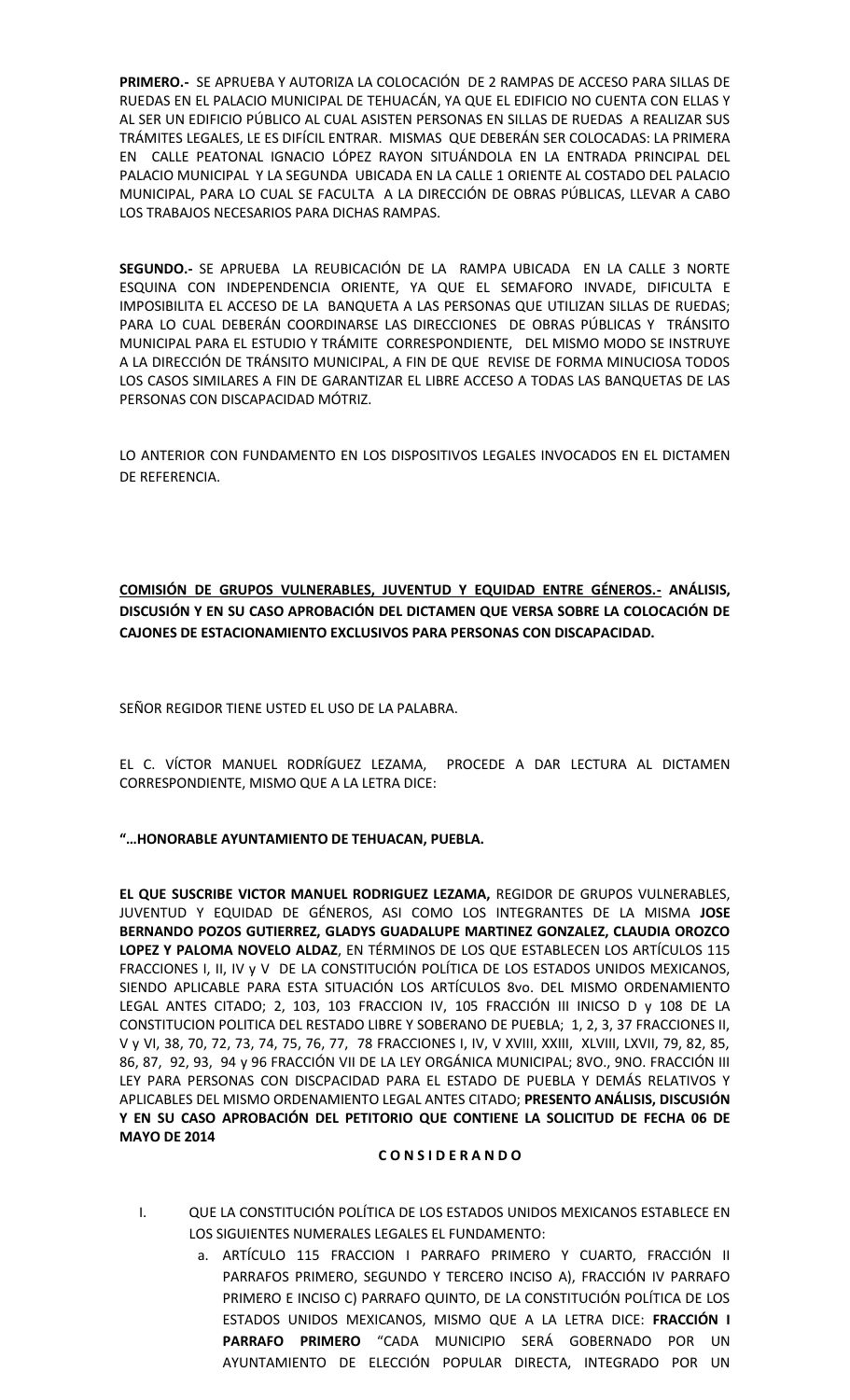PRESIDENTE MUNICIPAL Y EL NÚMERO DE REGIDORES Y SÍNDICOS QUE LA LEY DETERMINE. LA COMPETENCIA QUE ESTA CONSTITUCIÓN OTORGA AL GOBIERNO MUNICIPAL SE EJERCERÁ POR EL AYUNTAMIENTO DE MANERA EXCLUSIVA Y NO HABRÁ AUTORIDAD INTERMEDIA ALGUNA ENTRE ÉSTE Y EL GOBIERNO DEL ESTADO"; **PARRAFO CUARTO** "SI ALGUNO DE LOS MIEMBROS DEJARE DE DESEMPEÑAR SU CARGO, SERÁ SUSTITUIDO POR SU SUPLENTE, O SE PROCEDERÁ SEGÚN LO DISPONGA LA LEY"; **FRACCIÓN II PARRAFO PRIMERO**: "LOS MUNICIPIOS ESTARÁN INVESTIDOS DE PERSONALIDAD JURÍDICA Y MANEJARÁN SU PATRIMONIO CONFORME A LA LEY"; **PARRAFO SEGUNDO** "LOS AYUNTAMIENTOS TENDRÁN FACULTADES PARA APROBAR, DE ACUERDO CON LAS LEYES EN MATERIA MUNICIPAL QUE DEBERÁN EXPEDIR LAS LEGISLATURAS DE LOS ESTADOS, LOS BANDOS DE POLICÍA Y GOBIERNO, LOS REGLAMENTOS, CIRCULARES Y DISPOSICIONES ADMINISTRATIVAS DE OBSERVANCIA GENERAL DENTRO DE SUS RESPECTIVAS JURISDICCIONES, QUE ORGANICEN LA ADMINISTRACIÓN PÚBLICA MUNICIPAL, REGULEN LAS MATERIAS, PROCEDIMIENTOS, FUNCIONES Y SERVICIOS PÚBLICOS DE SU COMPETENCIA Y ASEGUREN LA PARTICIPACIÓN CIUDADANA Y VECINAL"; **PARRAFO TERCERO INCISO A)** "LAS BASES GENERALES DE LA ADMINISTRACIÓN PÚBLICA MUNICIPAL Y DEL PROCEDIMIENTO ADMINISTRATIVO, INCLUYENDO LOS MEDIOS DE IMPUGNACIÓN Y LOS ÓRGANOS PARA DIRIMIR LAS CONTROVERSIAS ENTRE DICHA ADMINISTRACIÓN Y LOS PARTICULARES, CON SUJECIÓN A LOS PRINCIPIOS DE IGUALDAD, PUBLICIDAD, AUDIENCIA Y LEGALIDAD" **FRACCIÓN IV** "LOS MUNICIPIOS ADMINISTRARAN LIBREMENTE SU HACIENDA, LA CUAL SE FORMARÁ DE LOS RENDIMIENTOS DE LOS BIENES QUE LES PERTENEZCAN, ASÍ COMO DE LAS CONTRIBUCIONES Y OTROS INGRESOS QUE LAS LEGISLATURAS ESTABLEZCAN A SU FAVOR, Y EN TODO CASO", **INCISO C) PARRAFO QUINTO** "LOS RECURSOS QUE INTEGRAN LA HACIENDA MUNICIPAL SERÁN EJERCIDOS EN FORMA DIRECTA POR LOS AYUNTAMIENTOS, O BIEN, POR QUIEN ELLOS AUTORICEN, CONFORME A LA LEY".

b. ARTÍCULO 8. LOS FUNCIONARIOS Y EMPLEADOS PÚBLICOS RESPETARÁN EL EJERCICIO DEL DERECHO DE PETICIÓN, SIEMPRE QUE ÉSTA SE FORMULE POR ESCRITO, DE MANERA PACÍFICA Y RESPETUOSA; PERO EN MATERIA POLÍTICA SÓLO PODRÁN HACER USO DE ESE DERECHO LOS CIUDADANOS DE LA REPÚBLICA.

A TODA PETICIÓN DEBERÁ RECAER UN ACUERDO ESCRITO DE LA AUTORIDAD A QUIEN SE HAYA DIRIGIDO, LA CUAL TIENE OBLIGACIÓN DE HACERLO CONOCER EN BREVE TÉRMINO AL PETICIONARIO.

- c. ARTÍCULO 1 PARRAFO QUINTO.- … Queda prohibida toda discriminación motivada por origen étnico o nacional, el género, la edad, las discapacidades, la condición social, las condiciones de salud, la religión, las opiniones, las preferencias sexuales, el estado civil o cualquier otra que atente contra la dignidad humana y tenga por objeto anular o menoscabar los derechos y libertades de las personas.
- II. QUE LA CONSTITUCIÓN POLÍTICA DEL ESTADO LIBRE Y SOBERANO DE PUEBLA ESTABLECE EN LOS SIGUIENTES NUMERALES LEGALES EL FUNDAMENTO:
	- a. EL ARTÍCULO 2°: EL ESTADO ADOPTA PARA SU RÉGIMEN INTERIOR LA FORMA DE GOBIERNO REPUBLICANO, REPRESENTATIVO Y POPULAR, TENIENDO COMO BASE DE SU ORGANIZACIÓN POLÍTICA Y ADMINISTRATIVA EL MUNICIPIO LIBRE,
	- b. ARTÍCULO 102: EL MUNICIPIO LIBRE CONSTITUYE LA BASE DE LA DIVISIÓN TERRITORIAL Y DE LA ORGANIZACIÓN POLÍTICA Y ADMINISTRATIVA DEL ESTADO; CADA MUNICIPIO SERÁ GOBERNADO POR UN AYUNTAMIENTO DE ELECCIÓN POPULAR DIRECTA, INTEGRADO POR UN PRESIDENTE MUNICIPAL Y EL NÚMERO DE REGIDORES Y SÍNDICOS QUE LA LEY DETERMINE. LAS ATRIBUCIONES QUE ESTA CONSTITUCIÓN OTORGA AL GOBIERNO MUNICIPAL, SE EJERCERÁN POR EL AYUNTAMIENTO DE MANERA EXCLUSIVA Y NO HABRÁ AUTORIDAD INTERMEDIA ALGUNA, ENTRE ÉSTE Y EL GOBIERNO DEL ESTADO.
	- c. ARTÍCULO 103 FRACCIÓN IV: LOS MUNICIPIOS TIENEN PERSONALIDAD JURÍDICA, PATRIMONIO PROPIO QUE LOS AYUNTAMIENTOS MANEJARÁN CONFORME A LA LEY, Y ADMINISTRARÁN LIBREMENTE SU HACIENDA, LA CUAL SE FORMARÁ DE LOS RENDIMIENTOS DE LOS BIENES QUE LES PERTENEZCAN, ASÍ COMO DE LAS CONTRIBUCIONES Y OTROS INGRESOS QUE LA LEGISLATURA DEL ESTADO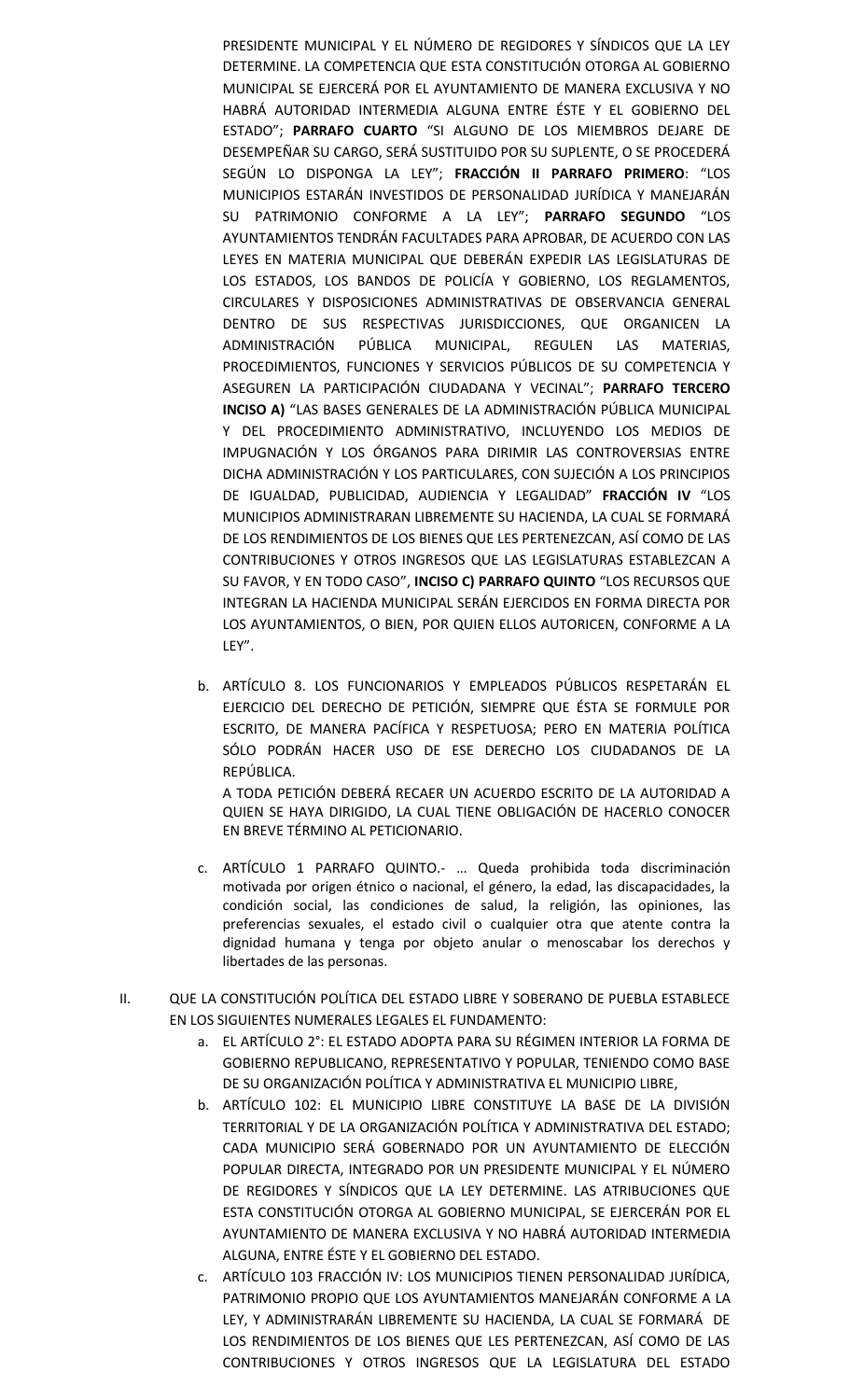ESTABLEZCA A FAVOR DE AQUÉLLOS Y QUE, ENTRE OTROS, SERÁN: …IV: LOS RECURSOS QUE INTEGRAN LA HACIENDA MUNICIPAL SERÁN EJERCIDOS EN FORMA DIRECTA POR LOS AYUNTAMIENTOS, O BIEN, POR QUIENES ELLOS AUTORICEN, CONFORME A LA LEY.

- d. ARTÍCULO 105 FRACCIÓN III INCISO D: LA ADMINISTRACIÓN PÚBLICA MUNICIPAL SERÁ CENTRALIZADA Y DESCENTRALIZADA, CON SUJECIÓN A LAS SIGUIENTES DISPOSICIONES:… LOS AYUNTAMIENTOS TENDRÁN FACULTADES PARA EXPEDIR DE ACUERDO CON LAS LEYES EN MATERIA MUNICIPAL QUE EMITA EL CONGRESO DEL ESTADO, LOS BANDOS DE POLICÍA Y GOBIERNO, LOS REGLAMENTOS, CIRCULARES Y DISPOSICIONES ADMINISTRATIVAS DE OBSERVANCIA GENERAL DENTRO DE SUS RESPECTIVAS JURISDICCIONES, QUE ORGANICEN LA ADMINISTRACIÓN PÚBLICA MUNICIPAL, REGULEN LAS MATERIAS, PROCEDIMIENTOS, FUNCIONES Y SERVICIOS PÚBLICOS DE SU COMPETENCIA Y ASEGUREN LA PARTICIPACIÓN CIUDADANA Y VECINAL….EL PROCEDIMIENTO Y CONDICIONES PARA QUE EL GOBIERNO DEL ESTADO ASUMA UNA FUNCIÓN O SERVICIO MUNICIPAL CUANDO, AL NO EXISTIR EL CONVENIO CORRESPONDIENTE, EL CONGRESO DEL ESTADO CONSIDERE QUE EL MUNICIPIO DE QUE SE TRATE ESTÉ IMPOSIBILITADO PARA EJERCERLOS O PRESTARLOS; EN ESTE CASO, SERÁ NECESARIA SOLICITUD PREVIA DEL AYUNTAMIENTO RESPECTIVO, APROBADA POR CUANDO MENOS LAS DOS TERCERAS PARTES DE SUS INTEGRANTES…
- e. ARTÍCULO 108: LOS RECURSOS ECONÓMICOS DE QUE DISPONGAN EL ESTADO, LOS MUNICIPIOS Y SUS ENTIDADES, ASÍ COMO LOS ORGANISMOS AUTÓNOMOS, SE ADMINISTRARÁN CON EFICIENCIA, EFICACIA Y HONRADEZ, PARA SATISFACER LOS OBJETIVOS A QUE ESTÉN DESTINADOS. LAS ADQUISICIONES, ARRENDAMIENTOS Y ENAJENACIONES DE TODO TIPO DE BIENES, LA PRESTACIÓN DE SERVICIOS DE CUALQUIER NATURALEZA Y LA CONTRATACIÓN DE OBRA QUE REALICEN, SE ADJUDICARÁN O LLEVARÁN A CABO, POR REGLA GENERAL, A TRAVÉS DE LICITACIONES PÚBLICAS MEDIANTE CONVOCATORIA ABIERTA, PARA QUE LIBREMENTE SE PRESENTEN PROPOSICIONES SOLVENTES EN PLIEGO O SOBRE CERRADO, QUE SERÁ ABIERTO PÚBLICAMENTE, CON EL FIN DE PROCURAR IMPARCIALIDAD A LOS LICITANTES Y ASEGURAR AL ESTADO Y A LOS MUNICIPIOS LAS MEJORES CONDICIONES DISPONIBLES EN CUANTO A OFERTA, PRECIO, CALIDAD, FINANCIAMIENTO, OPORTUNIDAD Y DEMÁS CIRCUNSTANCIAS PERTINENTES. LAS LEYES LIMITARÁN LOS SUPUESTOS DE EXCEPCIÓN A LAS LICITACIONES PÚBLICAS, ESTABLECERÁN LAS BASES, PROCEDIMIENTOS, REGLAS, REQUISITOS Y DEMÁS ELEMENTOS IDÓNEOS PARA ACREDITAR LA ECONOMÍA, EFICACIA, EFICIENCIA, IMPARCIALIDAD Y HONRADEZ QUE ASEGUREN LAS MEJORES CONDICIONES PARA EL ESTADO Y LOS MUNICIPIOS, Y DETERMINARÁN LA RESPONSABILIDAD DE LOS SERVIDORES PÚBLICOS QUE INTERVENGAN EN CUALQUIER ACTO DE ADJUDICACIÓN Y CONTRATACIÓN.
- III. QUE DE LA LEY ORGÁNICA MUNICIPAL ESTABLECE EN LOS SIGUIENTES ARTÍCULOS EL FUNDAMENTO Y SUSTENTO JURÍDICO MISMO QUE A LA LETRA DICE.
	- a. ARTÍCULO 1°: LA PRESENTE LEY ES DE ORDEN PÚBLICO Y DE OBSERVANCIA GENERAL EN LOS MUNICIPIOS QUE CONFORMAN EL ESTADO LIBRE Y SOBERANO DE PUEBLA, Y TIENE POR OBJETO REGULAR LAS BASES PARA LA INTEGRACIÓN Y ORGANIZACIÓN EN EL ÁMBITO MUNICIPAL DEL TERRITORIO, LA POBLACIÓN Y EL GOBIERNO, ASÍ COMO DOTAR DE LINEAMIENTOS BÁSICOS A LA ADMINISTRACIÓN PÚBLICA MUNICIPAL, DESARROLLANDO LAS DISPOSICIONES CONTENIDAS EN LA CONSTITUCIÓN POLÍTICA DE LOS ESTADOS UNIDOS MEXICANOS Y LA DEL ESTADO.
	- b. ARTÍCULO 2°: EL MUNICIPIO LIBRE ES UNA ENTIDAD DE DERECHO PÚBLICO, BASE DE LA DIVISIÓN TERRITORIAL Y DE LA ORGANIZACIÓN POLÍTICA Y ADMINISTRATIVA DEL ESTADO DE PUEBLA, INTEGRADO POR UNA COMUNIDAD ESTABLECIDA EN UN TERRITORIO, CON UN GOBIERNO DE ELECCIÓN POPULAR DIRECTA, EL CUAL TIENE COMO PROPÓSITO SATISFACER, EN EL ÁMBITO DE SU COMPETENCIA, LAS NECESIDADES COLECTIVAS DE LA POBLACIÓN QUE SE ENCUENTRA ASENTADA EN SU CIRCUNSCRIPCIÓN TERRITORIAL; ASÍ COMO INDUCIR Y ORGANIZAR LA PARTICIPACIÓN DE LOS CIUDADANOS EN LA PROMOCIÓN DEL DESARROLLO INTEGRAL DE SUS COMUNIDADES.
	- c. ARTÍCULO 3°: EL MUNICIPIO SE ENCUENTRA INVESTIDO DE PERSONALIDAD JURÍDICA Y DE PATRIMONIO PROPIOS, SU AYUNTAMIENTO ADMINISTRARÁ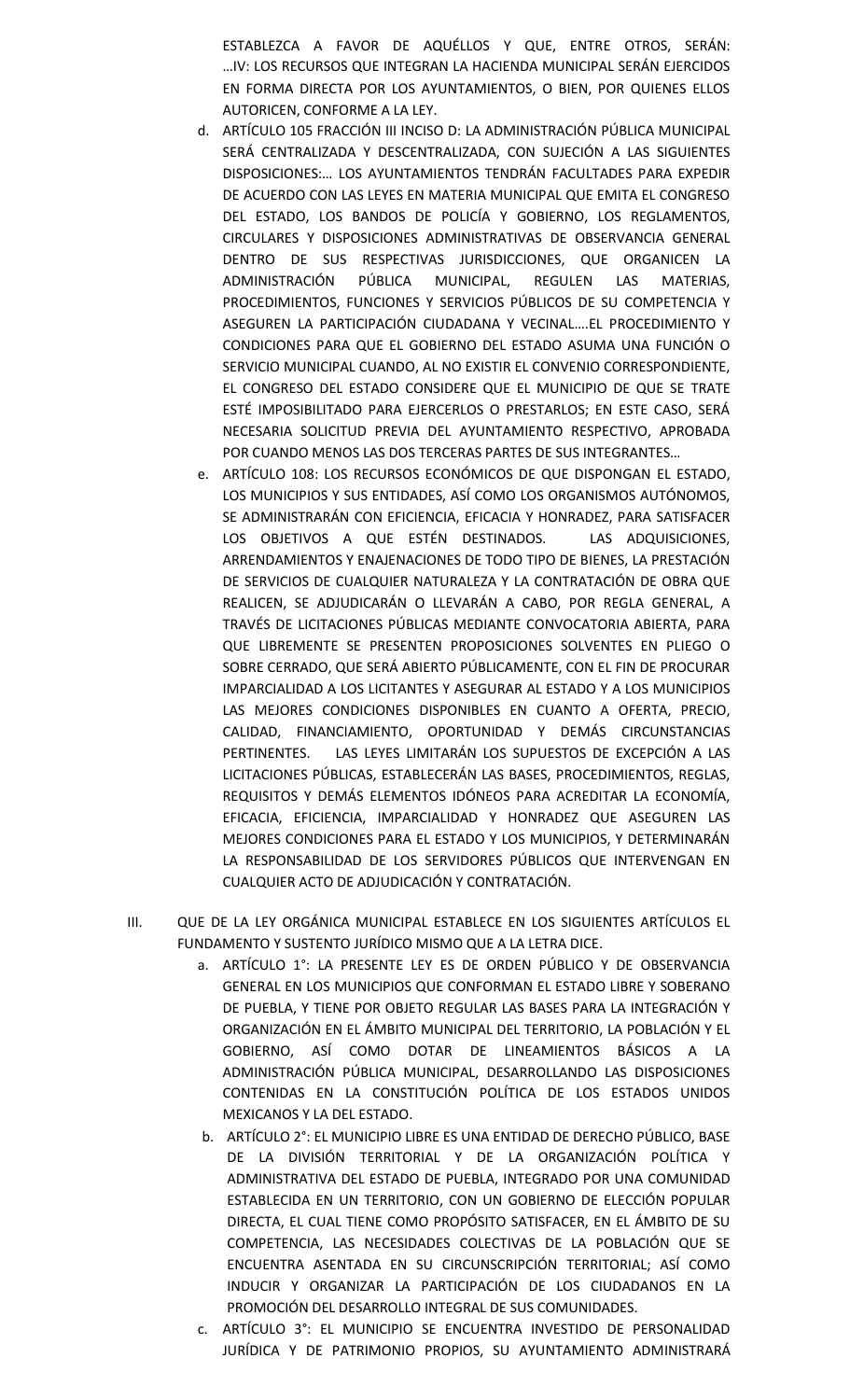LIBREMENTE SU HACIENDA Y NO TENDRÁ SUPERIOR JERÁRQUICO. NO HABRÁ AUTORIDAD INTERMEDIA ENTRE EL MUNICIPIO Y EL GOBIERNO DEL ESTADO.

- d. ARTÍCULO 37 FRACCIÓN II: SON OBLIGACIONES DE LOS HABITANTES DEL MUNICIPIO:… II RECIBIR LA EDUCACIÓN BÁSICA EN LA FORMA PREVISTA POR LAS LEYES Y CONFORME A LOS REGLAMENTOS Y PROGRAMAS APLICABLES
- e. ARTÍCULO 37 FRACCIÓN V: REALIZAR SUS ACTIVIDADES Y USAR Y DISPONER DE SUS BIENES, EN FORMA QUE NO PERJUDIQUEN A LA COLECTIVIDAD;
- f. ARTÍCULO 37 FRACCIÓNVI: LAS DEMÁS QUE LES IMPONGAN LAS LEYES Y OTROS ORDENAMIENTOS APLICABLES.
- g. ARTÍCULO 38: LOS HABITANTES DE UN MUNICIPIO TENDRÁN DERECHO A USAR, CON LOS REQUISITOS QUE ESTABLEZCA LA LEY, LOS SERVICIOS PÚBLICOS QUE PRESTE EL AYUNTAMIENTO, Y EN SU CASO AQUELLOS PROPORCIONADOS POR EL GOBIERNO ESTATAL, Y A QUE SEAN RESPETADOS LOS DERECHOS QUE LES CORRESPONDEN COMO GOBERNADOS
- h. ARTÍCULO 70: EL AYUNTAMIENTO CELEBRARÁ POR LO MENOS UNA SESIÓN ORDINARIA MENSUALMENTE, Y LAS EXTRAORDINARIAS QUE SEAN NECESARIAS CUANDO EXISTAN MOTIVOS QUE LAS JUSTIFIQUEN.
- i. ARTÍCULO 71: EN LA PRIMERA SESIÓN DEL AYUNTAMIENTO, SE DETERMINARÁ EL DÍA Y HORA DE CADA MES EN QUE SE CELEBRARÁ LA SESIÓN ORDINARIA.
- j. ARTÍCULO 72: SI SE ACUERDA REALIZAR DURANTE CADA MES DOS O MÁS SESIONES, SE SEÑALARÁN LOS DÍAS Y HORAS EN QUE DEBAN CELEBRARSE.
- k. ARTÍCULO 73: LOS AYUNTAMIENTOS PODRÁN CELEBRAR SESIONES EXTRAORDINARIAS MEDIANTE CONVOCATORIA QUE PARA EL EFECTO HAGAN EL PRESIDENTE MUNICIPAL O LA MAYORÍA DE LOS REGIDORES, EN LA QUE SE EXPRESARÁN LOS ASUNTOS QUE LAS MOTIVEN Y SERÁN LOS ÚNICOS QUE DEBERÁN TRATARSE EN LAS MISMAS.
- l. ARTÍCULO 74: LAS SESIONES DE LOS AYUNTAMIENTOS SE CELEBRARÁN EN LAS OFICINAS MUNICIPALES O, CUANDO EL CASO LO REQUIERA, EN EL RECINTO PREVIAMENTE DECLARADO OFICIAL PARA TAL EFECTO. EL RECINTO DEL AYUNTAMIENTO ES INVIOLABLE. TODA FUERZA PÚBLICA QUE NO ESTÉ A CARGO DEL PROPIO AYUNTAMIENTO, ESTÁ IMPEDIDA DE TENER ACCESO AL MISMO, SALVO EN LOS CASOS DE EXCEPCIÓN ESTABLECIDOS EN LA CONSTITUCIÓN POLÍTICA DE LOS ESTADOS UNIDOS MEXICANOS, LA PARTICULAR DEL ESTADO, POR INSTRUCCIÓN DEL GOBERNADOR EN AQUELLOS CASOS EN QUE ÉSTE JUZGUE COMO DE FUERZA MAYOR O ALTERACIÓN GRAVE DEL ORDEN PÚBLICO, O QUE SE CUENTE CON PERMISO DEL PRESIDENTE MUNICIPAL.
- m. ARTÍCULO 75: LAS SESIONES DEL AYUNTAMIENTO SERÁN PÚBLICAS, CON EXCEPCIÓN DE AQUÉLLAS EN QUE EL ORDEN DEL DÍA INCLUYA ALGÚN ASUNTO POR CUYA ÍNDOLE SE CONSIDERE QUE DEBA TRATARSE CON RESERVA Y CONSECUENTEMENTE ESTOS ASUNTOS SERÁN TRATADOS EN SESIÓN PRIVADA. SERÁN SESIONES SOLEMNES LAS QUE DETERMINE EL REGLAMENTO RESPECTIVO. EL AYUNTAMIENTO PODRÁ CELEBRAR SESIONES DE CABILDO ABIERTO PARA REALIZAR AUDIENCIAS PÚBLICAS, FOROS DE CONSULTA, CURSOS DE CAPACITACIÓN MUNICIPAL, REUNIONES DE INSTRUCCIÓN CÍVICA O ACTOS POLÍTICOS, CUYA IMPORTANCIA COADYUVE AL DESARROLLO SOCIAL, ECONÓMICO Y CULTURAL Y FOMENTE LA PARTICIPACIÓN DE LOS HABITANTES DEL MUNICIPIO.
- n. ARTÍCULO 76: EL AYUNTAMIENTO SESIONARÁ VÁLIDAMENTE CON LA ASISTENCIA DE LA MAYORÍA DE SUS MIEMBROS Y DEL SECRETARIO DEL AYUNTAMIENTO O LA PERSONA QUE LEGALMENTE LO SUSTITUYA. LAS SESIONES SERÁN PRESIDIDAS POR EL PRESIDENTE MUNICIPAL O POR QUIEN LEGALMENTE LO SUSTITUYA.
- o. ARTÍCULO 77: LOS ACUERDOS DE LOS AYUNTAMIENTOS SE TOMARÁN POR MAYORÍA DE VOTOS DEL PRESIDENTE MUNICIPAL, REGIDORES Y SÍNDICO, Y EN CASO DE EMPATE, EL PRESIDENTE MUNICIPAL TENDRÁ VOTO DE CALIDAD.
- p. ARTÍCULO 78 SON ATRIBUCIONES DE LOS AYUNTAMIENTOS:
	- i. IV.- EXPEDIR Y ACTUALIZAR BANDOS DE POLICÍA Y GOBIERNO, REGLAMENTOS, CIRCULARES Y DISPOSICIONES ADMINISTRATIVAS DE OBSERVANCIA GENERAL, REFERENTES A SU ORGANIZACIÓN, FUNCIONAMIENTO, SERVICIOS PÚBLICOS QUE DEBAN PRESTAR Y DEMÁS ASUNTOS DE SU COMPETENCIA, SUJETÁNDOSE A LAS BASES NORMATIVAS ESTABLECIDAS POR LA CONSTITUCIÓN POLÍTICA DEL ESTADO LIBRE Y SOBERANO DE PUEBLA, VIGILANDO SU OBSERVANCIA Y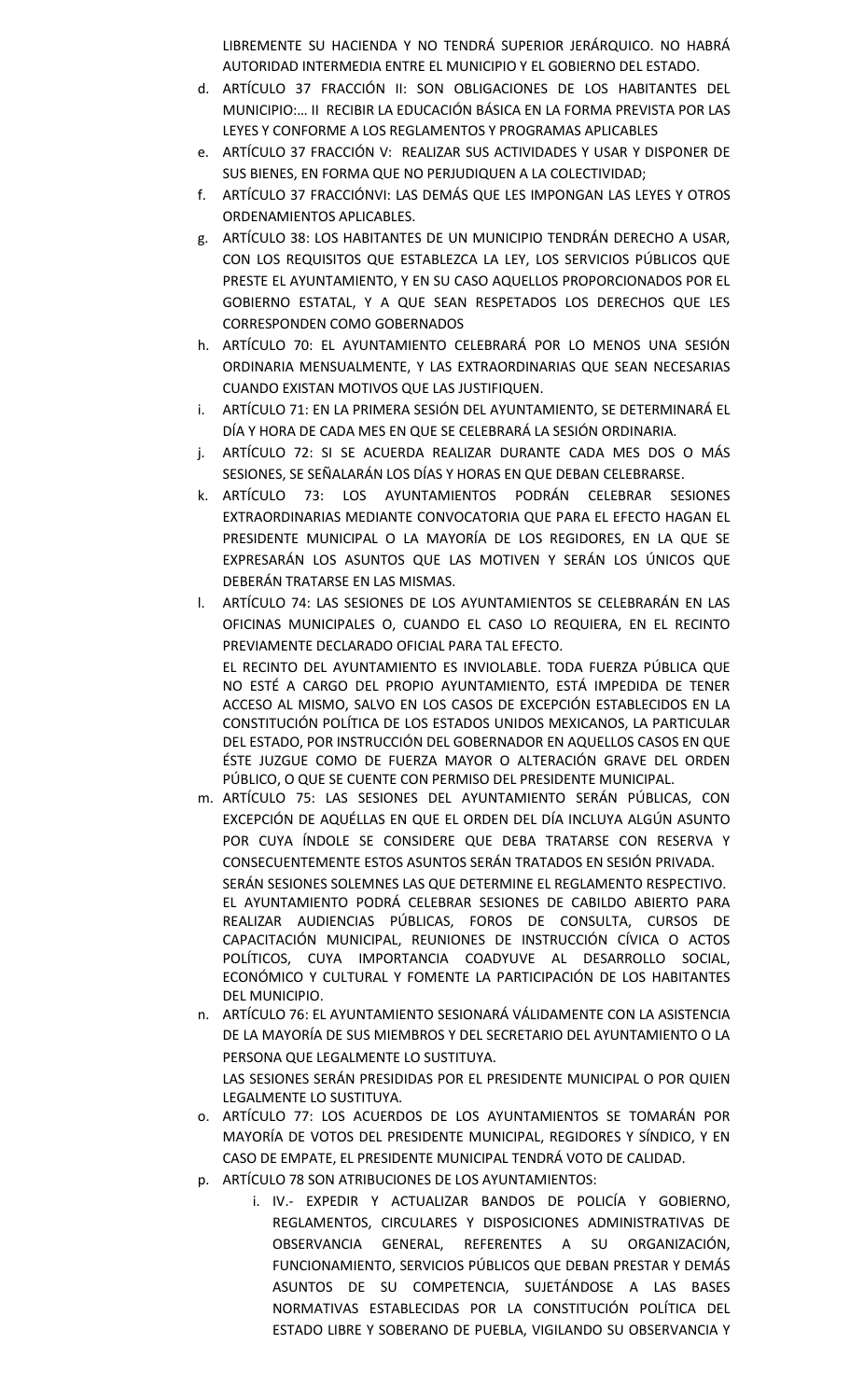APLICACIÓN; CON PLENO RESPETO A LOS DERECHOS HUMANOS QUE RECONOCE EL ORDEN JURÍDICO NACIONAL.

- ii. V.- INDUCIR Y ORGANIZAR LA PARTICIPACIÓN DE LOS CIUDADANOS EN LA PROMOCIÓN DEL DESARROLLO INTEGRAL DE SUS COMUNIDADES;
- iii. XVIII.- PROMOVER CUANTO ESTIME CONVENIENTE PARA EL PROGRESO ECONÓMICO, SOCIAL Y CULTURAL DEL MUNICIPIO Y ACORDAR LA REALIZACIÓN DE LAS OBRAS PÚBLICAS QUE FUEREN NECESARIAS;
- iv. XXIII.- CREAR Y SUPRIMIR EMPLEOS MUNICIPALES SEGÚN LO EXIJAN LAS NECESIDADES PÚBLICAS Y SEÑALAR, AUMENTAR O DISMINUIR LAS RESPECTIVAS EROGACIONES, TENIENDO EN CUENTA LAS POSIBILIDADES DEL ERARIO Y LAS DISPOSICIONES DE LA PRESENTE LEY;
- v. XLVIII.- ESTABLECER EL SISTEMA MUNICIPAL DE PROTECCIÓN CIVIL;
- vi. LXIII.- ACTUALIZAR SUS MARCOS NORMATIVOS DE CONFORMIDAD CON SUS ATRIBUCIONES; Y
- vii. LXVII.- LAS DEMÁS QUE LE CONFIERAN LAS LEYES Y ORDENAMIENTOS VIGENTES EN EL MUNICIPIO.
- q. ARTÍCULO 79: LOS BANDOS DE POLICÍA Y GOBIERNO, LOS REGLAMENTOS, CIRCULARES Y DEMÁS DISPOSICIONES DE OBSERVANCIA GENERAL CONSTITUYEN LOS DIVERSOS CUERPOS NORMATIVOS TENDIENTES A REGULAR, EJECUTAR Y HACER CUMPLIR EL EJERCICIO DE LAS FACULTADES Y OBLIGACIONES QUE ESTA LEY CONFIERE A LOS AYUNTAMIENTOS EN EL ÁMBITO DE SU COMPETENCIA; Y DEBERÁN RESPETAR LOS DERECHOS HUMANOS CONSAGRADOS EN EL ORDEN JURÍDICO MEXICANO. EN AQUELLOS MUNICIPIOS CON POBLACIÓN MAYORITARIAMENTE INDÍGENA LA NORMATIVIDAD OBSERVARÁ LOS USOS Y COSTUMBRES EN LA MEDIDA DE LO POSIBLE, SIN QUE CONTRAVENGAN LOS DERECHOS HUMANOS RECONOCIDOS EN EL ORDEN JURÍDICO NACIONAL.
- r. ARTÍCULO 82: LAS DISPOSICIONES ADMINISTRATIVAS DE OBSERVANCIA GENERAL, SERÁN AQUELLAS QUE TENGAN POR OBJETO LA APLICACIÓN DE LOS ACUERDOS Y RESOLUCIONES DEL AYUNTAMIENTO HACIA LOS PARTICULARES, HABITANTES Y VECINOS DE SUS JURISDICCIONES. LOS AYUNTAMIENTOS TIENEN EL DEBER DE EXPEDIR LAS DISPOSICIONES DE OBSERVANCIA GENERAL QUE SEÑALE ESTA LEY.
- s. ARTÍCULO 85: PARA LA ELABORACIÓN DEL DICTAMEN QUE HABRÁ DE PRESENTARSE AL CABILDO, SE APLICARÁN LAS REGLAS Y DISPOSICIONES SIGUIENTES:
	- i. REUNIR LOS ANTECEDENTES NECESARIOS;
	- ii. CONSULTAR Y SOLICITAR ASESORÍA E INFORMES;
	- iii. CELEBRAR REUNIONES DE CONSULTA PARA FUNDAMENTAR Y REGULAR LOS CRITERIOS DEL DICTAMEN; Y
	- iv. INTEGRAR EL DICTAMEN DEBIDAMENTE SUSCRITO PARA DARLE LECTURA ANTE LA ASAMBLEA, EN EL TÉRMINO Y FORMA QUE DETERMINE EL AYUNTAMIENTO, ENTREGANDO LOS EXPEDIENTES RESPECTIVOS A CADA UNO DE LOS MIEMBROS DEL CABILDO, EN UN PLAZO NO MENOR DE SETENTA Y DOS HORAS ANTES DE LA CELEBRACIÓN DE LA SESIÓN RESPECTIVA.
- t. ARTÍCULO 86: LA DISCUSIÓN DEL PROYECTO SE HARÁ INDISTINTAMENTE EN LO GENERAL Y EN LO PARTICULAR, ESCUCHÁNDOSE LAS ARGUMENTACIONES QUE SEAN A FAVOR Y EN CONTRA, EN IGUALDAD DE CONDICIONES. EL PRESIDENTE MUNICIPAL DIRIGIRÁ EL PROCEDIMIENTO A QUE SE SUJETARÁ LA DISCUSIÓN.
- u. ARTÍCULO 87: DURANTE LA VOTACIÓN NO SE ADMITIRÁ DISCUSIÓN ALGUNA, SALVO PARA LA ACLARACIÓN DE ERROR O INTERPRETACIÓN QUE SEA NECESARIA.
- v. ARTÍCULO 92: SON FACULTADES Y OBLIGACIONES DE LOS REGIDORES:
	- i. EJERCER LA DEBIDA INSPECCIÓN Y VIGILANCIA, EN LOS RAMOS A SU CARGO;
	- ii. ASISTIR CON PUNTUALIDAD A LAS SESIONES ORDINARIAS Y EXTRAORDINARIAS DEL AYUNTAMIENTO;
	- iii. EJERCER LAS FACULTADES DE DELIBERACIÓN Y DECISIÓN DE LOS ASUNTOS QUE LE COMPETEN AL AYUNTAMIENTO, Y COLABORAR EN LA ELABORACIÓN DE LOS PRESUPUESTOS DE INGRESOS Y EGRESOS DEL MUNICIPIO;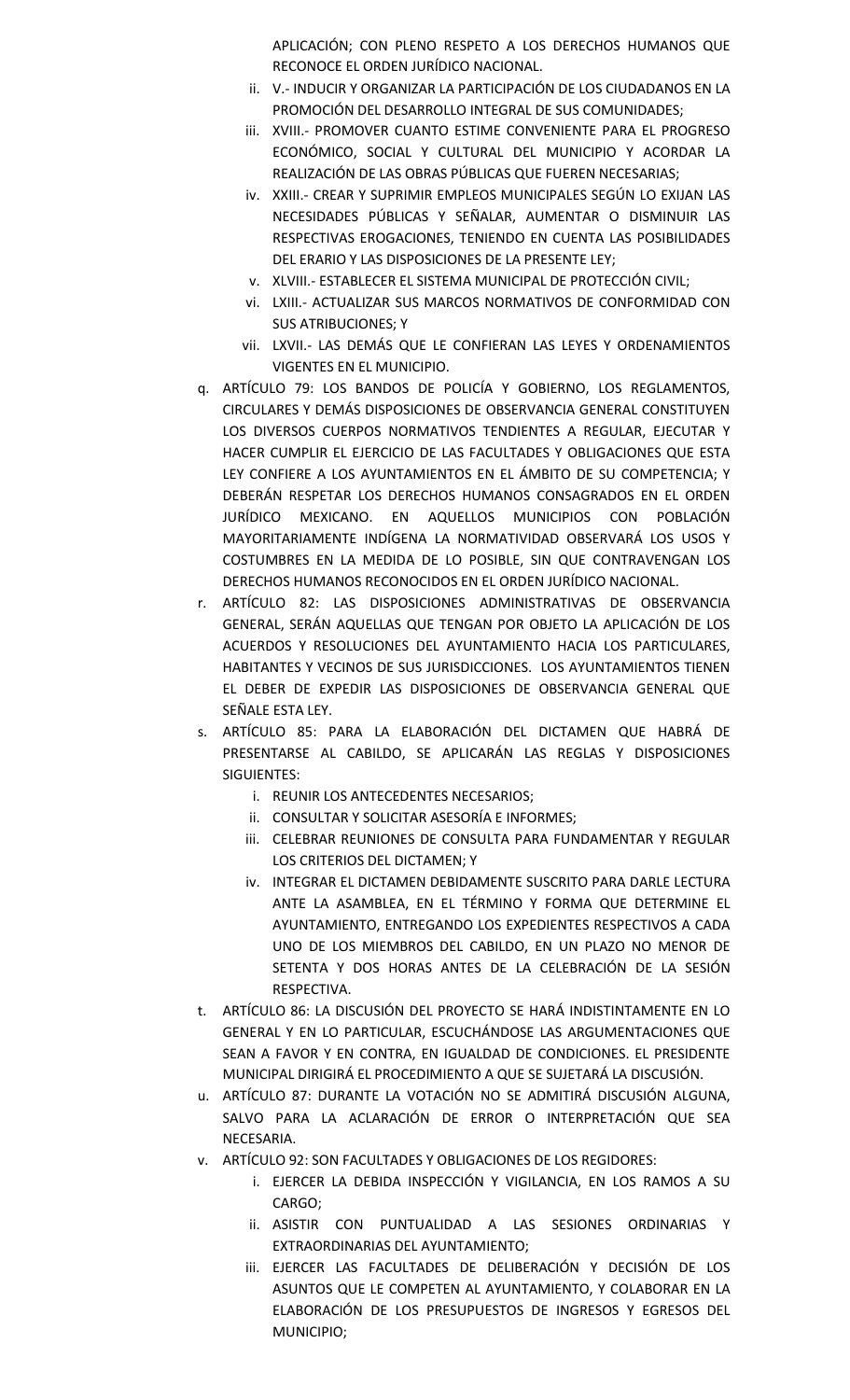- iv. FORMAR PARTE DE LAS COMISIONES, PARA LAS QUE FUEREN DESIGNADOS POR EL AYUNTAMIENTO
- v. DICTAMINAR E INFORMAR SOBRE LOS ASUNTOS QUE LES ENCOMIENDE EL AYUNTAMIENTO;
- vi. SOLICITAR LOS INFORMES NECESARIOS PARA EL BUEN DESARROLLO DE SUS FUNCIONES, A LOS DIVERSOS TITULARES DE LA ADMINISTRACIÓN PÚBLICA MUNICIPAL, QUIENES ESTÁN OBLIGADOS A PROPORCIONAR TODOS LOS DATOS E INFORMES QUE SE LES PIDIEREN EN UN TÉRMINO NO MAYOR DE VEINTE DÍAS HÁBILES;
- vii. FORMULAR AL AYUNTAMIENTO LAS PROPUESTAS DE ORDENAMIENTOS EN ASUNTOS MUNICIPALES, Y PROMOVER TODO LO QUE CREAN CONVENIENTE AL BUEN SERVICIO PÚBLICO;
- viii. CONCURRIR A LOS ACTOS OFICIALES PARA LOS CUALES SE LES CITE; Y
- ix. LAS QUE LE DETERMINE EL CABILDO Y LAS QUE LE OTORGUEN OTRAS DISPOSICIONES APLICABLES.
- w. ARTÍCULO 93: LOS REGIDORES NO PODRÁN SER RECONVENIDOS POR LAS OPINIONES QUE MANIFIESTEN EN EL DESEMPEÑO DE SU CARGO, DISFRUTARÁN DE LAS RETRIBUCIONES QUE ACUERDE EL AYUNTAMIENTO Y CONTARÁN CON LOS APOYOS QUE LES CORRESPONDA PARA REALIZAR LAS GESTORÍAS DE AUXILIO A LOS HABITANTES DEL MUNICIPIO. ESTÁN IMPEDIDOS PARA REALIZAR GESTIONES ADMINISTRATIVAS ANTE AUTORIDADES FEDERALES, ESTATALES O MUNICIPALES, RESPECTO DE ASUNTOS QUE AFECTEN LOS INTERESES DEL AYUNTAMIENTO DE QUE FORMAN PARTE SIN LA PREVIA AUTORIZACIÓN DEL CABILDO O PRESIDENTE MUNICIPAL CORRESPONDIENTE.
- x. ARTÍCULO 94: EL AYUNTAMIENTO, PARA FACILITAR EL DESPACHO DE LOS ASUNTOS QUE LE COMPETEN, NOMBRARÁ COMISIONES PERMANENTES O TRANSITORIAS, QUE LOS EXAMINEN E INSTRUYAN HASTA PONERLOS EN ESTADO DE RESOLUCIÓN. ESTAS COMISIONES SESIONARÁN DE FORMA MENSUAL, SIENDO CONVOCADAS POR EL REGIDOR QUE PRESIDA LA MISMA, CONFORME AL REGLAMENTO RESPECTIVO. LOS REGIDORES DEBERÁN ASISTIR CON PUNTUALIDAD A LAS SESIONES DE LAS COMISIONES QUE EL HONORABLE AYUNTAMIENTO LES HA ENCOMENDADO.
- y. ARTÍCULO 96 FRACCIÓN VII: LAS COMISIONES PERMANENTES SERÁN LAS SIGUIENTES: …
	- i. VII.- DE GRUPOS VULNERABLES, JUVENTUD Y EQUIDAD ENTRE GÉNEROS;

# IV. QUE DE LA LEY PARA PERSONAS CON DISCAPACIDAD SE DESPRENDE:

- a. ARTÍCULO 8 CORRESPONDE A LOS AYUNTAMIENTOS LAS ATRIBUCIONES SIGUIENTES:
	- i. SUSCRIBIR CONVENIOS Y ACUERDOS PARA EL CUMPLIMIENTO DEL OBJETO DE ESTA LEY;
	- ii. EMITIR Y REVISAR LOS REGLAMENTOS Y DISPOSICIONES ADMINISTRATIVAS DE OBSERVANCIA GENERAL,QUE POSIBILITEN LA PLENA INCLUSIÓN E INTEGRACIÓN DE LAS PERSONAS CON DISCAPACIDAD A LA VIDA EN COMUNIDAD, DE CONFORMIDAD A LO ESTABLECIDO EN LA PRESENTE LEY;
	- iii. CONTEMPLAR EN SUS PLANES Y PROGRAMAS ACCIONES EN FAVOR DE LAS PERSONAS CON DISCAPACIDAD; Y
	- iv. LAS DEMÁS QUE LES CONFIERA LA PRESENTE LEY U OTRAS DISPOSICIONES LEGALES APLICABLES.
- b. ARTÍCULO 9 SERÁ MATERIA DE COORDINACIÓN ENTRE EL ESTADO Y LOS MUNICIPIOS:
	- i. EL PLENO RESPETO Y EJERCICIO DE LOS DERECHOS HUMANOS;
	- ii. LA IGUALDAD DE OPORTUNIDADES Y LA EQUIDAD EN EL ACCESO A LOS SERVICIOS DE SALUD, EDUCACIÓN, EMPLEO, CAPACITACIÓN Y READAPTACIÓN LABORAL, CULTURA, RECREACIÓN Y DEPORTE A LAS PERSONAS CON DISCAPACIDAD;
	- iii. LA GESTIÓN PARA QUE EL TRANSPORTE E INFRAESTRUCTURA URBANA PERMITA LA MOVILIDAD, LIBRE TRÁNSITO, USO Y ACCESO DE LAS PERSONAS CON DISCAPACIDAD, POR SÍ O CON AYUDA DE CUALQUIER FORMA DE ASISTENCIA HUMANA, ANIMAL O CUALQUIER OTRO MEDIO TÉCNICO O ELECTRÓNICO QUE LA CIENCIA APORTE, CON SEGURIDAD A LOS ESPACIOS PÚBLICOS Y PRIVADOS.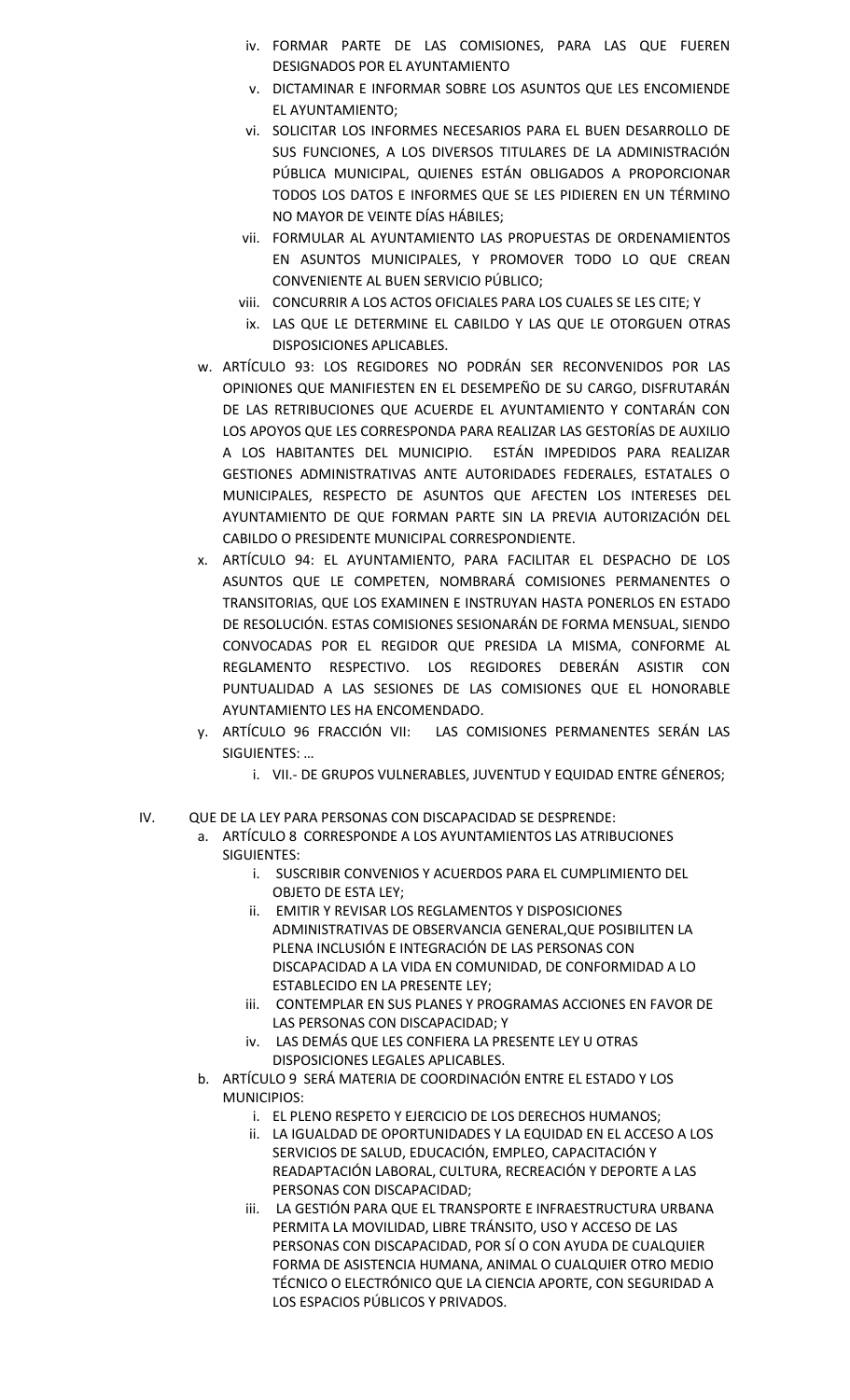POR LO ANTERIORMENTE EXPUESTO Y FUNDADO, SE SOLICITA A ESTE HONORABLE CABILDO QUE POR SU CONDUCTO SE APRUEBEN LOS POSTERIORES PETITORIOS, CON BASE EN LOS SIGUIENTES:

#### **ANTECEDENTES**

- I. QUE MEDIANTE ESCRITO DIRIGIDO AL C. VICTOR MANUEL RODRIGUEZ LEZAMA SE HACE LA ATENTA SOLICITUD:
	- a. SOLICITAR Y VERIFICAR QUE LOS ESTABLECIMIENTOS COMERCIALES DEL PRIMER CUADRO DE LA CIUDAD CUENTEN CON RAMPAS DE ACCESO PARA PERSONAS CON DISCAPACIDAD Y TENGAN QUE INGRESAR A LOS MISMOS CON SILLA DE RUEDAS.
	- b. EMITIR UN EXHORTO A LOS CENTROS COMERCIALES Y TIENDAS DEPARTAMENTALES QUE CUENTEN CON ESTACIONAMIENTOS PROPIOS EN QUE SE RESERVAN CAJONES EXCLUSIVOS PARA PERSONAS CON DISCAPACIDAD, ESTOS SEAN RESPETADOS EN EXTRICTO RIGOR.
	- c. LA COLOCACIÓN DE CAJONES DE ESTACIONAMIENTO EXCLUSIVOS PARA PERSONAS CON DISCAPACIDAD, MISMOS QUE SUGIEREN SEAN COLOCADOS EN ZONAS ESTRATEGICAS DENTRO DE: EL PRIMER CUADRO DE LA CIUDAD; EL MERCADO DE LA PURISIMA; Y EN LA CALLE 18 PONIENTE EN DONDE SE ENCUENTRA UBICADA LA CLÍNICA DEL SEGURO SOCIAL. AGREGANDO A DICHO ESCRITO PETITORIO CROQUIS DE UBICACIÓN Y COLOCACIÓN DE DICHOS ESPACIOS.
	- d. FINALMENTE SOLICITAN QUE LAS PERSONAS QUE UTILICEN ESPACIOS PARA DISCAPACITADOS SIN ESTARLO, SEAN SANCIONADOS CON RIGOR, CONFORME EL REGLAMENTO DE TRÁNSITO ESTABLEZCA.

EN VIRTUD DE LO ANTERIORMENTE EXPUESTO EN LOS CONSIDERANDOS Y ANTECEDENTES Y CON LAS YA MENCIONADAS FACULTADES Y ATRIBUCIONES QUE LA LEY OTORGA A ESTE CUERPO COLEGIADO, ES PROCEDENTE HACER EL SIGUIENTE ANÁLISIS

### **D I C T A M E N**

**UNICO**.- LOS INTEGRANTES DE ESTA COMISIÓN, SOMETEN LA PRESENTE SOLICITUD A SU APROBACIÓN Y PIDEN QUE SEA APOYADA DE MANERA FAVORABLE YA QUE NO CONTRAVIENE A NINGUNA DISPOSICIÓN LEGAL Y ES EN BENEFICIO DE LOS CIUDADANOS CON DISCAPACIDAD BUSCANDO SER UN GOBIERNO SOCIALMENTE RESPONSABLE E INCLUYENTE.- **ATENTAMENTE.- COMISION DE GRUPOS VULNERABLES JUVENTUD Y EQUIDAD ENTRE GENEROS.-** TEHUACAN, PUE A 1 DE JULIO DE 2014.- VICTOR MANUEL RODRIGUEZ LEZAMA.- **PRESIDENTE DE LA COMISION.-** BERNARDO POZOS GUTIERREZ.- **REGIDOR DE CULTURA.-** GLADYS GUADALUPE MARTINEZ GONZALEZ.- **REGIDORA DE EDUCACION.-** CLAUDIA OROZCO LOPEZ.- **REGIDORA DE ECOLOGIA Y MEDIO AMBIENTE.-** PALOMA NOVELO ALDAZ.- **REGIDORA DE NOMENCLATURA.- FIRMAS ILEGIBLES".**

LA REGIDORA MARTHA GARCÍA DE LA CADENA ROMERO, SE SUMA A LO SOLICITADO POR EL REGIDOR VICTOR MANUEL RODRÍGUEZ Y PIDE SE CHEQUEN QUE ÁREAS SON PARA ESTACIONAMIENTO, PORQUE ES PENOSO OCUPAR UN LUGAR QUE NO NOS CORRESPONDE Y SE TIENE QUE SER MUY EXIGENTE EN ESE SENTIDO.

EL REGIDOR AMBROSIO LINARES AMAYO, PROPONE PROMOVER QUE LOS VEHICULOS DONDE VIAJAN LAS PERSONAS DISCAPACITADAS, TRAIGAN CALCAMONIAS PARA QUE SE IDENTIFIQUEN COMO PERSONAS DISCAPACITADAS.

EL REGIDOR VÍCTOR MANUEL RODRÍGUEZ LEZAMA, MANIFIESTA QUE YA SE ESTA TRABAJANDO EN ESO, QUE INCLUSO TAMBIÉN EN LAS LICENCIAS SE VERIFIQUE QUE SON PERSONAS DISCAPACITADAS.

SEÑORA PRESIDENTA MUNICIPAL, REGIDORES Y SINDICO MUNICIPAL, EN VOTACIÓN SE LES CONSULTA SI SE APRUEBA LA PROPUESTA PRESENTADA EN CUESTIÓN, LOS QUE ESTÉN POR LA AFIRMATIVA SÍRVANSE MANIFESTARLO LEVANTANDO LA MANO.

HABIÉNDOSE ANALIZADO AMPLIAMENTE EL CONTENIDO DEL DICTAMEN DE REFERENCIA, POR UNANIMIDAD DE VOTOS A FAVOR, POR PARTE DE LOS INTEGRANTES DEL HONORABLE CABILDO, SE DETERMINA EL SIGUIENTE: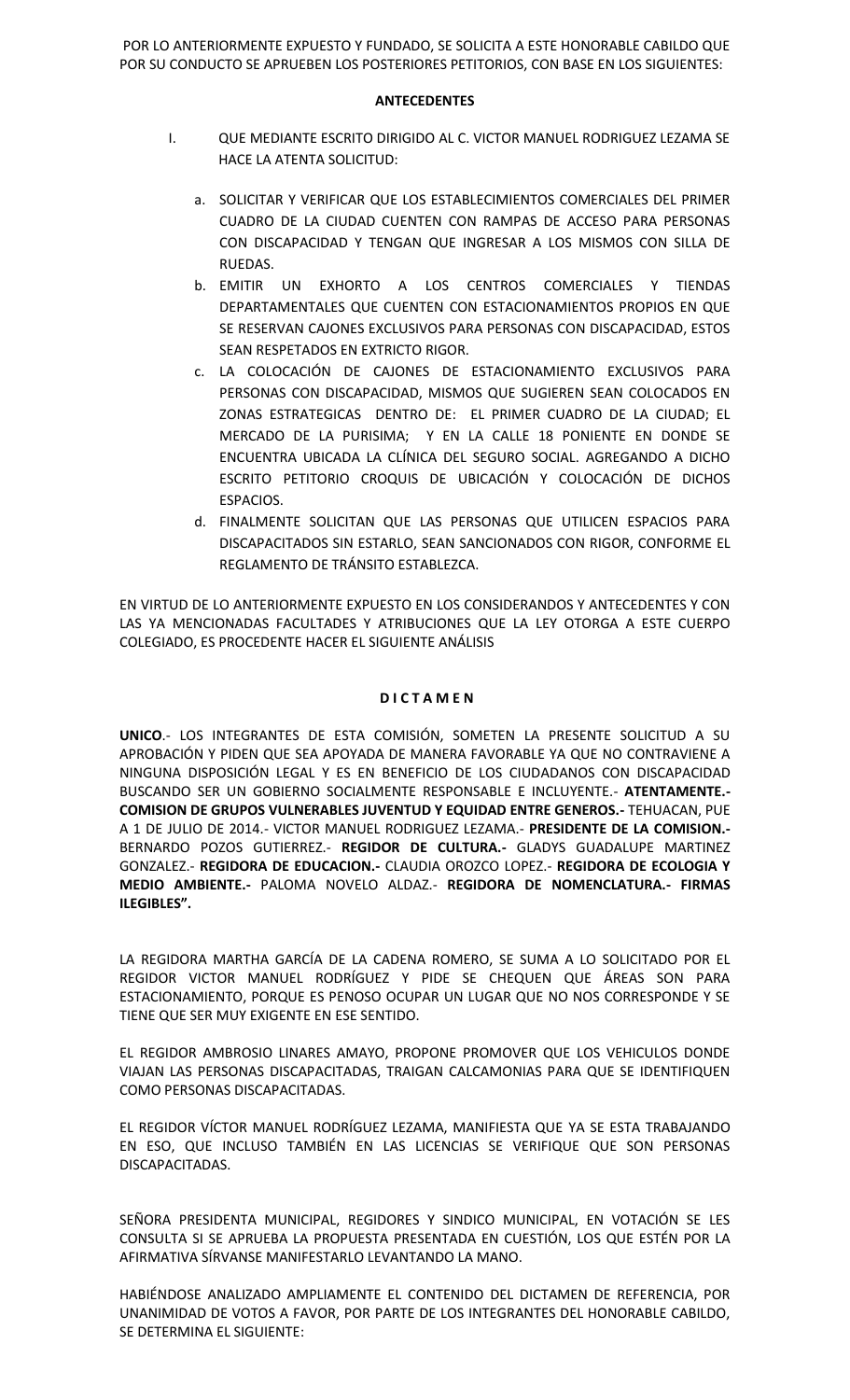**PRIMERO.-** SE APRUEBA Y ORDENA A LA DIRECCIÓN DE LA MICRO, PEQUEÑA Y MEDIANA EMPRESA, PARA QUE SOLICITE Y VERIFIQUE QUE LOS ESTABLECIMIENTOS COMERCIALES DEL PRIMER CUADRO DE LA CIUDAD, CUENTEN CON RAMPAS DE ACCESO PARA PERSONAS CON DISCAPACIDAD Y PUEDAN INGRESAR A LOS MISMOS CON SILLA DE RUEDAS.

**SEGUNDO.-** SE APRUEBA QUE CON APOYO DE LA DIRECCIÓN DE LA MICRO, PEQUEÑA Y MEDIANA EMPRESA, SE EMITA UN EXHORTO A LOS CENTROS COMERCIALES Y TIENDAS DEPARTAMENTALES QUE CUENTEN CON ESTACIONAMIENTOS PROPIOS, PARA QUE SE RESERVEN CAJONES EXCLUSIVOS PARA PERSONAS CON DISCAPACIDAD, Y ESTOS SEAN RESPETADOS EN EXTRICTO RIGOR.

**TERCERO.-** SE APRUEBA QUE LA DIRECCIÓN DE TRÁNSITO MUNICIPAL, REALICE EL ESTUDIO CORRESPONDIENTE Y SE DESTINEN ESPACIOS CON SEÑALAMIENTO PARA CAJONES DE ESTACIONAMIENTO EXCLUSIVOS PARA PERSONAS CON DISCAPACIDAD, MISMOS QUE DEBERÁN SER COLOCADOS EN ZONAS ESTRATEGICAS DENTRO DE: EL PRIMER CUADRO DE LA CIUDAD; EL MERCADO DE LA PURISIMA; Y EN LA CALLE 18 PONIENTE EN DONDE SE ENCUENTRA UBICADA LA CLÍNICA DEL SEGURO SOCIAL. SE ANEXA CROQUIS DE UBICACIÓN PARA DICHOS ESPACIOS.

**CUARTO.-** SE APRUEBA QUE LAS PERSONAS QUE UTILICEN ESPACIOS PARA DISCAPACITADOS SIN ESTARLO, SEAN SANCIONADOS CONFORME A LO QUE ESTABLECE EL REGLAMENTO DE TRÁNSITO.

LO ANTERIOR CON FUNDAMENTO EN LOS DISPOSITIVOS LEGALES INVOCADOS EN EL DICTAMEN DE REFERENCIA.

**ASUNTOS GENERALES.- REGIDURÍA DE GRUPOS VULNERABLES, JUVENTUD Y EQUIDAD ENTRE GÉNEROS.- DICTAMEN PARA OTORGAR APOYO PARA LOS JOVENES DE LOS TALLERES DAID.**

SEÑOR REGIDOR TIENE USTED EL USO DE LA PALABRA.

EL C. VÍCTOR MANUEL RODRÍGUEZ LEZAMA, PROCEDE A DAR LECTURA AL DICTAMEN CORRESPONDIENTE, MISMO QUE A LA LETRA DICE:

#### **"…HONORABLE AYUNTAMIENTO DE TEHUACAN, PUEBLA.**

**LOS QUE SUSCRIBEN INTEGRANTES DE LA COMISION PERMANENTE DE GRUPOS VULNERABLES, JUVENTUD Y EQUIDAD ENTRE GÉNERO,** EN TÉRMINOS DE LO QUE ESTABLECEN LOS ARTÍCULOS115 FRACCIONES I, II, IV Y V DE LA CONSTITUCIÓN POLÍTICA DE LOS ESTADOS UNIDOS MEXICANOS, SIENDO APLICABLE PARA ESTA SITUACIÓN LOS ARTÍCULOS 8VO. DEL MISMO ORDENAMIENTO LEGAL ANTES CITADO; 2, 103, 103 FRACCION IV, 105 FRACCIÓN III INICSO D Y 108 DE LA CONSTITUCION POLITICA DEL ESTADO LIBRE Y SOBERANO DE PUEBLA; 1, 2, 3, 37 FRACCIONES II, V Y VI, 38, 70, 72, 73, 74, 75, 76, 77, 78 FRACCIONES I, IV, V XVIII, XXIII, 79, 82, 85, 86, 87, 92, 93, 94 Y 96 FRACCIÓN VII DE LA LEY ORGÁNICA MUNICIPAL; 11° DE LA LEY DE LOS TRABAJADORES AL SERVICIO DEL ESTADO Y DE APLICACIÓN SUPLETORIA A LA MISMA EL ARTÍCULO 50, 51 Y 52 DE LA LEY FEDERAL DEL TRABAJO; 8VO., 9NO. FRACCIÓN III LEY PARA PERSONAS CON DISCAPACIDAD PARA EL ESTADO DE PUEBLA Y DEMÁS RELATIVOS Y APLICABLES DEL MISMO ORDENAMIENTO LEGAL ANTES CITADO; **PRESENTO ANÁLISIS, DISCUSIÓN Y EN SU CASO APROBACIÓN DEL PETITORIO QUE CONTIENE LA SOLICITUD DE FECHA 20 DE JUNIO DE 2014**

#### **C O N S I D E R A N D O**

I. QUE LA CONSTITUCIÓN POLÍTICA DE LOS ESTADOS UNIDOS MEXICANOS ESTABLECE EN LOS SIGUIENTES NUMERALES LEGALES EL FUNDAMENTO: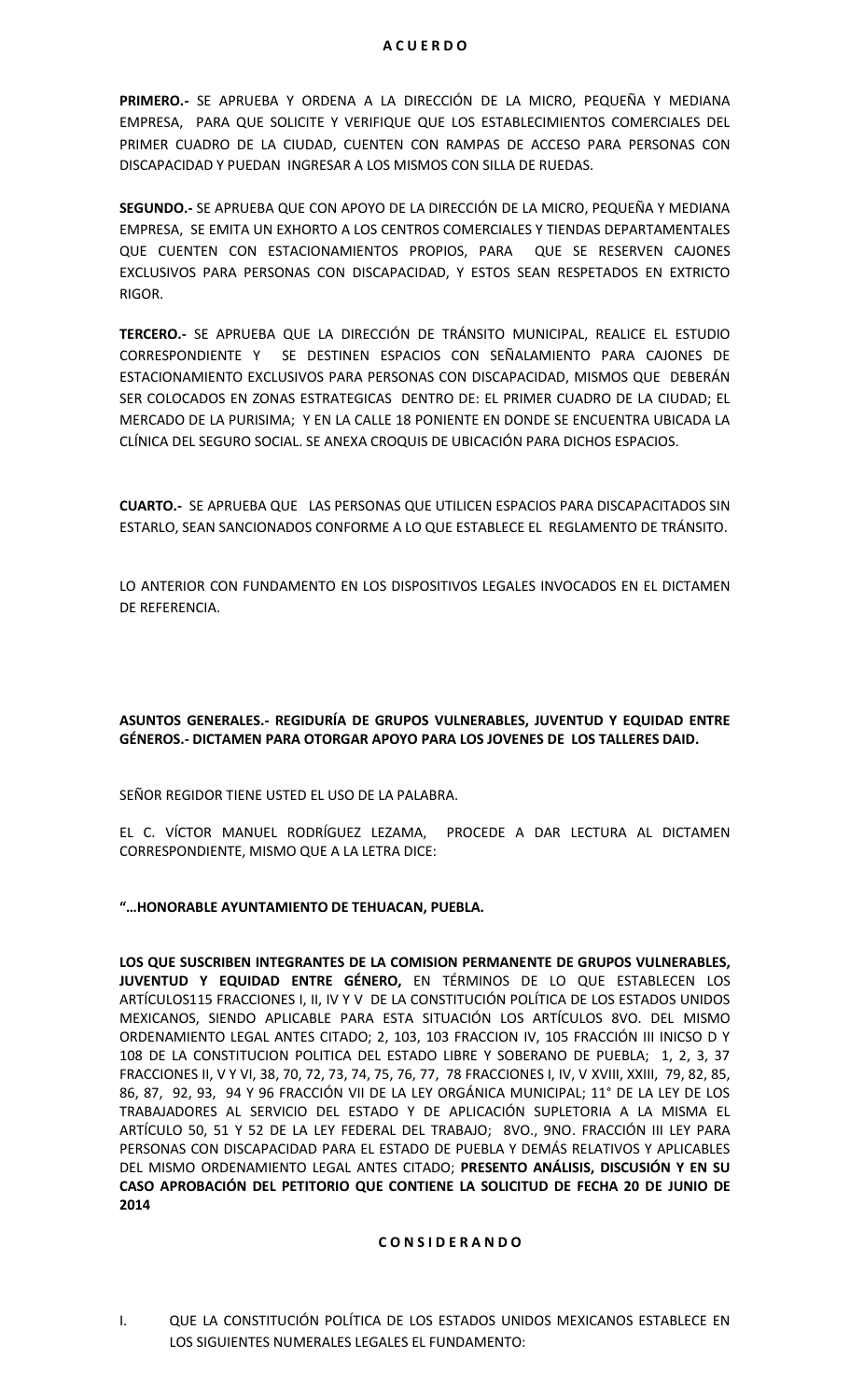- a. ARTÍCULO 115 FRACCION I PARRAFO PRIMERO Y CUARTO, FRACCIÓN II PARRAFOS PRIMERO, SEGUNDO Y TERCERO INCISO A), FRACCIÓN IV PARRAFO PRIMERO E INCISO C) PARRAFO QUINTO, DE LA CONSTITUCIÓN POLÍTICA DE LOS ESTADOS UNIDOS MEXICANOS, MISMO QUE A LA LETRA DICE: **FRACCIÓN I PARRAFO PRIMERO** "CADA MUNICIPIO SERÁ GOBERNADO POR UN AYUNTAMIENTO DE ELECCIÓN POPULAR DIRECTA, INTEGRADO POR UN PRESIDENTE MUNICIPAL Y EL NÚMERO DE REGIDORES Y SÍNDICOS QUE LA LEY DETERMINE. LA COMPETENCIA QUE ESTA CONSTITUCIÓN OTORGA AL GOBIERNO MUNICIPAL SE EJERCERÁ POR EL AYUNTAMIENTO DE MANERA EXCLUSIVA Y NO HABRÁ AUTORIDAD INTERMEDIA ALGUNA ENTRE ÉSTE Y EL GOBIERNO DEL ESTADO"; **PARRAFO CUARTO** "SI ALGUNO DE LOS MIEMBROS DEJARE DE DESEMPEÑAR SU CARGO, SERÁ SUSTITUIDO POR SU SUPLENTE, O SE PROCEDERÁ SEGÚN LO DISPONGA LA LEY"; **FRACCIÓN II PARRAFO PRIMERO**: "LOS MUNICIPIOS ESTARÁN INVESTIDOS DE PERSONALIDAD JURÍDICA Y MANEJARÁN SU PATRIMONIO CONFORME A LA LEY"; **PARRAFO SEGUNDO** "LOS AYUNTAMIENTOS TENDRÁN FACULTADES PARA APROBAR, DE ACUERDO CON LAS LEYES EN MATERIA MUNICIPAL QUE DEBERÁN EXPEDIR LAS LEGISLATURAS DE LOS ESTADOS, LOS BANDOS DE POLICÍA Y GOBIERNO, LOS REGLAMENTOS, CIRCULARES Y DISPOSICIONES ADMINISTRATIVAS DE OBSERVANCIA GENERAL DENTRO DE SUS RESPECTIVAS JURISDICCIONES, QUE ORGANICEN LA ADMINISTRACIÓN PÚBLICA MUNICIPAL, REGULEN LAS MATERIAS, PROCEDIMIENTOS, FUNCIONES Y SERVICIOS PÚBLICOS DE SU COMPETENCIA Y ASEGUREN LA PARTICIPACIÓN CIUDADANA Y VECINAL"; **PARRAFO TERCERO INCISO A)** "LAS BASES GENERALES DE LA ADMINISTRACIÓN PÚBLICA MUNICIPAL Y DEL PROCEDIMIENTO ADMINISTRATIVO, INCLUYENDO LOS MEDIOS DE IMPUGNACIÓN Y LOS ÓRGANOS PARA DIRIMIR LAS CONTROVERSIAS ENTRE DICHA ADMINISTRACIÓN Y LOS PARTICULARES, CON SUJECIÓN A LOS PRINCIPIOS DE IGUALDAD, PUBLICIDAD, AUDIENCIA Y LEGALIDAD" **FRACCIÓN IV** "LOS MUNICIPIOS ADMINISTRARAN LIBREMENTE SU HACIENDA, LA CUAL SE FORMARÁ DE LOS RENDIMIENTOS DE LOS BIENES QUE LES PERTENEZCAN, ASÍ COMO DE LAS CONTRIBUCIONES Y OTROS INGRESOS QUE LAS LEGISLATURAS ESTABLEZCAN A SU FAVOR, Y EN TODO CASO", **INCISO C) PARRAFO QUINTO** "LOS RECURSOS QUE INTEGRAN LA HACIENDA MUNICIPAL SERÁN EJERCIDOS EN FORMA DIRECTA POR LOS AYUNTAMIENTOS, O BIEN, POR QUIEN ELLOS AUTORICEN, CONFORME A LA LEY".
- b. ARTÍCULO 8. LOS FUNCIONARIOS Y EMPLEADOS PÚBLICOS RESPETARÁN EL EJERCICIO DEL DERECHO DE PETICIÓN, SIEMPRE QUE ÉSTA SE FORMULE POR ESCRITO, DE MANERA PACÍFICA Y RESPETUOSA; PERO EN MATERIA POLÍTICA SÓLO PODRÁN HACER USO DE ESE DERECHO LOS CIUDADANOS DE LA REPÚBLICA. A TODA PETICIÓN DEBERÁ RECAER UN ACUERDO ESCRITO DE LA AUTORIDAD A QUIEN SE HAYA DIRIGIDO, LA CUAL TIENE OBLIGACIÓN DE HACERLO CONOCER EN BREVE TÉRMINO AL PETICIONARIO.
- c. ARTÍCULO 1 PÁRRAFO QUINTO.- …QUEDA PROHIBIDA TODA DISCRIMINACIÓN MOTIVADA POR ORIGEN ÉTNICO O NACIONAL, EL GÉNERO, LA EDAD, LAS DISCAPACIDADES, LA CONDICIÓN SOCIAL, LAS CONDICIONES DE SALUD, LA RELIGIÓN, LAS OPINIONES, LAS PREFERENCIAS SEXUALES, EL ESTADO CIVIL O CUALQUIER OTRA QUE ATENTE CONTRA LA DIGNIDAD HUMANA Y TENGA POR OBJETO ANULAR O MENOSCABAR LOS DERECHOS Y LIBERTADES DE LAS PERSONAS.
- II. QUE LA CONSTITUCIÓN POLÍTICA DEL ESTADO LIBRE Y SOBERANO DE PUEBLA ESTABLECE EN LOS SIGUIENTES NUMERALES LEGALES EL FUNDAMENTO:
	- a. EL ARTÍCULO 2°: EL ESTADO ADOPTA PARA SU RÉGIMEN INTERIOR LA FORMA DE GOBIERNO REPUBLICANO, REPRESENTATIVO Y POPULAR, TENIENDO COMO BASE DE SU ORGANIZACIÓN POLÍTICA Y ADMINISTRATIVA EL MUNICIPIO LIBRE,
	- b. ARTÍCULO 102: EL MUNICIPIO LIBRE CONSTITUYE LA BASE DE LA DIVISIÓN TERRITORIAL Y DE LA ORGANIZACIÓN POLÍTICA Y ADMINISTRATIVA DEL ESTADO; CADA MUNICIPIO SERÁ GOBERNADO POR UN AYUNTAMIENTO DE ELECCIÓN POPULAR DIRECTA, INTEGRADO POR UN PRESIDENTE MUNICIPAL Y EL NÚMERO DE REGIDORES Y SÍNDICOS QUE LA LEY DETERMINE. LAS ATRIBUCIONES QUE ESTA CONSTITUCIÓN OTORGA AL GOBIERNO MUNICIPAL, SE EJERCERÁN POR EL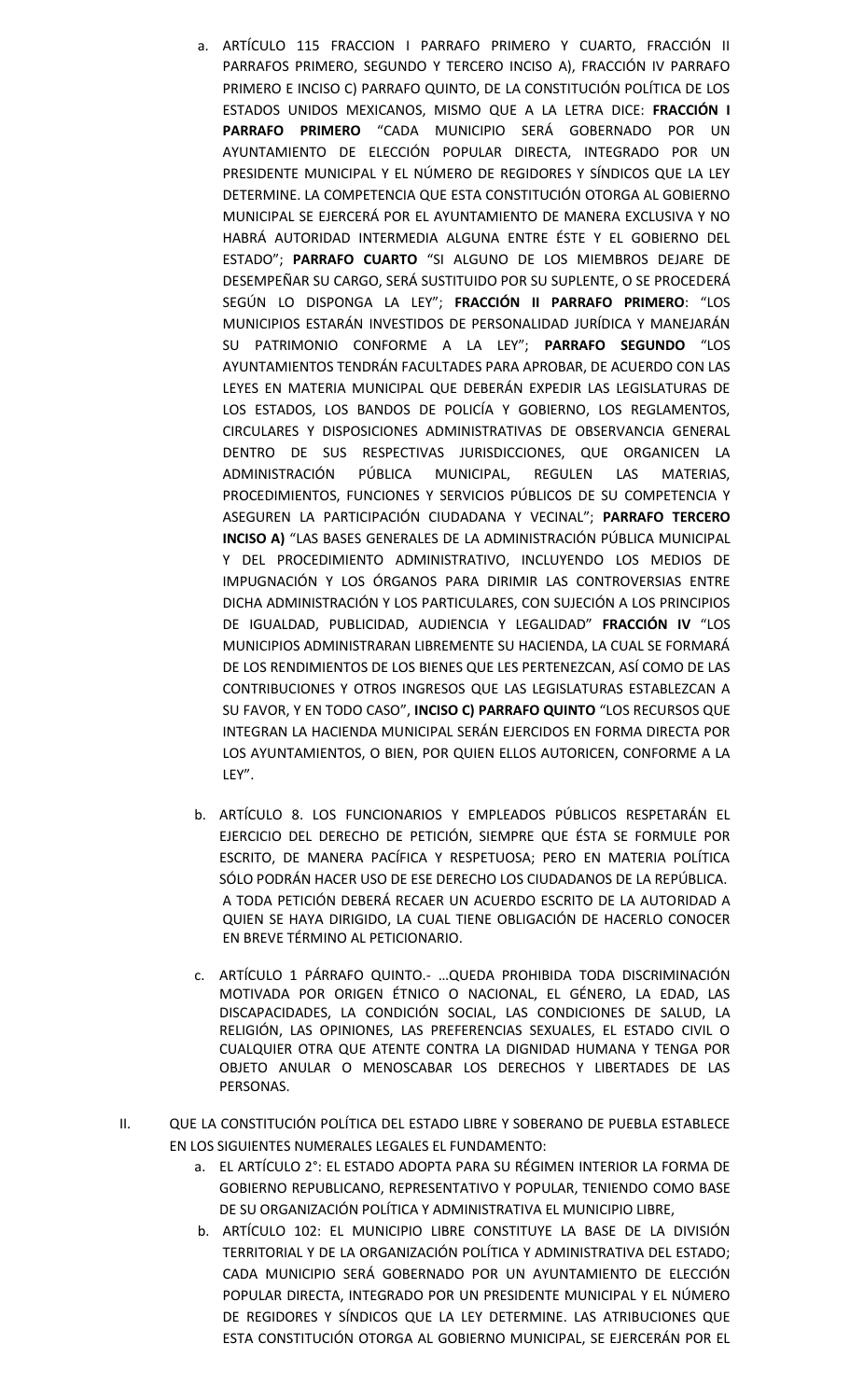AYUNTAMIENTO DE MANERA EXCLUSIVA Y NO HABRÁ AUTORIDAD INTERMEDIA ALGUNA, ENTRE ÉSTE Y EL GOBIERNO DEL ESTADO.

- c. ARTÍCULO 103 FRACCIÓN IV: LOS MUNICIPIOS TIENEN PERSONALIDAD JURÍDICA, PATRIMONIO PROPIO QUE LOS AYUNTAMIENTOS MANEJARÁN CONFORME A LA LEY, Y ADMINISTRARÁN LIBREMENTE SU HACIENDA, LA CUAL SE FORMARÁ DE LOS RENDIMIENTOS DE LOS BIENES QUE LES PERTENEZCAN, ASÍ COMO DE LAS CONTRIBUCIONES Y OTROS INGRESOS QUE LA LEGISLATURA DEL ESTADO ESTABLEZCA A FAVOR DE AQUÉLLOS Y QUE, ENTRE OTROS, SERÁN: …IV: LOS RECURSOS QUE INTEGRAN LA HACIENDA MUNICIPAL SERÁN EJERCIDOS EN FORMA DIRECTA POR LOS AYUNTAMIENTOS, O BIEN, POR QUIENES ELLOS AUTORICEN, CONFORME A LA LEY.
- d. ARTÍCULO 105 FRACCIÓN III INCISO D: LA ADMINISTRACIÓN PÚBLICA MUNICIPAL SERÁ CENTRALIZADA Y DESCENTRALIZADA, CON SUJECIÓN A LAS SIGUIENTES DISPOSICIONES:… LOS AYUNTAMIENTOS TENDRÁN FACULTADES PARA EXPEDIR DE ACUERDO CON LAS LEYES EN MATERIA MUNICIPAL QUE EMITA EL CONGRESO DEL ESTADO, LOS BANDOS DE POLICÍA Y GOBIERNO, LOS REGLAMENTOS, CIRCULARES Y DISPOSICIONES ADMINISTRATIVAS DE OBSERVANCIA GENERAL DENTRO DE SUS RESPECTIVAS JURISDICCIONES, QUE ORGANICEN LA ADMINISTRACIÓN PÚBLICA MUNICIPAL, REGULEN LAS MATERIAS, PROCEDIMIENTOS, FUNCIONES Y SERVICIOS PÚBLICOS DE SU COMPETENCIA Y ASEGUREN LA PARTICIPACIÓN CIUDADANA Y VECINAL….EL PROCEDIMIENTO Y CONDICIONES PARA QUE EL GOBIERNO DEL ESTADO ASUMA UNA FUNCIÓN O SERVICIO MUNICIPAL CUANDO, AL NO EXISTIR EL CONVENIO CORRESPONDIENTE, EL CONGRESO DEL ESTADO CONSIDERE QUE EL MUNICIPIO DE QUE SE TRATE ESTÉ IMPOSIBILITADO PARA EJERCERLOS O PRESTARLOS; EN ESTE CASO, SERÁ NECESARIA SOLICITUD PREVIA DEL AYUNTAMIENTO RESPECTIVO, APROBADA POR CUANDO MENOS LAS DOS TERCERAS PARTES DE SUS INTEGRANTES…
- e. ARTÍCULO 108: LOS RECURSOS ECONÓMICOS DE QUE DISPONGAN EL ESTADO, LOS MUNICIPIOS Y SUS ENTIDADES, ASÍ COMO LOS ORGANISMOS AUTÓNOMOS, SE ADMINISTRARÁN CON EFICIENCIA, EFICACIA Y HONRADEZ, PARA SATISFACER LOS OBJETIVOS A QUE ESTÉN DESTINADOS. LAS ADQUISICIONES, ARRENDAMIENTOS Y ENAJENACIONES DE TODO TIPO DE BIENES, LA PRESTACIÓN DE SERVICIOS DE CUALQUIER NATURALEZA Y LA CONTRATACIÓN DE OBRA QUE REALICEN, SE ADJUDICARÁN O LLEVARÁN A CABO, POR REGLA GENERAL, A TRAVÉS DE LICITACIONES PÚBLICAS MEDIANTE CONVOCATORIA ABIERTA, PARA QUE LIBREMENTE SE PRESENTEN PROPOSICIONES SOLVENTES EN PLIEGO O SOBRE CERRADO, QUE SERÁ ABIERTO PÚBLICAMENTE, CON EL FIN DE PROCURAR IMPARCIALIDAD A LOS LICITANTES Y ASEGURAR AL ESTADO Y A LOS MUNICIPIOS LAS MEJORES CONDICIONES DISPONIBLES EN CUANTO A OFERTA, PRECIO, CALIDAD, FINANCIAMIENTO, OPORTUNIDAD Y DEMÁS CIRCUNSTANCIAS PERTINENTES. LAS LEYES LIMITARÁN LOS SUPUESTOS DE EXCEPCIÓN A LAS LICITACIONES PÚBLICAS, ESTABLECERÁN LAS BASES, PROCEDIMIENTOS, REGLAS, REQUISITOS Y DEMÁS ELEMENTOS IDÓNEOS PARA ACREDITAR LA ECONOMÍA, EFICACIA, EFICIENCIA, IMPARCIALIDAD Y HONRADEZ QUE ASEGUREN LAS MEJORES CONDICIONES PARA EL ESTADO Y LOS MUNICIPIOS, Y DETERMINARÁN LA RESPONSABILIDAD DE LOS SERVIDORES PÚBLICOS QUE INTERVENGAN EN CUALQUIER ACTO DE ADJUDICACIÓN Y CONTRATACIÓN.
- III. QUE DE LA LEY ORGÁNICA MUNICIPAL ESTABLECE EN LOS SIGUIENTES ARTÍCULOS EL FUNDAMENTO Y SUSTENTO JURÍDICO MISMO QUE A LA LETRA DICE.
	- a. ARTÍCULO 1°: LA PRESENTE LEY ES DE ORDEN PÚBLICO Y DE OBSERVANCIA GENERAL EN LOS MUNICIPIOS QUE CONFORMAN EL ESTADO LIBRE Y SOBERANO DE PUEBLA, Y TIENE POR OBJETO REGULAR LAS BASES PARA LA INTEGRACIÓN Y ORGANIZACIÓN EN EL ÁMBITO MUNICIPAL DEL TERRITORIO, LA POBLACIÓN Y EL GOBIERNO, ASÍ COMO DOTAR DE LINEAMIENTOS BÁSICOS A LA ADMINISTRACIÓN PÚBLICA MUNICIPAL, DESARROLLANDO LAS DISPOSICIONES CONTENIDAS EN LA CONSTITUCIÓN POLÍTICA DE LOS ESTADOS UNIDOS MEXICANOS Y LA DEL ESTADO.
		- b. ARTÍCULO 2°: EL MUNICIPIO LIBRE ES UNA ENTIDAD DE DERECHO PÚBLICO, BASE DE LA DIVISIÓN TERRITORIAL Y DE LA ORGANIZACIÓN POLÍTICA Y ADMINISTRATIVA DEL ESTADO DE PUEBLA, INTEGRADO POR UNA COMUNIDAD ESTABLECIDA EN UN TERRITORIO, CON UN GOBIERNO DE ELECCIÓN POPULAR DIRECTA, EL CUAL TIENE COMO PROPÓSITO SATISFACER, EN EL ÁMBITO DE SU COMPETENCIA, LAS NECESIDADES COLECTIVAS DE LA POBLACIÓN QUE SE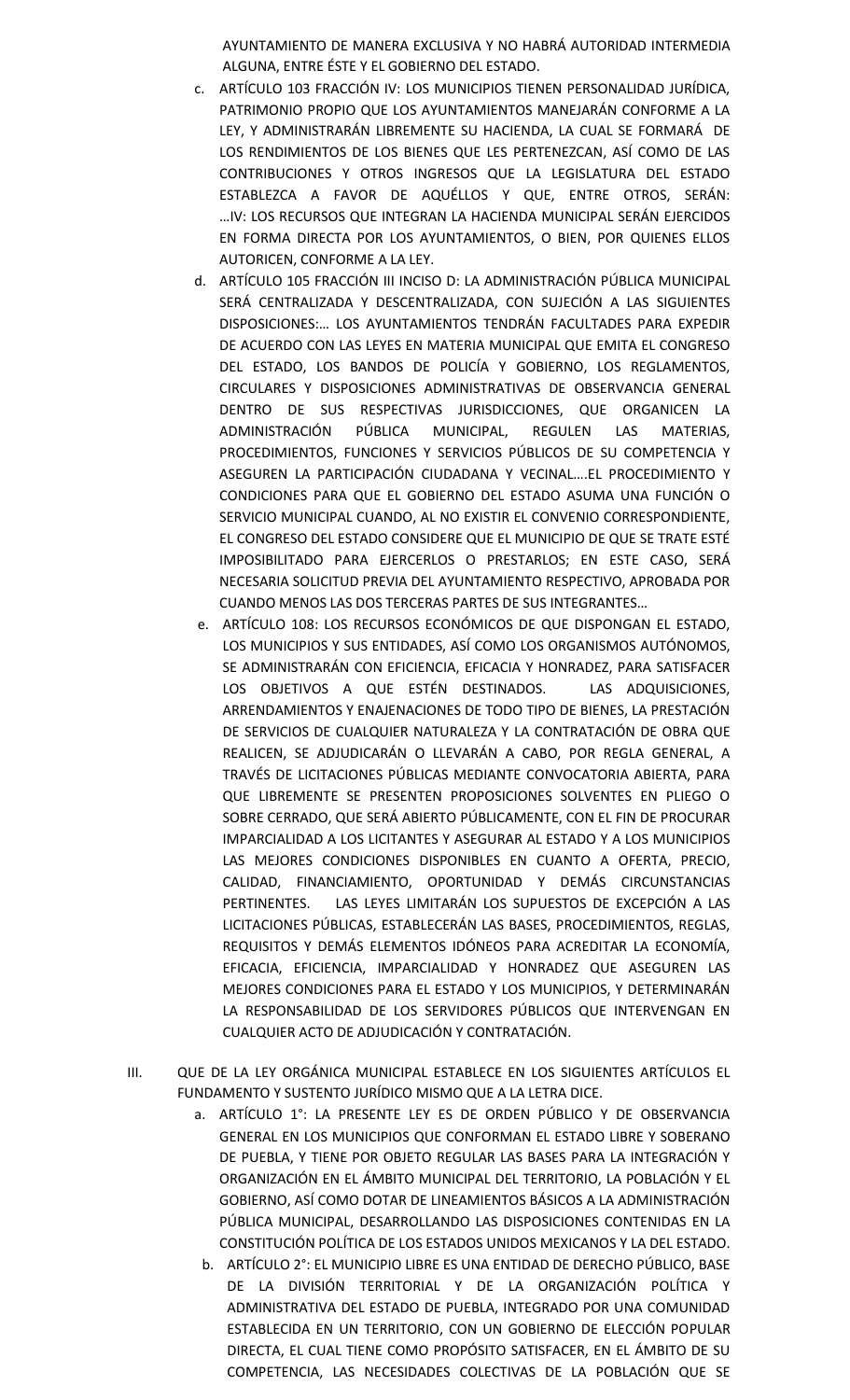ENCUENTRA ASENTADA EN SU CIRCUNSCRIPCIÓN TERRITORIAL; ASÍ COMO INDUCIR Y ORGANIZAR LA PARTICIPACIÓN DE LOS CIUDADANOS EN LA PROMOCIÓN DEL DESARROLLO INTEGRAL DE SUS COMUNIDADES.

- c. ARTÍCULO 3°: EL MUNICIPIO SE ENCUENTRA INVESTIDO DE PERSONALIDAD JURÍDICA Y DE PATRIMONIO PROPIOS, SU AYUNTAMIENTO ADMINISTRARÁ LIBREMENTE SU HACIENDA Y NO TENDRÁ SUPERIOR JERÁRQUICO. NO HABRÁ AUTORIDAD INTERMEDIA ENTRE EL MUNICIPIO Y EL GOBIERNO DEL ESTADO.
- d. ARTÍCULO 37 FRACCIÓN II: SON OBLIGACIONES DE LOS HABITANTES DEL MUNICIPIO:… II RECIBIR LA EDUCACIÓN BÁSICA EN LA FORMA PREVISTA POR LAS LEYES Y CONFORME A LOS REGLAMENTOS Y PROGRAMAS APLICABLES
- e. ARTÍCULO 37 FRACCIÓN V: REALIZAR SUS ACTIVIDADES Y USAR Y DISPONER DE SUS BIENES, EN FORMA QUE NO PERJUDIQUEN A LA COLECTIVIDAD;
- f. ARTÍCULO 37 FRACCIÓN VI: LAS DEMÁS QUE LES IMPONGAN LAS LEYES Y OTROS ORDENAMIENTOS APLICABLES.
- g. ARTÍCULO 38: LOS HABITANTES DE UN MUNICIPIO TENDRÁN DERECHO A USAR, CON LOS REQUISITOS QUE ESTABLEZCA LA LEY, LOS SERVICIOS PÚBLICOS QUE PRESTE EL AYUNTAMIENTO, Y EN SU CASO AQUELLOS PROPORCIONADOS POR EL GOBIERNO ESTATAL, Y A QUE SEAN RESPETADOS LOS DERECHOS QUE LES CORRESPONDEN COMO GOBERNADOS
- h. ARTÍCULO 70: EL AYUNTAMIENTO CELEBRARÁ POR LO MENOS UNA SESIÓN ORDINARIA MENSUALMENTE, Y LAS EXTRAORDINARIAS QUE SEAN NECESARIAS CUANDO EXISTAN MOTIVOS QUE LAS JUSTIFIQUEN.
- i. ARTÍCULO 71: EN LA PRIMERA SESIÓN DEL AYUNTAMIENTO, SE DETERMINARÁ EL DÍA Y HORA DE CADA MES EN QUE SE CELEBRARÁ LA SESIÓN ORDINARIA.
- j. ARTÍCULO 72: SI SE ACUERDA REALIZAR DURANTE CADA MES DOS O MÁS SESIONES, SE SEÑALARÁN LOS DÍAS Y HORAS EN QUE DEBAN CELEBRARSE.
- k. ARTÍCULO 73: LOS AYUNTAMIENTOS PODRÁN CELEBRAR SESIONES EXTRAORDINARIAS MEDIANTE CONVOCATORIA QUE PARA EL EFECTO HAGAN EL PRESIDENTE MUNICIPAL O LA MAYORÍA DE LOS REGIDORES, EN LA QUE SE EXPRESARÁN LOS ASUNTOS QUE LAS MOTIVEN Y SERÁN LOS ÚNICOS QUE DEBERÁN TRATARSE EN LAS MISMAS.
- l. ARTÍCULO 74: LAS SESIONES DE LOS AYUNTAMIENTOS SE CELEBRARÁN EN LAS OFICINAS MUNICIPALES O, CUANDO EL CASO LO REQUIERA, EN EL RECINTO PREVIAMENTE DECLARADO OFICIAL PARA TAL EFECTO. EL RECINTO DEL AYUNTAMIENTO ES INVIOLABLE. TODA FUERZA PÚBLICA QUE NO ESTÉ A CARGO DEL PROPIO AYUNTAMIENTO, ESTÁ IMPEDIDA DE TENER ACCESO AL MISMO, SALVO EN LOS CASOS DE EXCEPCIÓN ESTABLECIDOS EN LA CONSTITUCIÓN POLÍTICA DE LOS ESTADOS UNIDOS MEXICANOS, LA PARTICULAR DEL ESTADO, POR INSTRUCCIÓN DEL GOBERNADOR EN AQUELLOS CASOS EN QUE ÉSTE JUZGUE COMO DE FUERZA MAYOR O ALTERACIÓN GRAVE DEL ORDEN PÚBLICO, O QUE SE CUENTE CON PERMISO DEL PRESIDENTE MUNICIPAL.
- m. ARTÍCULO 75: LAS SESIONES DEL AYUNTAMIENTO SERÁN PÚBLICAS, CON EXCEPCIÓN DE AQUÉLLAS EN QUE EL ORDEN DEL DÍA INCLUYA ALGÚN ASUNTO POR CUYA ÍNDOLE SE CONSIDERE QUE DEBA TRATARSE CON RESERVA Y CONSECUENTEMENTE ESTOS ASUNTOS SERÁN TRATADOS EN SESIÓN PRIVADA. SERÁN SESIONES SOLEMNES LAS QUE DETERMINE EL REGLAMENTO RESPECTIVO. EL AYUNTAMIENTO PODRÁ CELEBRAR SESIONES DE CABILDO ABIERTO PARA REALIZAR AUDIENCIAS PÚBLICAS, FOROS DE CONSULTA, CURSOS DE CAPACITACIÓN MUNICIPAL, REUNIONES DE INSTRUCCIÓN CÍVICA O ACTOS POLÍTICOS, CUYA IMPORTANCIA COADYUVE AL DESARROLLO SOCIAL, ECONÓMICO Y CULTURAL Y FOMENTE LA PARTICIPACIÓN DE LOS HABITANTES DEL MUNICIPIO.
- n. ARTÍCULO 76: EL AYUNTAMIENTO SESIONARÁ VÁLIDAMENTE CON LA ASISTENCIA DE LA MAYORÍA DE SUS MIEMBROS Y DEL SECRETARIO DEL AYUNTAMIENTO O LA PERSONA QUE LEGALMENTE LO SUSTITUYA. LAS SESIONES SERÁN PRESIDIDAS POR EL PRESIDENTE MUNICIPAL O POR QUIEN LEGALMENTE LO SUSTITUYA.
- o. ARTÍCULO 77: LOS ACUERDOS DE LOS AYUNTAMIENTOS SE TOMARÁN POR MAYORÍA DE VOTOS DEL PRESIDENTE MUNICIPAL, REGIDORES Y SÍNDICO, Y EN CASO DE EMPATE, EL PRESIDENTE MUNICIPAL TENDRÁ VOTO DE CALIDAD.
- p. ARTÍCULO 78 SON ATRIBUCIONES DE LOS AYUNTAMIENTOS:
	- i. IV.- EXPEDIR Y ACTUALIZAR BANDOS DE POLICÍA Y GOBIERNO, REGLAMENTOS, CIRCULARES Y DISPOSICIONES ADMINISTRATIVAS DE OBSERVANCIA GENERAL, REFERENTES A SU ORGANIZACIÓN,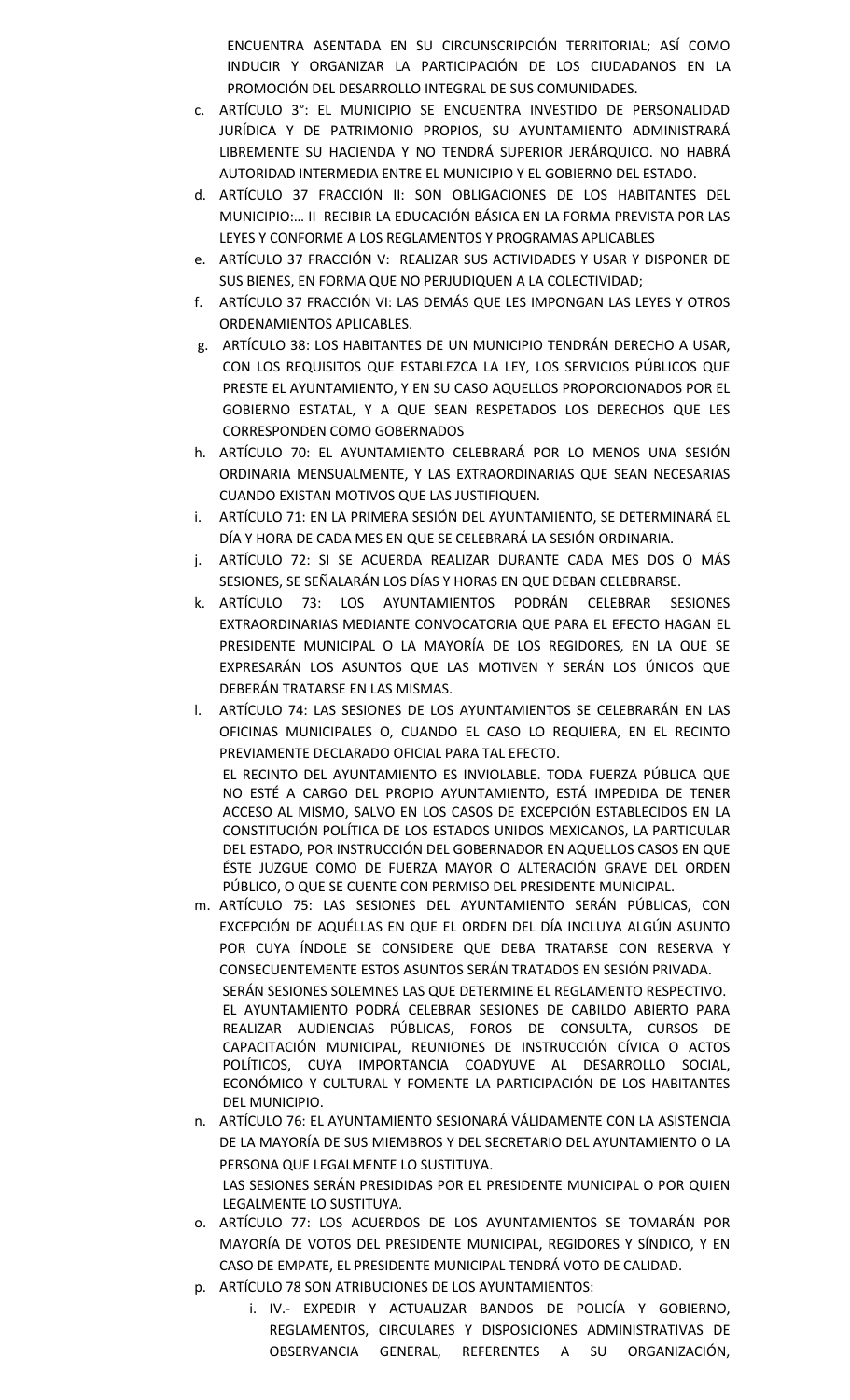FUNCIONAMIENTO, SERVICIOS PÚBLICOS QUE DEBAN PRESTAR Y DEMÁS ASUNTOS DE SU COMPETENCIA, SUJETÁNDOSE A LAS BASES NORMATIVAS ESTABLECIDAS POR LA CONSTITUCIÓN POLÍTICA DEL ESTADO LIBRE Y SOBERANO DE PUEBLA, VIGILANDO SU OBSERVANCIA Y APLICACIÓN; CON PLENO RESPETO A LOS DERECHOS HUMANOS QUE RECONOCE EL ORDEN JURÍDICO NACIONAL;

- ii. V.- INDUCIR Y ORGANIZAR LA PARTICIPACIÓN DE LOS CIUDADANOS EN LA PROMOCIÓN DEL DESARROLLO INTEGRAL DE SUS COMUNIDADES;
- iii. XVIII.- PROMOVER CUANTO ESTIME CONVENIENTE PARA EL PROGRESO ECONÓMICO, SOCIAL Y CULTURAL DEL MUNICIPIO Y ACORDAR LA REALIZACIÓN DE LAS OBRAS PÚBLICAS QUE FUEREN NECESARIAS;
- iv. XXIII.- CREAR Y SUPRIMIR EMPLEOS MUNICIPALES SEGÚN LO EXIJAN LAS NECESIDADES PÚBLICAS Y SEÑALAR, AUMENTAR O DISMINUIR LAS RESPECTIVAS EROGACIONES, TENIENDO EN CUENTA LAS POSIBILIDADES DEL ERARIO Y LAS DISPOSICIONES DE LA PRESENTE LEY;
- v. LXVII.- LAS DEMÁS QUE LE CONFIERAN LAS LEYES Y ORDENAMIENTOS VIGENTES EN EL MUNICIPIO.
- q. ARTÍCULO 79: LOS BANDOS DE POLICÍA Y GOBIERNO, LOS REGLAMENTOS, CIRCULARES Y DEMÁS DISPOSICIONES DE OBSERVANCIA GENERAL CONSTITUYEN LOS DIVERSOS CUERPOS NORMATIVOS TENDIENTES A REGULAR, EJECUTAR Y HACER CUMPLIR EL EJERCICIO DE LAS FACULTADES Y OBLIGACIONES QUE ESTA LEY CONFIERE A LOS AYUNTAMIENTOS EN EL ÁMBITO DE SU COMPETENCIA; Y DEBERÁN RESPETAR LOS DERECHOS HUMANOS CONSAGRADOS EN EL ORDEN JURÍDICO MEXICANO. EN AQUELLOS MUNICIPIOS CON POBLACIÓN MAYORITARIAMENTE INDÍGENA LA NORMATIVIDAD OBSERVARÁ LOS USOS Y COSTUMBRES EN LA MEDIDA DE LO POSIBLE, SIN QUE CONTRAVENGAN LOS DERECHOS HUMANOS RECONOCIDOS EN EL ORDEN JURÍDICO NACIONAL.
- r. ARTÍCULO 82: LAS DISPOSICIONES ADMINISTRATIVAS DE OBSERVANCIA GENERAL, SERÁN AQUELLAS QUE TENGAN POR OBJETO LA APLICACIÓN DE LOS ACUERDOS Y RESOLUCIONES DEL AYUNTAMIENTO HACIA LOS PARTICULARES, HABITANTES Y VECINOS DE SUS JURISDICCIONES. LOS AYUNTAMIENTOS TIENEN EL DEBER DE EXPEDIR LAS DISPOSICIONES DE OBSERVANCIA GENERAL QUE SEÑALE ESTA LEY.
- s. ARTÍCULO 85: PARA LA ELABORACIÓN DEL DICTAMEN QUE HABRÁ DE PRESENTARSE AL CABILDO, SE APLICARÁN LAS REGLAS Y DISPOSICIONES SIGUIENTES:
	- i. REUNIR LOS ANTECEDENTES NECESARIOS;
	- ii. CONSULTAR Y SOLICITAR ASESORÍA E INFORMES;
	- iii. CELEBRAR REUNIONES DE CONSULTA PARA FUNDAMENTAR Y REGULAR LOS CRITERIOS DEL DICTAMEN; Y
	- iv. INTEGRAR EL DICTAMEN DEBIDAMENTE SUSCRITO PARA DARLE LECTURA ANTE LA ASAMBLEA, EN EL TÉRMINO Y FORMA QUE DETERMINE EL AYUNTAMIENTO, ENTREGANDO LOS EXPEDIENTES RESPECTIVOS A CADA UNO DE LOS MIEMBROS DEL CABILDO, EN UN PLAZO NO MENOR DE SETENTA Y DOS HORAS ANTES DE LA CELEBRACIÓN DE LA SESIÓN RESPECTIVA.
- t. ARTÍCULO 86: LA DISCUSIÓN DEL PROYECTO SE HARÁ INDISTINTAMENTE EN LO GENERAL Y EN LO PARTICULAR, ESCUCHÁNDOSE LAS ARGUMENTACIONES QUE SEAN A FAVOR Y EN CONTRA, EN IGUALDAD DE CONDICIONES. EL PRESIDENTE MUNICIPAL DIRIGIRÁ EL PROCEDIMIENTO A QUE SE SUJETARÁ LA DISCUSIÓN.
- u. ARTÍCULO 87: DURANTE LA VOTACIÓN NO SE ADMITIRÁ DISCUSIÓN ALGUNA, SALVO PARA LA ACLARACIÓN DE ERROR O INTERPRETACIÓN QUE SEA NECESARIA. v. ARTÍCULO 92: SON FACULTADES Y OBLIGACIONES DE LOS REGIDORES:
	- i. EJERCER LA DEBIDA INSPECCIÓN Y VIGILANCIA, EN LOS RAMOS A SU CARGO;
		- ii. ASISTIR CON PUNTUALIDAD A LAS SESIONES ORDINARIAS Y EXTRAORDINARIAS DEL AYUNTAMIENTO;
		- iii. EJERCER LAS FACULTADES DE DELIBERACIÓN Y DECISIÓN DE LOS ASUNTOS QUE LE COMPETEN AL AYUNTAMIENTO, Y COLABORAR EN LA ELABORACIÓN DE LOS PRESUPUESTOS DE INGRESOS Y EGRESOS DEL MUNICIPIO;
		- iv. FORMAR PARTE DE LAS COMISIONES, PARA LAS QUE FUEREN DESIGNADOS POR EL AYUNTAMIENTO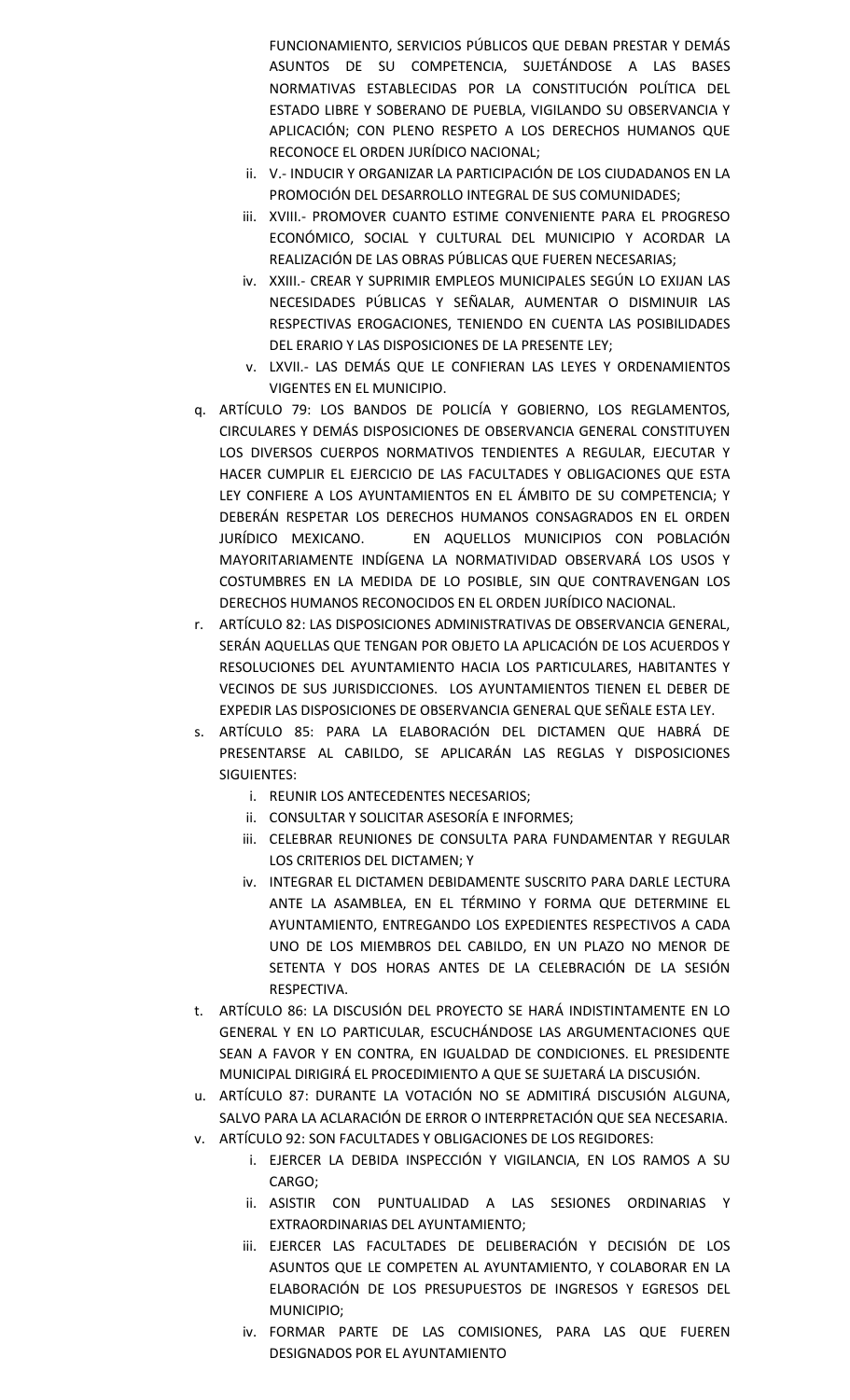- v. DICTAMINAR E INFORMAR SOBRE LOS ASUNTOS QUE LES ENCOMIENDE EL AYUNTAMIENTO;
- vi. SOLICITAR LOS INFORMES NECESARIOS PARA EL BUEN DESARROLLO DE SUS FUNCIONES, A LOS DIVERSOS TITULARES DE LA ADMINISTRACIÓN PÚBLICA MUNICIPAL, QUIENES ESTÁN OBLIGADOS A PROPORCIONAR TODOS LOS DATOS E INFORMES QUE SE LES PIDIEREN EN UN TÉRMINO NO MAYOR DE VEINTE DÍAS HÁBILES;
- vii. FORMULAR AL AYUNTAMIENTO LAS PROPUESTAS DE ORDENAMIENTOS EN ASUNTOS MUNICIPALES, Y PROMOVER TODO LO QUE CREAN CONVENIENTE AL BUEN SERVICIO PÚBLICO;
- viii. CONCURRIR A LOS ACTOS OFICIALES PARA LOS CUALES SE LES CITE; Y
- ix. LAS QUE LE DETERMINE EL CABILDO Y LAS QUE LE OTORGUEN OTRAS DISPOSICIONES APLICABLES.
- w. ARTÍCULO 93: LOS REGIDORES NO PODRÁN SER RECONVENIDOS POR LAS OPINIONES QUE MANIFIESTEN EN EL DESEMPEÑO DE SU CARGO, DISFRUTARÁN DE LAS RETRIBUCIONES QUE ACUERDE EL AYUNTAMIENTO Y CONTARÁN CON LOS APOYOS QUE LES CORRESPONDA PARA REALIZAR LAS GESTORÍAS DE AUXILIO A LOS HABITANTES DEL MUNICIPIO. ESTÁN IMPEDIDOS PARA REALIZAR GESTIONES ADMINISTRATIVAS ANTE AUTORIDADES FEDERALES, ESTATALES O MUNICIPALES, RESPECTO DE ASUNTOS QUE AFECTEN LOS INTERESES DEL AYUNTAMIENTO DE QUE FORMAN PARTE SIN LA PREVIA AUTORIZACIÓN DEL CABILDO O PRESIDENTE MUNICIPAL CORRESPONDIENTE.
- x. ARTÍCULO 94: EL AYUNTAMIENTO, PARA FACILITAR EL DESPACHO DE LOS ASUNTOS QUE LE COMPETEN, NOMBRARÁ COMISIONES PERMANENTES O TRANSITORIAS, QUE LOS EXAMINEN E INSTRUYAN HASTA PONERLOS EN ESTADO DE RESOLUCIÓN. ESTAS COMISIONES SESIONARÁN DE FORMA MENSUAL, SIENDO CONVOCADAS POR EL REGIDOR QUE PRESIDA LA MISMA, CONFORME AL REGLAMENTO RESPECTIVO. LOS REGIDORES DEBERÁN ASISTIR CON PUNTUALIDAD A LAS SESIONES DE LAS COMISIONES QUE EL HONORABLE AYUNTAMIENTO LES HA ENCOMENDADO.
- y. ARTÍCULO 96 FRACCIÓN VII: LAS COMISIONES PERMANENTES SERÁN LAS SIGUIENTES: …
	- i. VII.- DE GRUPOS VULNERABLES, JUVENTUD Y EQUIDAD ENTRE GÉNEROS;
- IV. QUE DE LA LEY DE LOS TRABAJADORES AL SERVICIO DEL ESTADO SE DESPRENDE:
	- a. ARTÍCULO 11**.-** EN TODOS LOS PUNTOS NO PREVISTOS EN LAS INSTITUCIONES QUE ESTA LEY ESTABLECE, SE APLICARÁN SUPLETORIAMENTE, EN CUANTO NO CONTRARÍEN SUS DISPOSICIONES, LA LEY FEDERAL DEL TRABAJO; EN SU DEFECTO LA COSTUMBRE O EL USO Y A FALTA DE ELLAS, LOS PRINCIPIOS GENERALES DEL DERECHO Y LA EQUIDAD.
- V. QUE DE LA LEY FEDERAL DEL TRABAJO SE DESPRENDE
	- a. ARTÍCULO 51. SON CAUSAS DE RESCISIÓN DE LA RELACIÓN DE TRABAJO, SIN RESPONSABILIDAD PARA EL TRABAJADOR:…
		- i. IV. REDUCIR EL PATRÓN EL SALARIO DEL TRABAJADOR;
	- b. ARTÍCULO 52. EL TRABAJADOR PODRÁ SEPARARSE DE SU TRABAJO DENTRO DE LOS TREINTA DÍAS SIGUIENTES A LA FECHA EN QUE SE DE CUALQUIERA DE LAS CAUSAS MENCIONADAS EN EL ARTÍCULO ANTERIOR Y TENDRÁ DERECHO A QUE EL PATRÓN LO INDEMNICE EN LOS TÉRMINOS DEL ARTÍCULO 50.
	- c. ARTÍCULO 50. LAS INDEMNIZACIONES A QUE SE REFIERE EL ARTÍCULO ANTERIOR CONSISTIRÁN:
		- i. SI LA RELACIÓN DE TRABAJO FUERE POR TIEMPO DETERMINADO MENOR DE UN AÑO, EN UNA CANTIDAD IGUAL AL IMPORTE DE LOS SALARIOS DE LA MITAD DEL TIEMPO DE SERVICIOS PRESTADOS; SI EXCEDIERA DE UN AÑO, EN UNA CANTIDAD IGUAL AL IMPORTE DE LOS SALARIOS DE SEIS MESES POR EL PRIMER AÑO Y DE VEINTE DÍAS POR CADA UNO DE LOS AÑOS SIGUIENTES EN QUE HUBIESE PRESTADO SUS SERVICIOS;
		- ii. SI LA RELACIÓN DE TRABAJO FUERE POR TIEMPO INDETERMINADO, LA INDEMNIZACION CONSISTIRA EN VEINTE DIAS DE SALARIO POR CADA UNO DE LOS AÑOS DE SERVICIOS PRESTADOS; Y
		- iii. ADEMAS DE LAS INDEMNIZACIONES A QUE SE REFIEREN LAS FRACCIONES ANTERIORES, EN EL IMPORTE DE TRES MESES DE SALARIO Y EN EL DE LOS SALARIOS VENCIDOS DESDE LA FECHA DEL DESPIDO HASTA QUE SE PAGUEN LAS INDEMNIZACIONES.
- VI. QUE DE LA LEY PARA PERSONAS CON DISCAPACIDAD SE DESPRENDE:
	- a. ARTÍCULO 8 CORRESPONDE A LOS AYUNTAMIENTOS LAS ATRIBUCIONES SIGUIENTES: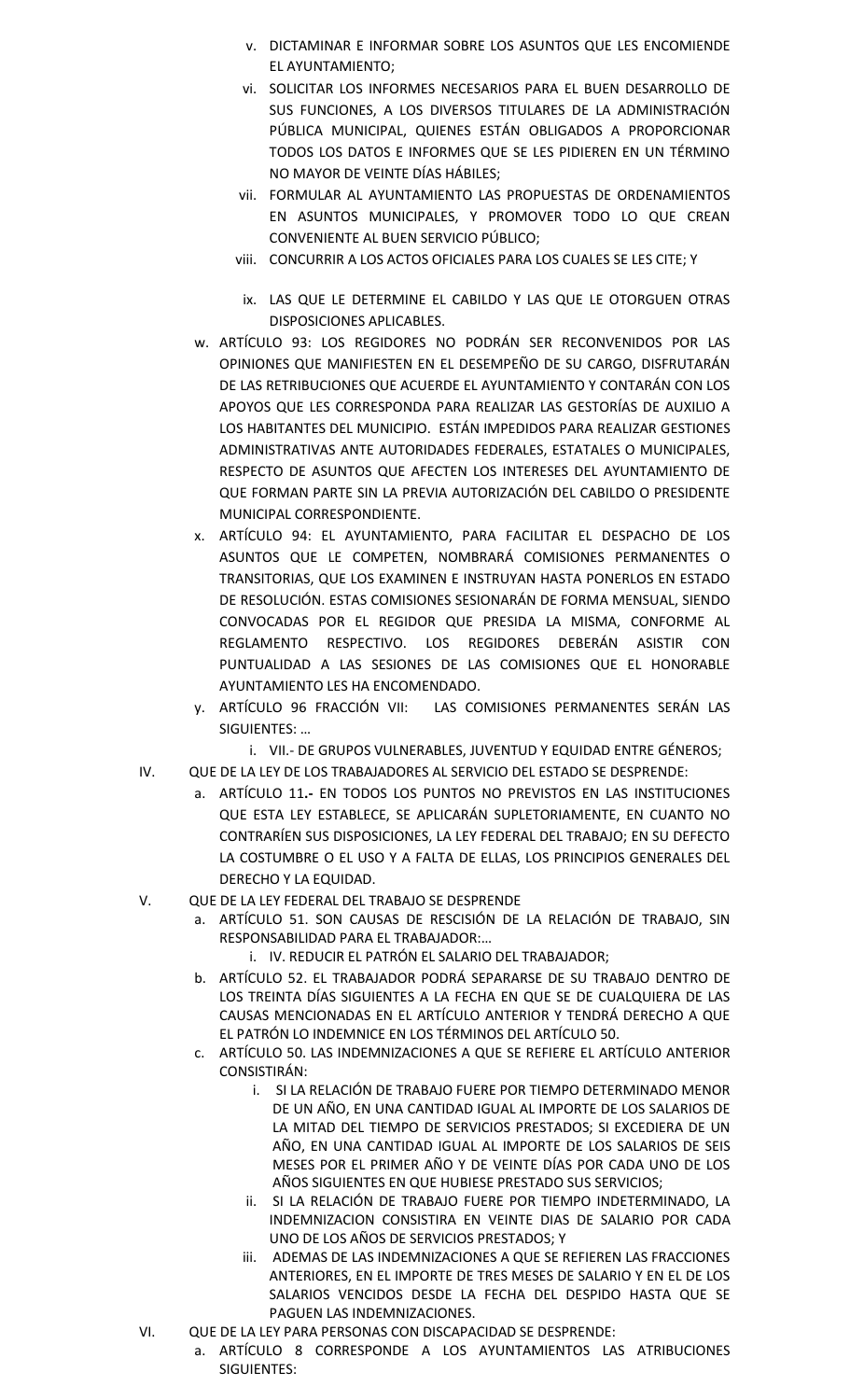- i. SUSCRIBIR CONVENIOS Y ACUERDOS PARA EL CUMPLIMIENTO DEL OBJETO DE ESTA LEY;
- ii. EMITIR Y REVISAR LOS REGLAMENTOS Y DISPOSICIONES ADMINISTRATIVAS DE OBSERVANCIA GENERAL,QUE POSIBILITEN LA PLENA INCLUSIÓN E INTEGRACIÓN DE LAS PERSONAS CON DISCAPACIDAD A LA VIDA ENCOMUNIDAD, DE CONFORMIDAD A LO ESTABLECIDO EN LA PRESENTE LEY;
- iii. CONTEMPLAR EN SUS PLANES Y PROGRAMAS ACCIONES EN FAVOR DE LAS PERSONAS CON DISCAPACIDAD; Y
- iv. LAS DEMÁS QUE LES CONFIERA LA PRESENTE LEY U OTRAS DISPOSICIONES LEGALES APLICABLES.
- b. ARTÍCULO 9 SERÁ MATERIA DE COORDINACIÓN ENTRE EL ESTADO Y LOS MUNICIPIOS:
	- i. EL PLENO RESPETO Y EJERCICIO DE LOS DERECHOS HUMANOS;
	- ii. LA IGUALDAD DE OPORTUNIDADES Y LA EQUIDAD EN EL ACCESO A LOS SERVICIOS DE SALUD, EDUCACIÓN, EMPLEO, CAPACITACIÓN Y READAPTACIÓN LABORAL, CULTURA, RECREACIÓN Y DEPORTE A LAS PERSONASCON DISCAPACIDAD;
	- iii. LA GESTIÓN PARA QUE EL TRANSPORTE E INFRAESTRUCTURA URBANA PERMITA LA MOVILIDAD, LIBRE TRÁNSITO, USO Y ACCESO DE LAS PERSONAS CON DISCAPACIDAD, POR SÍ O CON AYUDA DE CUALQUIER FORMA DE ASISTENCIA HUMANA, ANIMAL O CUALQUIER OTRO MEDIO TÉCNICO O ELECTRÓNICO QUE LA CIENCIA APORTE, CON SEGURIDAD A LOS ESPACIOS PÚBLICOS Y PRIVADOS.

POR LO ANTERIORMENTE EXPUESTO Y FUNDADO, SE SOLICITA A ESTE HONORABLE CABILDO QUE POR SU CONDUCTO SE APRUEBEN LOS POSTERIORES PETITORIOS, CON BASE EN LOS SIGUIENTES:

### **ANTECEDENTES**

- I. QUE MEDIANTE ESCRITO DIRIGIDO A QUIEN CORRESPONDA POR MEDIO DE TALLERES DAID (DESARROLLO Y ATENCIÓN INTEGRAL PARA DISCAPACITADOS) SE HACE LA ATENTA SOLICITUD:
	- a. EL APOYO CONSTANTE DURANTE LA ADMINISTRACIÓN PARA SOLVENTAR EL GASTO DE GRATIFICACIÓN MENSUAL PARA LOS NIÑOS CON DISCAPACIDAD QUE REALIZAN LA LABOR DE RECICLADO DE ENVASES DE VIDRIO, MISMO QUE ES COMERCIALIZADO OBTENIENDO ASÍ DICHA INSTITUCIÓN INGRESOS, INGRESOS QUE ESTARAN A CARGO, EN SU TOTALIDAD, DEL PATRONATO DE TALLERES DAID. EN CASO DE QUE EN UN MES DETERMINADO LOS INGRESOS DE TALLERES DAID SEAN SUFICIENTES PARA SOLVENTAR EL PAGO DE LOS NIÑOS QUE AHÍ TRABAJAN, EL AYUNTAMIENTO NO ESTA OBLIGADO, POR ESE MES ESPECIFICAMENTE, A OTORGAR EL APOYO CORRESPONDIENTE.
	- b. EL APOYO PARA SOLVENTAR EL PAGO DEL ADEUDO DE LAS GRATIFICACIONES PARA LOS NIÑOS DISCAPACITADOS POR SU DESEMPEÑO EN EL RECICLADO DE ENVASES DE VIDRIO EN EL TALLER DAID POR LOS MESES DE MARZO, ABRIL, MAYO Y JUNIO, HACIENDO UN TOTAL DE \$41,600.00 (CUARENTA Y UN MIL SEISCIENTOS PESOS 00/100 M/N).
	- c. SE NIVELE EL INGRESO DE NOMINA PARA LOS TRABAJADORES DE CONFIANZA QUE LABORAN EN TALLERES DAID A PARTIR DEL MES DE JULIO, EN VIRTUD DE QUE LA ALZA EN LOS COSTOS DE BIENES Y SERVICIOS LES ES DIFÍCIL SOLVENTAR SUS GASTOS DIARIOS.
	- d. EN SESIÓN DE CABILDO DE FECHA 10 DE DICIEMBRE DEL 2013 EN EL PUNTO DE ASUNTOS GENERALES.- PRESIDENCIA.- EN CUANTO AL ANÁLISIS, DISCUSIÓN Y EN SU CASO APROBACIÓN DEL PETITORIO QUE CONTIENE SOLICITUD PARA QUE SE AUTORICE QUE LAS INSTALACIONES QUE ACTUALMENTE OCUPAN TALLERES DAID, UBICADOS EN CALLE 14 NORTE ESQUINA 5 DE MAYO S/N DE LA COLONIA AQUILES SERDAN, MISMA QUE ES PROPIEDAD DE ESTE MUNICIPIO, SEAN DESTINADAS POR ESTE HONORABLE CABILDO DE MANERA OFICIAL PARA EL USO DE LOS MISMOS, EN LO CONDUCENTE MANIFIESTA EN EL RUBRO DE ACUERDOS PUNTO SEGUNDO.- SE APRUEBA PARA QUE LOS INGRESOS QUE RECIBE EL DIF MUNICIPAL, PRODUCTO DEL TRABAJO DE LOS NIÑOS DE TALLERES DAID, SE DESTINEN EN UNA CUENTA DE BANCO INDEPENDIENTE PARA "**RETRIBUIR UN APOYO ECONÓMICO A LOS NIÑOS QUE ELABORAN LOS PRODUCTOS"…** BAJO LOS LINEAMIENTOS ESPECIFICADOS EN EL INCISO A DE ESTOS ANTECEDENTES.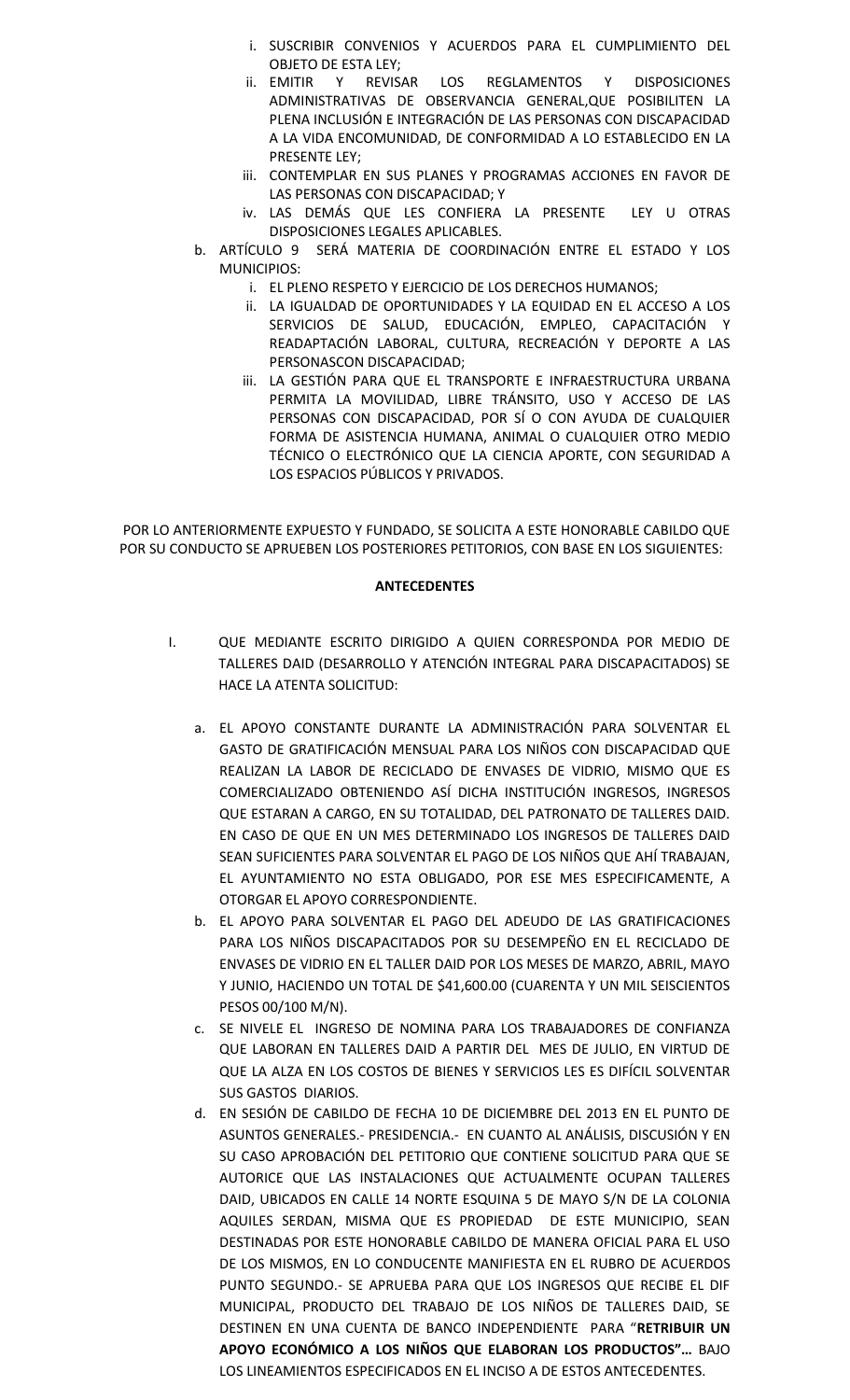- e. SE DESTINE UN ESPACIO EN LA PARTE BAJA EXTERIOR DEL PALACIO MUNICIPAL PARA VENDER Y PROMOCIONAR LOS PRODUCTOS ELABORADOS EN TALLERES DAID, BRINDANDOLES POR PARTE DEL AYUNTAMIENTO TANTO PARA LA VENTA COMO PARA LA RECOLECCION DEL MATERIAL NECESARIO PARA LA FABRICACION DE SUS PRODUCTOS TODA LA DIFUSIÓN POSIBLE A TRAVÉS DE LOS DISTINTOS MEDIOS DE COMUNICACIÓN.
- f. EL DIF DESTINARA UN DIA A LA SEMANA UNA UNIDAD OFICIAL CON EL FIN DE RECOLECTAR EN EL COMERCIO ESTABLECIDO DE LA CIUDAD LOS MATERIALES PARA LA ELABORACION DE LOS PRODUCTOSDE TALLERES DAID.

EN VIRTUD DE LO ANTERIORMENTE EXPUESTO EN LOS CONSIDERANDOS Y ANTECEDENTES Y CON LAS YA MENCIONADAS FACULTADES Y ATRIBUCIONES QUE LA LEY OTORGA A ESTE CUERPO COLEGIADO, ES PROCEDENTE HACER EL SIGUIENTE ANÁLISIS Y ACORDAR LO CONDUCENTE.- ATENTAMENTE.- COMISION DE GRUPOS VULNERABLES JUVENTUD Y EQUIDAD ENTRE GENEROS.- TEHUACAN, PUE A 16 DE JULIO DE 2014.- VICTOR MANUEL RODRIGUEZ LEZAMA.- **PRESIDENTE DE LA COMISION.-** JOSE BERNARDO POZOS GUTIERREZ.- **REGIDOR DE CULTURA.-** GLADYS GUADALUPE MARTINEZ GONZALEZ.- **REGIDORA DE EDUCACION.-** CLAUDIA OROZCO LOPEZ.- **REGIDORA DE ECOLOGIA Y MEDIO AMBIENTE.-** PALOMA NOVELO ALDAZ.- **REGIDORA DE NOMENCLATURA.- FIRMAS ILEGIBLES".**

SEÑORA PRESIDENTA MUNICIPAL, REGIDORES Y SINDICO MUNICIPAL, EN VOTACIÓN SE LES CONSULTA SI SE APRUEBA LA PROPUESTA PRESENTADA EN CUESTIÓN, LOS QUE ESTÉN POR LA AFIRMATIVA SÍRVANSE MANIFESTARLO LEVANTANDO LA MANO.

HABIÉNDOSE ANALIZADO AMPLIAMENTE EL CONTENIDO DEL DICTAMEN DE REFERENCIA, POR UNANIMIDAD DE VOTOS A FAVOR, POR PARTE DE LOS INTEGRANTES DEL HONORABLE CABILDO, SE DETERMINA EL SIGUIENTE:

#### **A C U E R D O**

**PRIMERO.-** SE APRUEBA OTORGAR EL APOYO CONSTANTE DURANTE LA ADMINISTRACIÓN PARA SOLVENTAR EL GASTO DE GRATIFICACIÓN MENSUAL PARA LOS NIÑOS CON DISCAPACIDAD QUE REALIZAN LA LABOR DE RECICLADO DE ENVASES DE VIDRIO, MISMO QUE ES COMERCIALIZADO OBTENIENDO ASÍ DICHA INSTITUCIÓN INGRESOS. INGRESOS QUE ESTARAN A CARGO, EN SU TOTALIDAD DEL PATRONATO DE TALLERES DAID. EN CASO DE QUE EN UN MES DETERMINADO LOS INGRESOS DE TALLERES DAID SEAN SUFICIENTES PARA SOLVENTAR LOS GASTOS DE LOS NIÑOS, EL AYUNTAMIENTO NO ESTÁ OBLIGADO, POR ESE MES ESPECÍFICAMENTE, A OTORGAR EL APOYO CORRESPONDIENTE.

**SEGUNDO.-** SE APRUEBA OTORGAR EL APOYO PARA SOLVENTAR EL PAGO DEL ADEUDO DE LAS GRATIFICACIONES PARA LOS NIÑOS DISCAPACITADOS POR SU DESEMPEÑO EN EL RECICLADO DE ENVASES DE VIDRIO EN EL TALLER DAID POR LOS MESES DE MARZO, ABRIL, MAYO Y JUNIO, HACIENDO UN TOTAL DE \$41,600.00 (CUARENTA Y UN MIL SEISCIENTOS PESOS 00/100 M/N).

**TERCERO.-** SE NIVELE EL INGRESO DE NÓMINA PARA LOS TRABAJADORES DE CONFIANZA QUE LABORAN EN TALLERES DAID A PARTIR DEL MES DE JULIO, EN VIRTUD DE QUE LA ALZA EN LOS COSTOS DE BIENES Y SERVICIOS LES ES DIFÍCIL SOLVENTAR SUS GASTOS DIARIOS.

**CUARTO.-** SE AUTORIZA QUE LAS INSTALACIONES QUE ACTUALMENTE OCUPAN TALLERES DAID, UBICADOS EN CALLE 14 NORTE ESQUINA 5 DE MAYO S/N DE LA COLONIA AQUILES SERDAN, MISMA QUE ES PROPIEDAD DE ESTE MUNICIPIO, SEAN DESTINADAS POR ESTE HONORABLE CABILDO DE MANERA OFICIAL PARA EL USO DE LOS MISMOS, ASI MISMO SE APRUEBA PARA QUE LOS INGRESOS QUE RECIBE EL DIF MUNICIPAL, PRODUCTO DEL TRABAJO DE LOS NIÑOS DE TALLERES DAID, SE DESTINEN EN UNA CUENTA DE BANCO INDEPENDIENTE PARA "**RETRIBUIR UN APOYO ECONÓMICO A LOS NIÑOS QUE ELABORAN LOS PRODUCTOS"…** BAJO LOS LINEAMIENTOS ESPECIFICADOS EN EL INCISO A DE ESTOS ANTECEDENTES.

**QUINTO.-** SE AUTORIZA UN ESPACIO EN LA PARTE BAJA EXTERIOR DEL PALACIO MUNICIPAL, LOS DÍAS JUEVES, VIERNES Y SÁBADO PARA VENDER Y PROMOCIONAR LOS PRODUCTOS ELABORADOS EN TALLERES DAID, BRINDÁNDOLES POR PARTE DEL AYUNTAMIENTO TANTO PARA LA VENTA COMO PARA LA RECOLECCIÓN DEL MATERIAL NECESARIO PARA LA FABRICACIÓN DE SUS PRODUCTOS TODA LA DIFUSIÓN POSIBLE A TRAVÉS DE LOS DISTINTOS MEDIOS DE COMUNICACIÓN.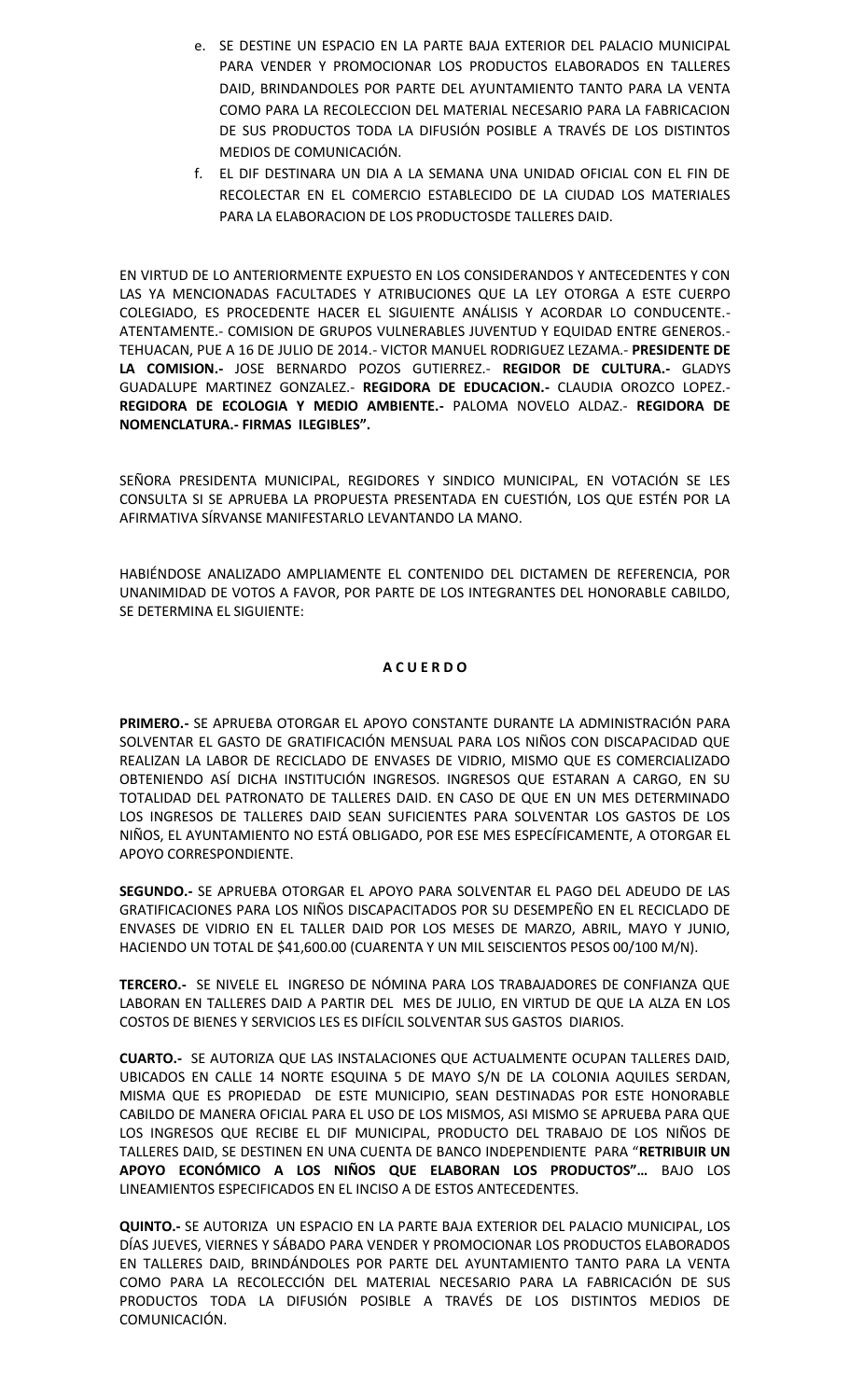**SEXTO.-** EL DIF DESTINARA UN DÍA A LA SEMANA UNA UNIDAD OFICIAL CON EL FIN DE RECOLECTAR EN EL COMERCIO ESTABLECIDO DE LA CIUDAD LOS MATERIALES PARA LA ELABORACIÓN DE LOS PRODUCTOS DE TALLERES DAID.

LO ANTERIOR CON FUNDAMENTO EN LOS DISPOSITIVOS LEGALES INVOCADOS EN EL DICTAMEN DE REFERENCIA.

#### **ASUNTOS GENERALES.- SINDICATURA.- ANÁLISIS, DISCUSIÓN Y EN SU CASO APROBACIÓN DEL DICTAMEN QUE VERSA SOBRE EL PERSONAL SINDICALIZADO.**

SEÑOR SÍNDICO TIENE USTED EL USO DE LA PALABRA.

EL LIC. MIGUEL ÁNGEL ROMERO CALDERON, PROCEDE A DAR LECTURA AL DICTAMEN CORRESPONDIENTE, MISMO QUE A LA LETRA DICE:

#### **"… HONORABLE CABILDO.**

EL SUSCRITO LIC. MIGUEL ÁNGEL ROMERO CALDERÓN SINDICO MUNICIPAL DEL HONORABLE AYUNTAMIENTO DE TEHUACÁN, PUEBLA, CON FUNDAMENTO EN EL ARTICULO 100 DE LA LEY ORGÁNICA MUNICIPAL DE ESTADO DE PUEBLA, SOMETO A ESTE CUERPO COLEGIADO EL PRESENTE DICTAMEN RESPECTO DE:

LA AUTORIZACIÓN DE ESTE HONORABLE CABILDO, PARA QUE SE ORDENE EN BASE Y CON FUNDAMENTO EN EL ARTICULO 7 DE LA LEY DE TRABAJADORES DEL ESTADO DE PUEBLA, SE HACE SABER A LA DIRECCIÓN DE RECURSOS HUMANOS QUE DEBE CUMPLIR EN FORMA ESTRICTA DICHO ARTICULO Y TODO AQUEL PERSONAL QUE REALICE ACTOS QUE IMPLIQUEN LABORES DE CONFIANZA Y QUE ESTÉN SINDICALIZADOS DEBEN SER DADOS DE BAJA EN FORMA INMEDIATA Y DE IGUAL MANERA SE APRUEBE DE ASÍ CREER NECESARIO, QUE TODOS LOS EMPLEADOS SINDICALIZADOS QUE NO REUNAN LAS CONDICIONES DEL PUNTO ANTERIOR DEBEN SER ROTADOS DE SUS CARGOS, CON EL FIN DE QUE ESTOS NO REALICEN ACTOS DE CORRUPCIÓN.

#### **C O N S I D E R A N D O:**

**PRIMERO.-** QUE POR FECHA PRIMERO DE JULIO DE DOS MIL CATORCE, LA SINDICATURA A MI CARGO RECIBIÓ A LA DIRECTORA ENCARGADA DE LA OFICINA DE ENLACE DE LA SECRETARIA DE RELACIONES EXTERIORES, LIC. LETICIA HERNANDEZ RAMIREZ, LA CUAL ME COMUNICO EN FORMA EXPRESA QUE HABÍA RECIBIDO DE PARTE DE DOS PERSONAS DOS EXTRACTOS DE ACTAS DE NACIMIENTO, LAS CUALES PRESENTABAN LAS SIGUIENTES ALTERACIONES.

EL PAPEL OFICIAL, NO CORRESPONDE AL PAPEL OFICIAL QUE LA DIRECCIÓN DE REGISTROS CIVILES, HABÍA EXPEDIDO PARA ESTA ADMINISTRACIÓN, SINO A LA ANTERIOR ADMINISTRACIÓN.

LA FIRMA DE LA PRESIDENTA MUNICIPAL ERNESTINA FERNÁNDEZ MÉNDEZ, ESTABA TOTALMENTE ALTERADA, PUES HABIENDO SIDO COMPARADA CON OTRAS FIRMAS DE LA PRESIDENTA LA DEL EXTRACTO APOCRIFO SE DETECTO QUE LAS CURVAS DE LA FIRMA FALSA SON DIFERENTES A LA FIRMA VERDADERA.

EN OTRO EXTRACTO, LA FIRMA DEL EX PRESIDENTE ELISEO LEZAMA PRIETO, ESTABA ALTERADA, PUES HACIENDO LA COMPARACIÓN RESPECTIVA, LA FIRMA DEL FUNCIONARIO SE APRECIA SIN EMBARGO TENIA VARIOS TEMBLORES, QUE NO PRESENTA LA FIRMA ORIGINAL.

EL SELLO DE LOS EXTRACTOS FUERON SOMETIDO A UN ESTUDIO EN MICROSCOPIO, POR PARTE DEL PERITO EN DOCUMENTOSCOPIA, ABOGADO ROMAN TOMAS CALDERÓN ALFARO, RESULTANDO QUE ESTOS SELLOS HABÍAN SIDO REALIZADOS CON UNA IMPRESORA CONOCIDO COMO DE CHORRO DE TINTA, POR LO QUE FUERON ESCANEADOS.

**SEGUNDO.-** EN VIRTUD DE LO ANTERIOR, SE DETERMINO EN ESE PRECISO MOMENTO CITAR AL ENCARGADO DEL REGISTRO CIVIL DE ESTE MUNICIPIO, QUIEN PARA DESLINDARSE DE RESPONSABILIDADES, NOS MOSTRO, LOS SELLOS ACTUALES CON LOS QUE SE REALIZAN LAS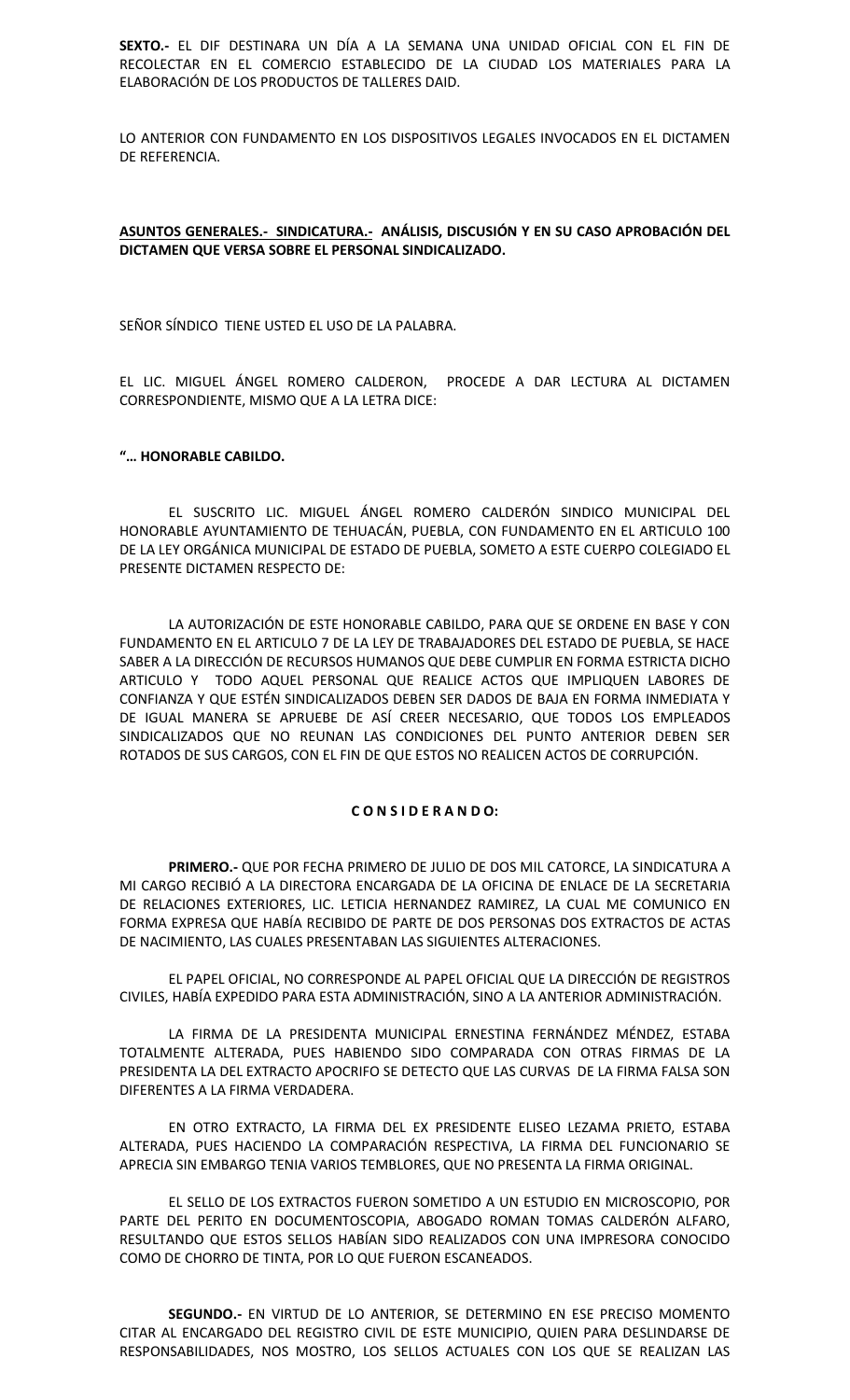ACTAS Y EXTRACTOS DE SU OFICINA, SELLOS QUE NO COINCIDEN CON LOS QUE PRESENTAN LOS EXTRACTOS APÓCRIFOS.

POR OTRO LADO NOS MOSTRO EL PAPEL OFICIAL, ASÍ COMO EL NUMERO DE FOLIO DE CONTROL DE PARTE DE LA DIRECCIÓN DE REGISTROS CIVILES, PAPEL, QUE CONTIENE MAS DE DIEZ CANDADOS DE SEGURIDAD Y QUE NO COINCIDEN CON LOS EXTRACTOS APÓCRIFOS.

**TERCERO.-** SE DETERMINO, POR ESTA SINDICATURA, REALIZAR UN OPERATIVO, EN LAS INSTALACIONES DE LA OFICINA DE RELACIONES EXTERIORES, DONDE ME CONSTITUÍ SIENDO LA UNA DE LA TARDE, DONDE ENCONTRÉ QUE ESTABAN PRESENTES LA SEÑORA MARILU PATRICIA ZARATE CASTILLO Y EL SEÑOR GERARDO CASTAÑEDA ROMERO, QUIENES HABÍAN PRESENTADO PARA TRAMITAR SUS RESPECTIVOS PASAPORTES, LOS EXTRACTOS DE ACTAS DE NACIMIENTO APOCRIFAS.

**CUARTO.-** LOS SEÑORES MARILU PATRICIA ZARATE CASTILLO Y GERARDO CASTAÑEDA ROMERO MANIFESTARON AL SER INTERROGADOS POR EL SINDICO, QUE DICHAS ACTAS TENÍAN UN PROBLEMA EN SUS DATOS, QUE POR TAL MOTIVO, DICHAS ACTAS NO PODÍAN SER UTILIZADAS PARA PODER OBTENER SU PASAPORTE, POR LO QUE EN EL MOMENTO EN QUE SALIERON DE LA OFICINA, FUERON ABORDADOS, POR UNA SEÑORITA, QUE TRABAJA EN LAS MISMAS OFICINAS DE RELACIONES EXTERIORES, CITO EN CALLE DOS NORTE NUMERO CIENTO ONCE, LA CUAL AHORA SABEN QUE RESPONDE AL NOMBRE DE ANA LIDIA SÁNCHEZ ROJAS, ESTA PERSONA LES DIJO QUE HABÍA UN LUGAR DONDE PODÍAN COMPONER DICHAS ACTAS, Y QUE ERA EN EL ÁREA DE DONDE SE TRAMITA EL CURP (CLAVE ÚNICA DEL REGISTRO DE POBLACIÓN) DEL CIS (CENTRO INTEGRAL DE SERVICIOS), POR LO QUE DICHAS PERSONAS, ACUDIERON DE FORMA INMEDIATA, A ESTE LUGAR SIENDO ATENDIDO POR UNA JOVEN EL CUAL YA SE TIENE DETECTADO SU NOMBRE Y ME RESERVO PARA EFECTOS DE INVESTIGACIÓN, Y ESTA PERSONA LES DIJO QUE POR LA CANTIDAD DE OCHOCIENTOS PESOS Y EN TRES DÍAS PODRÍA COMPONER SUS ACTAS, ASÍ FUE Y ESTA PERSONA ENTREGO EL EXTRACTO DE LAS ACTAS QUE AHORA SABEMOS QUE SON FALSAS, NO SIN ANTES LAS PERSONAS MARILU PATRICIA ZARATE CASTILLO Y EL SEÑOR GERARDO CASTAÑEDA ROMERO, LE PREGUNTARON QUE SI DICHAS ACTAS ERAN LEGALES, HABIENDO ASEGURADO QUE SI TENÍAN TODAS LAS FORMALIDADES DE LEY.

**QUINTO.-** UNA VEZ HECHO LO ANTERIOR, SE DETERMINO QUE LOS SEÑORES MARILU PATRICIA ZARATE CASTILLO Y EL SEÑOR GERARDO CASTAÑEDA ROMERO, DEBÍAN PRESENTAR DENUNCIA PENAL EN CONTRA DE LA EMPLEADA DEL AYUNTAMIENTO QUE LES CONDUJO A REALIZAR ESTE TIPO DE ACTOS, ASÍ COMO DE LA PERSONA QUE REALIZO Y ENTREGO LOS EXTRACTOS DEL ACTA APÓCRIFOS.

**SEXTO.-** QUE LA TRABAJADORA DEL AYUNTAMIENTO ASIGNADA A LA OFICINA DE ENLACE DE LA SECRETARIA DE RELACIONES EXTERIORES, ESTA SIENDO SEÑALADA POR LOS SEÑORES MARILU PATRICIA ZARATE CASTILLO Y EL SEÑOR GERARDO CASTAÑEDA ROMERO RESPONDE AL NOMBRE DE ANA LIDIA SÁNCHEZ ROJAS, MISMA QUE PERTENECE AL SINDICATO DE TRABAJADORES DE ESTE AYUNTAMIENTO.

**SÉPTIMO.-** QUE DURANTE ESTA ADMINISTRACIÓN SE HAN PRESENTADO VARIOS ACTOS DE CORRUPCIÓN REALIZADOS POR EL PERSONAL SINDICALIZADO, ESTO AMPARADO POR LA SOBRE PROTECCIÓN QUE LES OTORGÓ LA ADMINISTRACIÓN DE ELISEO LEZAMA PRIETO.

POR OTRO LADO, AUNADO A ESTA SOBRE PROTECCIÓN, EXISTE PERSONAL SINDICALIZADO QUE A LA FECHA Y DESDE QUE SE HIZO MIEMBRO DEL SINDICATO, ERA PERSONAL DE CONFIANZA, SITUACIÓN QUE VIOLA LA LEY DE LOS TRABAJADORES AL SERVICIO DEL ESTADO DE PUEBLA, LEY QUE DETERMINA EN SU ARTICULO 7 QUE EL PERSONAL DEBE ENTENDERSE COMO PERSONAL DE CONFIANZA.

#### PUNTOS DE ACUERDO

**PRIMERO.-** QUE EN BASE A LO PRECEPTUADO EN EL ARTICULO 100 DE LA LEY ORGÁNICA MUNICIPAL, FRACCIONES VI QUE FACULTA A LA SINDICATURA A MI CARGO, A VIGILAR POR EL ESTRICTO CUMPLIMIENTO DE LA LEY, ME PERMITO SOLICITAR A ESTE CUERPO EDILICIO, Y CON FUNDAMENTO EN EL ARTICULO 78 FRACCIONES III Y XXIII DE LA LEY ORGÁNICA MUNICIPAL, QUE ESTABLECE LA FACULTAD DE ESTE CUERPO EDILICIO PARA APROBAR LA ORGANIZACIÓN Y DIVISIÓN ADMINISTRATIVA SE ADECUEN A LAS NECESIDADES DEL MUNICIPIO PARA CREAR Y SUPRIMIR EMPLEOS MUNICIPALES SEGÚN LO EXIJAN LAS NECESIDADES PUBLICAS PARA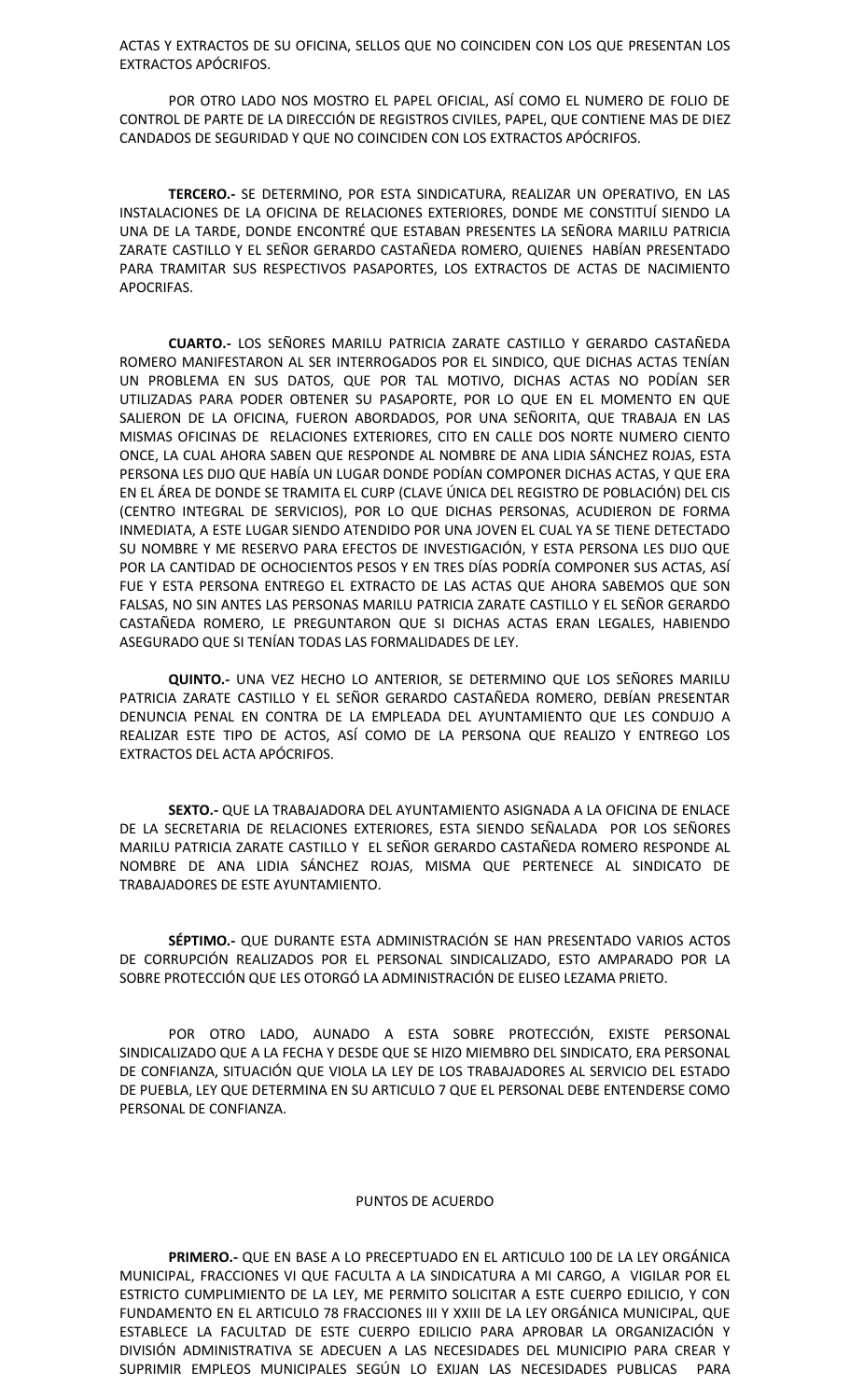DETERMINAR SOBRE EL ORGANIGRAMA DEL AYUNTAMIENTO, QUE APRUEBE DE ASÍ CREER NECESARIO, QUE TODOS LOS EMPLEADOS SINDICALIZADOS DEBEN SER ROTADOS DE SUS CARGOS, CON EL FIN DE QUE ESTOS NO REALICEN ACTOS DE CORRUPCIÓN.

**SEGUNDO.-** EN BASE Y CON FUNDAMENTO EN EL ARTICULO 7 DE LA LEY DE TRABAJADORES DEL ESTADO DE PUEBLA, SE HACE SABER A LA DIRECCIÓN DE RECURSOS HUMANOS QUE DEBE CUMPLIR EN FORMA ESTRICTA DICHO ARTICULO Y TODO AQUEL PERSONAL QUE REALICE ACTOS QUE IMPLIQUEN LABORES DE CONFIANZA Y QUE ESTÉN SINDICALIZADOS DEBEN SER DADOS DE BAJA EN FORMA INMEDIATA.- **"POR LA FE Y ESPERANZA DE TEHUACÁN".-** DOS DE JULIO DE DOS MIL CATORCE.- MIGUEL ÁNGEL ROMERO CALDERÓN.- SINDICO MUNICIPAL DE TEHUACÁN, PUEBLA.- FIRMA ILEGIBLE".

SEÑORA PRESIDENTA MUNICIPAL, REGIDORES Y SINDICO MUNICIPAL, EN VOTACIÓN SE LES CONSULTA SI SE APRUEBA LA PROPUESTA PRESENTADA EN CUESTIÓN, LOS QUE ESTÉN POR LA AFIRMATIVA SÍRVANSE MANIFESTARLO LEVANTANDO LA MANO.

HABIÉNDOSE ANALIZADO AMPLIAMENTE EL CONTENIDO DEL DICTAMEN DE REFERENCIA, POR MAYORÍA CON 11 VOTOS A FAVOR Y 1 ABSTENCIÓN POR PARTE DE LA REGIDORA PALOMA NOVELO ALDAZ, INTEGRANTES DEL HONORABLE CABILDO, SE DETERMINA EL SIGUIENTE:

#### **A C U E R D O**

**PRIMERO.-** QUE EN BASE A LO PRECEPTUADO EN EL ARTICULO 100 DE LA LEY ORGÁNICA MUNICIPAL, FRACCIONES VI QUE FACULTA A LA SINDICATURA, A VIGILAR POR EL ESTRICTO CUMPLIMIENTO DE LA LEY, CON FUNDAMENTO EN EL ARTICULO 78 FRACCIONES III Y XXIII DE LA LEY ORGÁNICA MUNICIPAL, QUE ESTABLECE LA FACULTAD DE ESTE CUERPO EDILICIO PARA APROBAR LA ORGANIZACIÓN Y DIVISIÓN ADMINISTRATIVA SE ADECUEN A LAS NECESIDADES DEL MUNICIPIO PARA CREAR Y SUPRIMIR EMPLEOS MUNICIPALES SEGÚN LO EXIJAN LAS NECESIDADES PUBLICAS PARA DETERMINAR SOBRE EL ORGANIGRAMA DEL AYUNTAMIENTO, SE APRUEBA QUE TODOS LOS EMPLEADOS SINDICALIZADOS DEBEN SER ROTADOS DE SUS CARGOS, CON EL FIN DE QUE ESTOS NO REALICEN ACTOS DE CORRUPCIÓN.

**SEGUNDO.-** EN BASE Y CON FUNDAMENTO EN EL ARTICULO 7 DE LA LEY DE TRABAJADORES DEL ESTADO DE PUEBLA, SE HACE SABER A LA DIRECCIÓN DE RECURSOS HUMANOS QUE DEBE CUMPLIR EN FORMA ESTRICTA DICHO ARTICULO Y TODO AQUEL PERSONAL QUE REALICE ACTOS QUE IMPLIQUEN LABORES DE CONFIANZA Y QUE ESTÉN SINDICALIZADOS DEBEN SER DADOS DE BAJA EN FORMA INMEDIATA

LO ANTERIOR CON FUNDAMENTO EN LOS DISPOSITIVOS LEGALES INVOCADOS EN EL DICTAMEN DE REFERENCIA.

**ASUNTOS GENERALES.- SINDICATURA.- ANÁLISIS, DISCUSIÓN Y EN SU CASO APROBACIÓN DEL DICTAMEN QUE VERSA SOBRE LA AUTORIZACIÓN DE ESTE HONORABLE CABILDO, PARA QUE SE ORDENE LA REVOCACIÓN DEL CABILDO DE FECHA VEINTITRÉS DE DICIEMBRE DE DOS MIL TRECE, EL CUAL CONTIENE LA AUTORIZACIÓN PARA QUE SE ENTREGUE EL TÍTULO DE CONCESIÓN DEL SERVICIO PÚBLICO DE PARQUES Y EQUIPAMIENTO EN CUANTO A LA OPERACIÓN ADMINISTRACIÓN APROVECHAMIENTO Y MANTENIMIENTO DE LA ALBERCA SEMI-OLÍMPICA, SITUADA EN LA UNIDAD DEPORTIVA SUR DE ESTE MUNICIPIO DE TEHUACÁN.**

SEÑOR SÍNDICO TIENE USTED EL USO DE LA PALABRA.

EL LIC. MIGUEL ÁNGEL ROMERO CALDERON, PROCEDE A DAR LECTURA AL DICTAMEN CORRESPONDIENTE, MISMO QUE A LA LETRA DICE:

#### **"… HONORABLE CABILDO.**

EL SUSCRITO LIC. MIGUEL ANGEL ROMERO CALDERÓN SINDICO MUNICIPAL DEL HONORABLE AYUNTAMIENTO DE TEHUACÁN, PUEBLA, CON FUNDAMENTO EN EL ARTICULO 100 DE LA LEY ORGÁNICA MUNICIPAL DE ESTADO DE PUEBLA, SOMETO A ESTE CUERPO COLEGIADO EL PRESENTE DICTAMEN RESPECTO DE:

LA AUTORIZACIÓN DE ESTE HONORABLE CABILDO, PARA QUE SE ORDENE LA REVOCACIÓN DEL CABILDO DE FECHA VEINTITRÉS DE DICIEMBRE DE DOS MIL TRECE, EL CUAL CONTIENE LA AUTORIZACIÓN PARA QUE SE ENTREGUE EL TITULO DE CONCESIÓN DEL SERVICIO PUBLICO DE PARQUES Y EQUIPAMIENTO EN CUANTO A LA OPERACIÓN ADMINISTRACIÓN APROVECHAMIENTO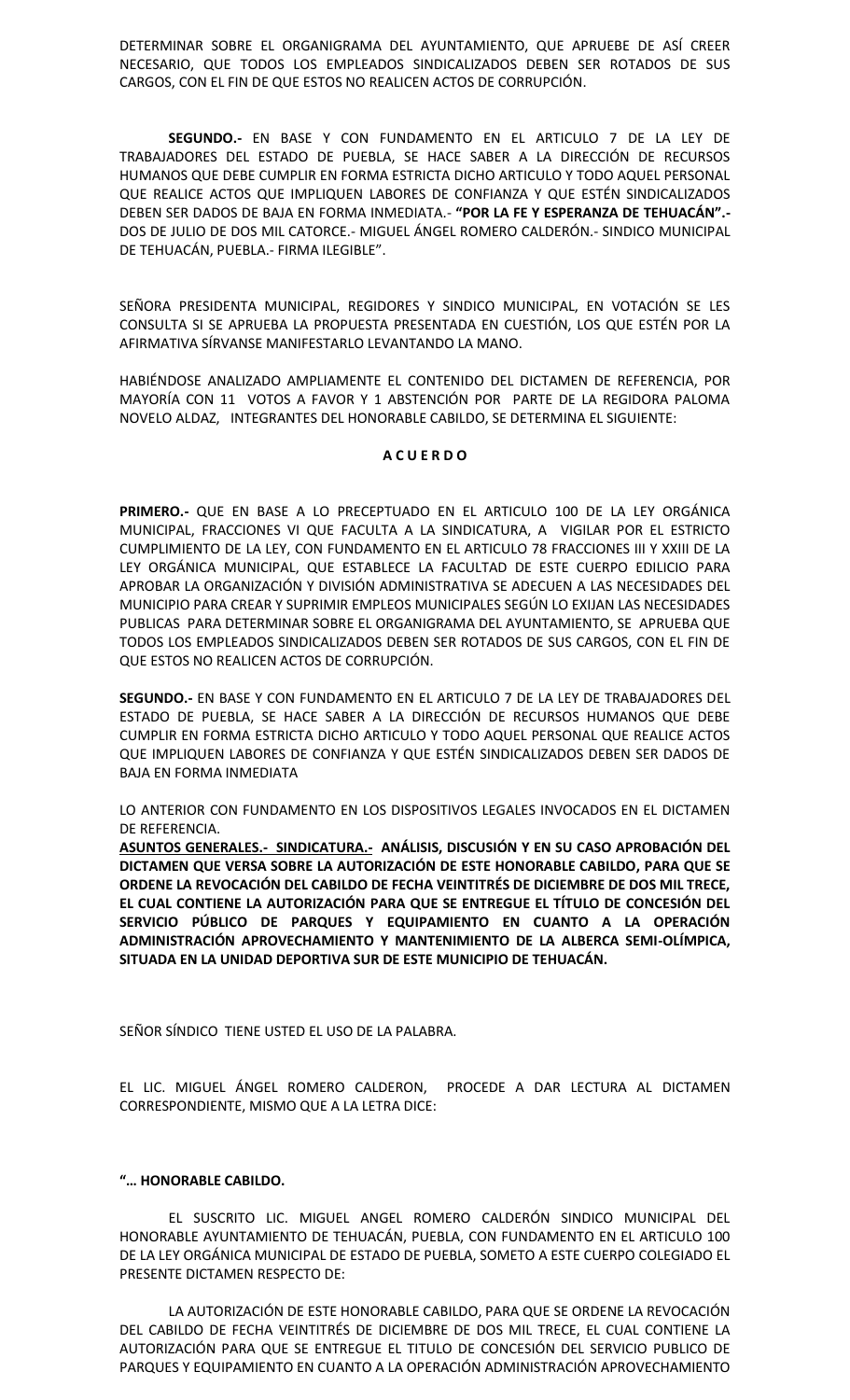Y MANTENIMIENTO DE LA ALBERCA SEMI-OLÍMPICA, SITUADA EN LA UNIDAD DEPORTIVA SUR DE ESTE MUNICIPIO DE TEHUACÁN.

#### **C O N S I D E R A N D O:**

**PRIMERO.-** QUE EL DÍA TREINTA DE AGOSTO DE DOS MIL TRECE, SE AUTORIZO EL INICIO DE LA LICITACIÓN PUBLICA DEL SERVICIO DE PARQUES Y SU EQUIPAMIENTO EN CUANTO A LA OPERACIÓN, ADMINISTRACIÓN, APROVECHAMIENTO Y MANTENIMIENTO DE LA ALBERCA SEMIOLIMPICA SITUADA EN LA UNIDAD DEPORTIVA SUR DE ESTE MUNICIPIO DE TEHUACÁN, PUEBLA, DICHA CONVOCATORIA FUE DECLARADA DESIERTA POR EL MISMO CONSEJO DE EVALUACIÓN PREVISTO EN LA CONVOCATORIA.

**SEGUNDO.-** QUE EL MISMO CONSEJO DE EVALUACIÓN, PREVISTO EN LA SEGUNDA CONVOCATORIA PARA LOS FINES DE OTORGAR UNA CONCESIÓN PARA LA ALBERCA SEMIOLIMPICA, FALLE EN FAVOR DE UNA EMPRESA PARTICULAR, PARA REALIZAR ESTOS FINES, RECAYENDO EN LA EMPRESA DENOMINADA OPERADORA DE CENTROS ACUÁTICOS SOCIEDAD ANÓNIMA DE CAPITAL VARIABLE, POR CONSIDERAR QUE ERA LA MEJOR PROPUESTA PARA REALIZAR LA EXPLOTACIÓN DE LA CONCESIÓN HASTA POR QUINCE AÑOS.

**TERCERO.-** QUE EL AYUNTAMIENTO DE TEHUACÁN, ADMINISTRACIÓN 2011 – 2014, ACORDÓ AUTORIZAR LA ENTREGA DE UNA CONCESIÓN DEL SERVICIO PUBLICO PARQUES Y SU APROVECHAMIENTO EN CUANTO A LA OPERACIÓN ADMINISTRACIÓN, APROVECHAMIENTO, MANTENIMIENTO DE LA ALBERCA SEMIOLIMPICA, SITUADA EN LA UNIDAD DEPORTIVA SUR DE ESTE MUNICIPIO DE TEHUACÁN, PUEBLA, A LA EMPRESA DENOMINADA OPERADORA DE CENTROS ACUÁTICOS SOCIEDAD ANÓNIMA POR CONDUCTO DE SU REPRESENTANTE LEGAL CONCESIÓN QUE SE OTORGA POR UN TERMINO DE QUINCE AÑOS.

**CUARTO.-** SE INSTRUYO AL SECRETARIO DE LA ADMINISTRACIÓN DEL AYUNTAMIENTO A FIN DE QUE REALICE LOS TRÁMITES CORRESPONDIENTES ANTE EL CONGRESO DEL ESTADO A FIN DE TENER LA APROBACIÓN CORRESPONDIENTE RESPECTO AL PERIODO DE LA CONCESIÓN.

**QUINTO.-** SE FACULTO AL PRESIDENTE MUNICIPAL, QUE UNA VEZ QUE SE HUBIERA OBTENIDO LA AUTORIZACIÓN A QUE SE REFIERE EL PUNTO ANTERIOR, EN NOMBRE Y REPRESENTACIÓN DEL MUNICIPIO DE TEHUACÁN, OTORGARA EL TITULO DE CONCESIÓN, DE PARQUES Y SU EQUIPAMIENTO EN CUANTO A LA OPERACIÓN ADMINISTRACIÓN APROVECHAMIENTO Y MANTENIMIENTO DE LA ALBERCA SEMIOLIMPICA SITUADA EN LA UNIDAD DEPORTIVA SUR DE ESTE MUNICIPIO, DE TEHUACÁN, PUEBLA, EN LOS TÉRMINOS DEL TITULO EN TÉRMINOS DE LA SEGUNDA CONVOCATORIA.

**SEXTO.-** QUE EL ARTÍCULO 115 CONSTITUCIONAL EN SU FRACCIÓN II DICE TEXTUALMENTE,

**II.** LOS MUNICIPIOS ESTARÁN INVESTIDOS DE PERSONALIDAD JURÍDICA Y MANEJARÁN SU PATRIMONIO CONFORME A LA LEY.

LOS AYUNTAMIENTOS TENDRÁN FACULTADES PARA APROBAR, DE ACUERDO CON LAS LEYES EN MATERIA MUNICIPAL QUE DEBERÁN EXPEDIR LAS LEGISLATURAS DE LOS ESTADOS, LOS BANDOS DE POLICÍA Y GOBIERNO, LOS REGLAMENTOS, CIRCULARES Y DISPOSICIONES ADMINISTRATIVAS DE OBSERVANCIA GENERAL DENTRO DE SUS RESPECTIVAS JURISDICCIONES, QUE ORGANICEN LA ADMINISTRACIÓN PÚBLICA MUNICIPAL, REGULEN LAS MATERIAS, PROCEDIMIENTOS, FUNCIONES Y SERVICIOS PÚBLICOS DE SU COMPETENCIA Y ASEGUREN LA PARTICIPACIÓN CIUDADANA Y VECINAL.

EL OBJETO DE LAS LEYES A QUE SE REFIERE EL PÁRRAFO ANTERIOR SERÁ ESTABLECER:

**A)** LAS BASES GENERALES DE LA ADMINISTRACIÓN PÚBLICA MUNICIPAL Y DEL PROCEDIMIENTO ADMINISTRATIVO, INCLUYENDO LOS MEDIOS DE IMPUGNACIÓN Y LOS ÓRGANOS PARA DIRIMIR LAS CONTROVERSIAS ENTRE DICHA ADMINISTRACIÓN Y LOS PARTICULARES, CON SUJECIÓN A LOS PRINCIPIOS DE IGUALDAD, PUBLICIDAD, AUDIENCIA Y LEGALIDAD;

**B)** LOS CASOS EN QUE SE REQUIERA EL ACUERDO DE LAS DOS TERCERAS PARTES DE LOS MIEMBROS DE LOS AYUNTAMIENTOS PARA DICTAR RESOLUCIONES QUE AFECTEN EL PATRIMONIO INMOBILIARIO MUNICIPAL O PARA CELEBRAR ACTOS O CONVENIOS QUE COMPROMETAN AL MUNICIPIO POR UN PLAZO MAYOR AL PERIODO DEL AYUNTAMIENTO;

**C)** LAS NORMAS DE APLICACIÓN GENERAL PARA CELEBRAR LOS CONVENIOS A QUE SE REFIEREN TANTO LAS FRACCIONES III Y IV DE ESTE ARTÍCULO, COMO EL SEGUNDO PÁRRAFO DE LA FRACCIÓN VII DEL ARTÍCULO 116 DE ESTA CONSTITUCIÓN;

**D)** EL PROCEDIMIENTO Y CONDICIONES PARA QUE EL GOBIERNO ESTATAL ASUMA UNA FUNCIÓN O SERVICIO MUNICIPAL CUANDO, AL NO EXISTIR EL CONVENIO CORRESPONDIENTE, LA LEGISLATURA ESTATAL CONSIDERE QUE EL MUNICIPIO DE QUE SE TRATE ESTÉ IMPOSIBILITADO PARA EJERCERLOS O PRESTARLOS; EN ESTE CASO, SERÁ NECESARIA SOLICITUD PREVIA DEL AYUNTAMIENTO RESPECTIVO, APROBADA POR CUANDO MENOS LAS DOS TERCERAS PARTES DE SUS INTEGRANTES; Y

**E)** LAS DISPOSICIONES APLICABLES EN AQUELLOS MUNICIPIOS QUE NO CUENTEN CON LOS BANDOS O REGLAMENTOS CORRESPONDIENTES.

LAS LEGISLATURAS ESTATALES EMITIRÁN LAS NORMAS QUE ESTABLEZCAN LOS PROCEDIMIENTOS MEDIANTE LOS CUALES SE RESOLVERÁN LOS CONFLICTOS QUE SE PRESENTEN ENTRE LOS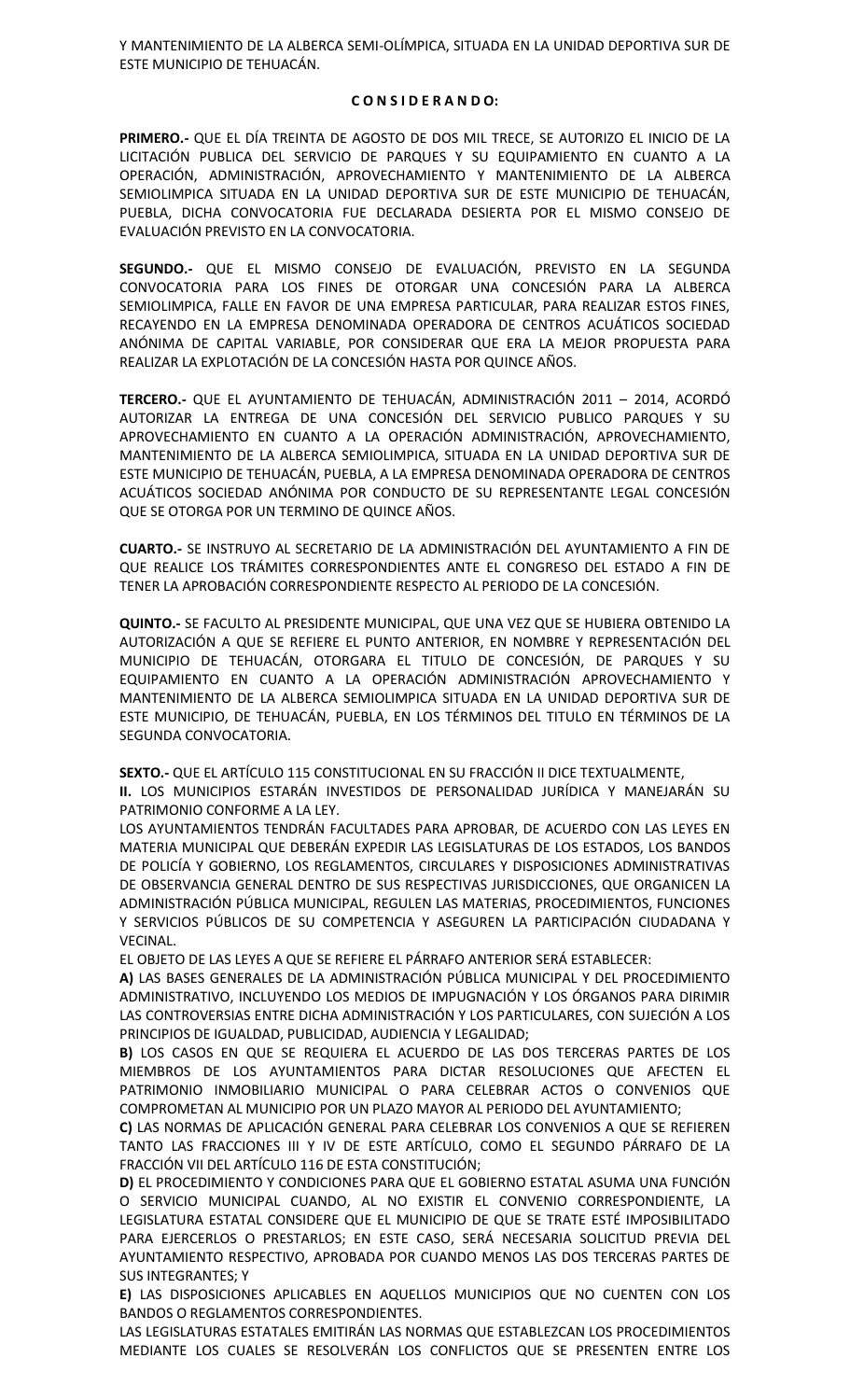MUNICIPIOS Y EL GOBIERNO DEL ESTADO, O ENTRE AQUÉLLOS, CON MOTIVO DE LOS ACTOS DERIVADOS DE LOS INCISOS C) Y D) ANTERIORES;

**SEPTIMO.-** QUE A LA FECHA EL HONORABLE CONGRESO DEL ESTADO DE PUEBLA, NO HA APROBADO EL ACUERDO DE CABILDO DE FECHA VEINTITRÉS DE DICIEMBRE DE DOS MIL TRECE, QUE CONCEDE EL TITULO DE CONCESIÓN DEL SERVICIO PUBLICO PARQUES Y SU APROVECHAMIENTO EN CUANTO A LA OPERACIÓN ADMINISTRACIÓN, APROVECHAMIENTO, MANTENIMIENTO DE LA ALBERCA SEMIOLIMPICA, SITUADA EN LA UNIDAD DEPORTIVA SUR DE ESTE MUNICIPIO DE TEHUACÁN, PUEBLA, A LA EMPRESA DENOMINADA OPERADORA DE CENTROS ACUÁTICOS SOCIEDAD ANÓNIMA POR CONDUCTO DE SU REPRESENTANTE LEGAL CONCESIÓN QUE SE OTORGA POR UN TERMINO DE QUINCE AÑOS.

**OCTAVO.-** QUE LA ADMINISTRACIÓN 2011 – 2014, DENTRO DE LOS MOTIVOS QUE PRESENTO PARA OTORGAR LA CONCESIÓN DE LA ALBERCA SEMIOLIMPICA, FUE QUE DICHA ADMINISTRACIÓN NO TENIA LA CAPACIDAD PARA PODER SOLVENTAR LA ADMINISTRACIÓN, APROVECHAMIENTO Y MANTENIMIENTO DE LA ALBERCA CITADA, SIN EMBARGO, ESTA ADMINISTRACIÓN 2014 – 2018 DEL AYUNTAMIENTO DE TEHUACÁN, PUEBLA, HA HECHO UN ANÁLISIS EXHAUSTIVO DE LA CONVENIENCIA DE EXPLOTAR EN FORMA DIRECTA, Y DESPUÉS DE UN ANÁLISIS CON LAS DIFERENTES REGIDURÍAS, SE HA LLEGADO A LA CONCLUSIÓN QUE TENEMOS LA POSIBILIDAD DE EXPLOTAR Y ADMINISTRAR LA CITADA ALBERCA, EN FORMA DIRECTA, POR LO QUE LA CONCESIÓN SE HACE IRRELEVANTE, POR OTRO LADO LA ACTITUD DE ESTA ADMINISTRACIÓN, ES BENEFICIAR A TODAS LA PERSONAS DE LA CIUDAD, NO IMPORTANDO SU SITUACIÓN ECONÓMICA, Y DE ENTREGAR UNA CONCESIÓN A UNA EMPRESA PARTICULAR, ESTARÍAMOS CONDICIONANDO A QUE SOLO LAS PERSONAS QUE TENGAN PARA REALIZAR EL PAGO DE ADMISIÓN A LA EMPRESA PODRÍAN UTILIZAR ESTA ALBERCA.

**NOVENO.-** POR OTRO LADO, LA CONCESIÓN OTORGADA, NO TIENE RAZÓN DE SER, PUES PARA LA CONSTRUCCIÓN DE ESTA ALBERCA SEMIOLIMPICA, FUERON DESTINADOS MAS DE TREINTA MILLONES DE PESOS, COMO INVERSIÓN, PARA QUE AHORA SEA UNA EMPRESA PARTICULAR LA QUE DISFRUTE DE LAS INSTALACIONES CON SOLO UNA INVERSIÓN DE UN MILLÓN SEISCIENTOS MIL PESOS CERO CENTAVOS MONEDA NACIONAL, LO QUE SE HACE NO SOLO INVEROSÍMIL, SINO COMO LO DICE EL MISMO CABILDO QUE AHORA SOLICITO SU REVOCACIÓN, QUE SE DEBEN ENTENDER LOS RECLAMOS MAS SENTIDOS DE LA CIUDADANÍA, Y ESTA ES QUE NO SE CONCESIONEN LOS BIENES QUE PERTENECEN AL AYUNTAMIENTO Y A LOS HABITANTES DEL MUNICIPIO. AUN ESTO DEBEMOS CONSIDERAR QUE CADA UNA DE LAS ADMINISTRACIONES QUE HA TENIDO EL AYUNTAMIENTO TIENE IDEAS Y FORMAS DE LOGRAR SUS OBJETIVOS, SIEMPRE VIENDO PARA EL BENEFICIO COLECTIVO, LO QUE DEBE IMPEDIR QUE UNA ADMINISTRACIÓN, NO PUEDE CONDICIONAR A OTRA CON UN TITULO DE CONCESIÓN QUE TRASCIENDA LA DEL PERIODO DE LA ADMINISTRACIÓN, COMO HA SUCEDIÓ EN EL PRESENTE CASO.

POR LO ANTERIORMENTE EXPUESTO Y FUNDADO SOMETO A ESTE CUERPO EDILICIO EL SIGUIENTE:

#### **D I C T A M E N**

**ÚNICO.-** LA AUTORIZACIÓN DE ESTE HONORABLE CABILDO, PARA QUE SE ORDENE LA REVOCACIÓN DEL ACUERDO DE CABILDO DE FECHA VEINTITRÉS DE DICIEMBRE DE DOS MIL TRECE, EL CUAL CONTIENE LA AUTORIZACIÓN PARA QUE SE ENTREGUE EL TITULO DE CONCESIÓN DEL SERVICIO PUBLICO DE PARQUES Y EQUIPAMIENTO EN CUANTO A LA OPERACIÓN ADMINISTRACIÓN APROVECHAMIENTO Y MANTENIMIENTO DE LA ALBERCA SEMI-OLÍMPICA, SITUADA EN LA UNIDAD DEPORTIVA SUR DE ESTE MUNICIPIO DE TEHUACÁN.- **"POR LA FE Y ESPERANZA DE TEHUACÁN".- TEHUACAN PUEBLA A 2 DE JULIO DE DOS MIL CATORCE.- LIC. MIGUEL ÁNGEL ROMERO CALDERÓN.- SÍNDICO MUNICIPAL CONSTITUCIONAL DE TEHUACÁN, PUEBLA.- FIRMA ILEGIBLE".**

LA REGIDORA NORMA LILIANA FLORES MÉNDEZ, COMENTA QUE ESTA DE ACUERDO EN DAR DE BAJA ESA ACTA.

EL REGIDOR VICTOR MANUEL RODRÍGUEZ LEZAMA, DEFIENDE EL PATRIMONIO DE LA CIUDADANÍA Y SE CONGRATULA CON ESTA INICIATIVA Y OTORGA SU VOTO A FAVOR.

EL REGIDOR AMBROSIO LINARES AMAYO, COMENTA QUE VALE LA PENA INICIAR CON ESTO, Y PROPONE CONTRATAR A PERSONAL CAPACITADO Y ESPERAR QUE TODO SALGA BIEN.

LA REGIDORA GLADYS GUADALUPE MARTÍNEZ GONZÁLEZ, SU SUMA AL APOYO Y FELICITA A LA SEÑORA PRESIDENTA PORQUE ESTÁ AL PENDIENTE DE CADA ÁREA Y ES *BUENO* QUE SE TOMEN ESAS ACCIONES INMEDIATAS.